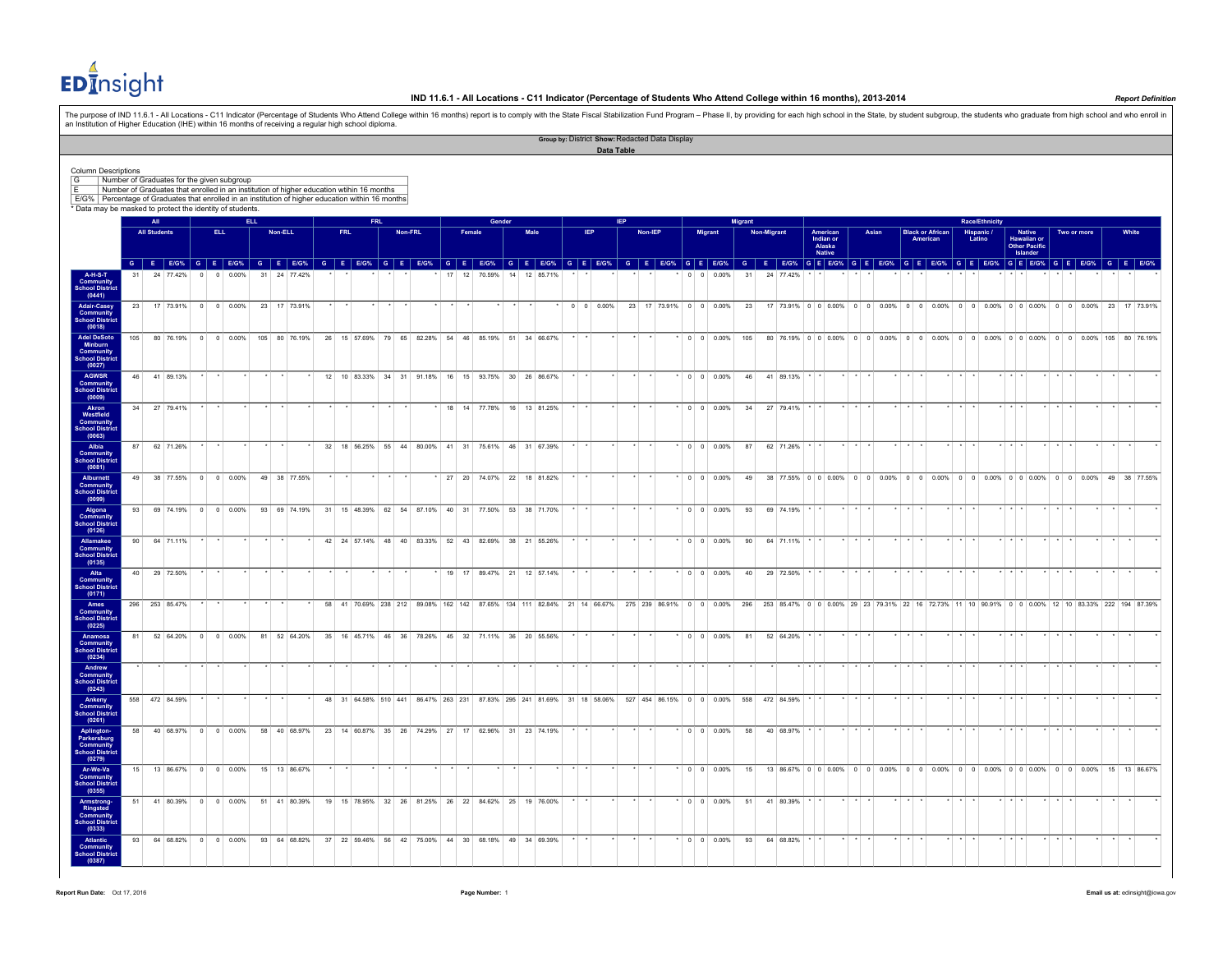$ED<sub>1</sub><sup>4</sup>$ nsight

| G<br>Number of Graduates for the given subgroup                                                                                                                  |     |                            |                |      |                        |            |         | Number of Graduates that enrolled in an institution of higher education wtihin 16 months        |      |  |         |                                                     |        |                             |        |              |      |  |            |  |         |                    |         |                    |                |                                                                                                                                                                                                                                |                                                  |         |             |       |                 |                                     |         |                       |                                                    |                 |                    |         |       |
|------------------------------------------------------------------------------------------------------------------------------------------------------------------|-----|----------------------------|----------------|------|------------------------|------------|---------|-------------------------------------------------------------------------------------------------|------|--|---------|-----------------------------------------------------|--------|-----------------------------|--------|--------------|------|--|------------|--|---------|--------------------|---------|--------------------|----------------|--------------------------------------------------------------------------------------------------------------------------------------------------------------------------------------------------------------------------------|--------------------------------------------------|---------|-------------|-------|-----------------|-------------------------------------|---------|-----------------------|----------------------------------------------------|-----------------|--------------------|---------|-------|
| E/G%   Percentage of Graduates that enrolled in an institution of higher education within 16 months<br>* Data may be masked to protect the identity of students. |     |                            |                |      |                        |            |         |                                                                                                 |      |  |         |                                                     |        |                             |        |              |      |  |            |  |         |                    |         |                    |                |                                                                                                                                                                                                                                |                                                  |         |             |       |                 |                                     |         |                       |                                                    |                 |                    |         |       |
|                                                                                                                                                                  |     | All<br><b>All Students</b> |                |      |                        | <b>ELL</b> |         |                                                                                                 |      |  |         |                                                     | Female |                             | Gender |              |      |  | <b>IEP</b> |  |         |                    |         |                    | <b>Migrant</b> |                                                                                                                                                                                                                                |                                                  |         |             |       |                 |                                     |         | <b>Race/Ethnicity</b> |                                                    |                 |                    |         | White |
|                                                                                                                                                                  |     |                            |                | ELL. |                        |            | Non-ELL |                                                                                                 | FRL. |  | Non-FRL |                                                     |        |                             |        |              | Male |  |            |  | Non-IEP |                    | Migrant |                    |                | Non-Migrant                                                                                                                                                                                                                    | American<br>Indian or<br>Alaska<br><b>Native</b> |         | Asian       |       |                 | <b>Black or African</b><br>American |         | Hispanic /<br>Latino  | Native<br>Hawaiian or<br>Other Pacific<br>Islander |                 | Two or more        |         |       |
|                                                                                                                                                                  |     |                            |                |      |                        |            |         |                                                                                                 |      |  |         |                                                     |        |                             |        |              |      |  |            |  |         |                    |         |                    |                | G E EIGN G E EIGN G E EIGN G E EIGN G E EIGN G E EIGN G E EIGN G E EIGN G E EIGN G E EIGN G E EIGN G E EIGN G E EIGN G E EIGN G E EIGN G E EIGN G E EIGN G E EIGN G E EIGN G E EIGN G E EIGN G E EIGN G E EIGN G E EIGN G E EI |                                                  |         |             |       |                 |                                     |         |                       |                                                    |                 |                    |         |       |
| Audubon<br>Community<br>School District<br>(0414)                                                                                                                |     |                            | 32 80.00%      |      | 0 0.00%                |            |         | 40 32 80.00%                                                                                    |      |  |         | 14 11 78.57% 26 21 80.77% 21 18 85.71%              |        |                             |        | 19 14 73.68% |      |  |            |  |         |                    |         | $0 \t 0 \t 0.00\%$ | 40             | 32 80.00% 0 0 0.00%                                                                                                                                                                                                            |                                                  |         | $0 \quad 0$ | 0.00% |                 | $0 \t 0 \t 0.00\%$                  |         | $0 \t 0 \t 0.00\%$    | $0 \t 0 \t 0.00\%$                                 |                 | $0 \t 0 \t 0.00\%$ |         |       |
| Aurelia<br>Community<br>School District<br>(0423)                                                                                                                |     |                            |                |      |                        |            |         |                                                                                                 |      |  |         |                                                     |        |                             |        |              |      |  |            |  |         |                    |         |                    |                |                                                                                                                                                                                                                                |                                                  |         |             |       |                 |                                     |         |                       |                                                    |                 |                    |         |       |
| Ballard<br>Community<br>School District<br>(0472)                                                                                                                | 106 |                            |                |      |                        |            |         | 85 80.19% 0 0 0.00% 106 85 80.19%                                                               |      |  |         | 25 17 68.00% 81 68 83.95% 51 46 90.20% 55 39 70.91% |        |                             |        |              |      |  |            |  |         |                    |         |                    |                | $*$ 0 0 0.00% 106 85 80.19%                                                                                                                                                                                                    |                                                  |         |             |       |                 |                                     |         |                       |                                                    |                 |                    |         |       |
| <b>Battle Creek-</b>                                                                                                                                             |     |                            |                |      |                        |            |         | 74 58 78.38% 0 0 0.00% 74 58 78.38% 27 20 74.07% 47 38 80.85% 44 37 84.09% 30 21 70.00%         |      |  |         |                                                     |        |                             |        |              |      |  |            |  |         |                    |         | $0 \t 0 \t 0.00\%$ |                | 74 58 78.38%                                                                                                                                                                                                                   |                                                  |         |             |       |                 |                                     |         |                       |                                                    |                 |                    |         |       |
| Eattle Creek-<br>Ida Grove<br>Community<br>School District<br>(0504)                                                                                             | 33  |                            |                |      |                        |            |         | 25 75.76% 0 0 0.00% 33 25 75.76%                                                                |      |  |         |                                                     |        |                             |        |              |      |  |            |  |         |                    |         | $0 \t0 \t0.00\%$   |                | 33 25 75.76%                                                                                                                                                                                                                   |                                                  |         |             |       |                 |                                     |         |                       |                                                    |                 |                    |         |       |
| Baxter<br>Community<br>School District<br>(0513)                                                                                                                 |     |                            |                |      |                        |            |         |                                                                                                 |      |  |         |                                                     |        |                             |        |              |      |  |            |  |         |                    |         |                    |                |                                                                                                                                                                                                                                |                                                  |         |             |       |                 |                                     |         |                       |                                                    |                 |                    |         |       |
| <b>BCLUW</b><br><b>Community</b><br>School District<br>(0540)                                                                                                    |     |                            |                |      | 45 37 82.22% 0 0 0.00% |            |         | 45 37 82.22%                                                                                    |      |  |         |                                                     |        | * 17 15 88.24% 28 22 78.57% |        |              |      |  |            |  |         |                    |         | $^*$ 0 0 0.00%     |                | 45 37 82.22% 0 0 0.00% 0 0 0.00% 0 0 0.00% 0 0 0.00% 0 0 0.00% 0 0 0.00% 0 1 0.00% 45 37 82.22%                                                                                                                                |                                                  |         |             |       |                 |                                     |         |                       |                                                    |                 |                    |         |       |
| Bedford<br>Community<br>School District                                                                                                                          |     |                            |                |      |                        |            |         | 27 21 77.78% 0 0 0.00% 27 21 77.78%                                                             |      |  |         |                                                     |        |                             |        |              |      |  |            |  |         |                    |         |                    |                | $\vert 0 \vert 0 \vert 0.00\% 27 21 77.78\%$                                                                                                                                                                                   |                                                  |         |             |       |                 |                                     |         |                       |                                                    |                 |                    |         |       |
| (0549)<br><b>Belle Plaine</b><br><b>Community</b><br>School District                                                                                             | 36  |                            |                |      | 27 75.00% 0 0 0.00%    |            |         | 36 27 75.00%                                                                                    |      |  |         |                                                     |        | 16 13 81.25% 20 14 70.00%   |        |              |      |  |            |  |         |                    |         | $0 \t 0 \t 0.00\%$ |                | 36 27 75.00%                                                                                                                                                                                                                   |                                                  |         |             |       |                 |                                     |         |                       |                                                    |                 |                    |         |       |
| (0576)<br>Bellevue<br>Community<br>School District                                                                                                               |     |                            |                |      | 54 30 55.56% 0 0 0.00% |            |         | 54 30 55.56%                                                                                    |      |  |         | 21 14 66.67% 33 16 48.48% 30 17 56.67% 24 13 54.17% |        |                             |        |              |      |  |            |  |         |                    |         | $\vert$ 0 0 0.00%  |                | 54 30 55.56% 0 0 0.00% 0 0 0.00% 0 0 0.00% 0 0 0.00% 0 0 0.00% 0 0 0.00% 6 0 0.00% 54 30 55.56%                                                                                                                                |                                                  |         |             |       |                 |                                     |         |                       |                                                    |                 |                    |         |       |
| (0585)<br>Belmond-<br>Klemme                                                                                                                                     |     |                            | 45 28 62.22%   |      |                        |            |         |                                                                                                 |      |  |         |                                                     |        | 19 13 68.42% 26 15 57.69%   |        |              |      |  |            |  |         |                    |         | $*$ 0 0 0.00%      |                | 45 28 62.22%                                                                                                                                                                                                                   |                                                  |         |             |       |                 |                                     |         |                       |                                                    |                 |                    |         |       |
| <b>Community</b><br>School District<br>(0594)                                                                                                                    |     |                            |                |      |                        |            |         |                                                                                                 |      |  |         |                                                     |        |                             |        |              |      |  |            |  |         |                    |         |                    |                |                                                                                                                                                                                                                                |                                                  |         |             |       |                 |                                     |         |                       |                                                    |                 |                    |         |       |
| <b>Bennett</b><br>Community<br>School District<br>(0603)                                                                                                         |     |                            |                |      |                        |            |         |                                                                                                 |      |  |         |                                                     |        |                             |        |              |      |  |            |  |         |                    |         |                    |                |                                                                                                                                                                                                                                |                                                  |         |             |       |                 |                                     |         |                       |                                                    |                 |                    |         |       |
| Benton<br>Community<br>School District<br>(0609)                                                                                                                 |     |                            |                |      |                        |            |         | 112 94 83.93% 0 0 0.00% 112 94 83.93% 18 14 77.78% 94 80 85.11% 63 59 93.65% 49 35 71.43%       |      |  |         |                                                     |        |                             |        |              |      |  |            |  |         |                    |         |                    |                | * 0 0 0.00% 112 94 83.93% * *                                                                                                                                                                                                  |                                                  | $*$ $*$ |             |       | $\cdot$ $\cdot$ |                                     |         |                       | $*$ $*$ $*$                                        |                 |                    |         |       |
| Bettendorf<br>Community<br>School Distric                                                                                                                        |     |                            |                |      |                        |            |         |                                                                                                 |      |  |         |                                                     |        |                             |        |              |      |  |            |  |         |                    |         |                    |                | 344 270 78.49% 0 0 0.00% 344 270 78.49% 87 50 57.47% 257 220 85.60% 175 137 78.29% 169 133 78.70% 26 10 38.46% 318 260 81.76% 0 0 0.00% 344 270 78.49%                                                                         |                                                  |         |             |       |                 |                                     |         |                       |                                                    |                 |                    |         |       |
| (0621)<br>Bondurant-<br>Farrar<br>Community<br>School District                                                                                                   | 98  |                            | 83 84.69% 0    |      | $0 0.00\%$             |            |         | 98 83 84.69%                                                                                    | 25   |  |         | 18 72.00% 73 65 89.04% 50 44 88.00%                 |        |                             |        | 48 39 81.25% |      |  |            |  |         | $0 \t 0 \t 0.00\%$ |         |                    | 98             | 83 84.69%                                                                                                                                                                                                                      |                                                  |         |             |       |                 |                                     |         |                       |                                                    |                 |                    |         |       |
| (0720)<br>Boone                                                                                                                                                  |     |                            | 173 127 73.41% |      |                        |            |         |                                                                                                 |      |  |         |                                                     |        |                             |        |              |      |  |            |  |         |                    |         |                    |                | 55 32 58.18% 118 95 80.51% 83 64 77.11% 90 63 70.00% 24 15 62.50% 149 112 75.17% 0 0 0.00% 173 127 73.41%                                                                                                                      |                                                  |         |             |       | $*$ $*$ $*$     |                                     | $*$ $*$ |                       | $*$ $*$ $*$                                        |                 |                    | $\star$ |       |
| Community<br>School District<br>(0729)                                                                                                                           |     |                            |                |      |                        |            |         |                                                                                                 |      |  |         |                                                     |        |                             |        |              |      |  |            |  |         |                    |         |                    |                |                                                                                                                                                                                                                                |                                                  |         |             |       |                 |                                     |         |                       |                                                    |                 |                    |         |       |
| <b>Boyden-Hull</b><br>Community<br><b>School District</b><br>(0747)                                                                                              |     |                            | 37 28 75.68%   |      |                        |            |         |                                                                                                 |      |  |         |                                                     |        | 19 15 78.95% 18 13 72.22%   |        |              |      |  |            |  |         |                    |         | $0 \t0 \t0.00\%$   |                | 37 28 75.68%                                                                                                                                                                                                                   |                                                  |         |             |       |                 |                                     |         |                       |                                                    |                 |                    |         |       |
| Boyer Valley<br>Community<br>School District<br>(1917)                                                                                                           |     |                            |                |      | 28 24 85.71% 0 0 0.00% |            |         | 28 24 85.71%                                                                                    |      |  |         |                                                     |        | 12 10 83.33% 16 14 87.50%   |        |              |      |  |            |  |         |                    |         | $0 \t 0 \t 0.00\%$ | 28             | 24 85.71%                                                                                                                                                                                                                      |                                                  |         |             |       |                 |                                     |         |                       |                                                    |                 |                    |         |       |
| Brooklyn-<br>Guernsey-<br>Malcom                                                                                                                                 | 40  |                            |                |      | 28 70.00% 0 0 0.00%    |            |         | 40 28 70.00%                                                                                    |      |  |         |                                                     |        | 18 12 66.67% 22 16 72.73%   |        |              |      |  |            |  |         |                    |         | $0 \t 0 \t 0.00\%$ |                | 40 28 70.00%                                                                                                                                                                                                                   |                                                  |         |             |       |                 |                                     |         |                       |                                                    |                 |                    |         |       |
| <b>Community</b><br>School District<br>(0846)                                                                                                                    |     |                            |                |      |                        |            |         | 219 152 69.41% 0 0 0.00% 219 152 69.41% 101 57 56.44% 118 95 80.51% 111 73 65.77% 108 79 73.15% |      |  |         |                                                     |        |                             |        |              |      |  |            |  |         |                    |         |                    |                | $*$ 0 0 0.00% 219 152 69.41%                                                                                                                                                                                                   |                                                  |         |             |       |                 |                                     |         |                       |                                                    |                 |                    |         |       |
| <b>Burlington</b><br>Community<br><b>School Distric</b><br>(0882)                                                                                                |     |                            |                |      |                        |            |         |                                                                                                 |      |  |         |                                                     |        |                             |        |              |      |  |            |  |         |                    |         |                    |                |                                                                                                                                                                                                                                |                                                  |         |             |       |                 |                                     |         |                       |                                                    |                 |                    |         |       |
| CAL<br>Community                                                                                                                                                 |     |                            |                |      |                        |            |         | 14 12 85.71% 0 0 0.00% 14 12 85.71%                                                             |      |  |         |                                                     |        |                             |        |              |      |  |            |  |         |                    |         | $\cdot$ 0 0 0.00%  | 14             | 12 85.71%                                                                                                                                                                                                                      |                                                  |         |             |       |                 |                                     |         |                       | $\star$ $\star$ $\star$                            | $\star$ $\star$ |                    | $\star$ |       |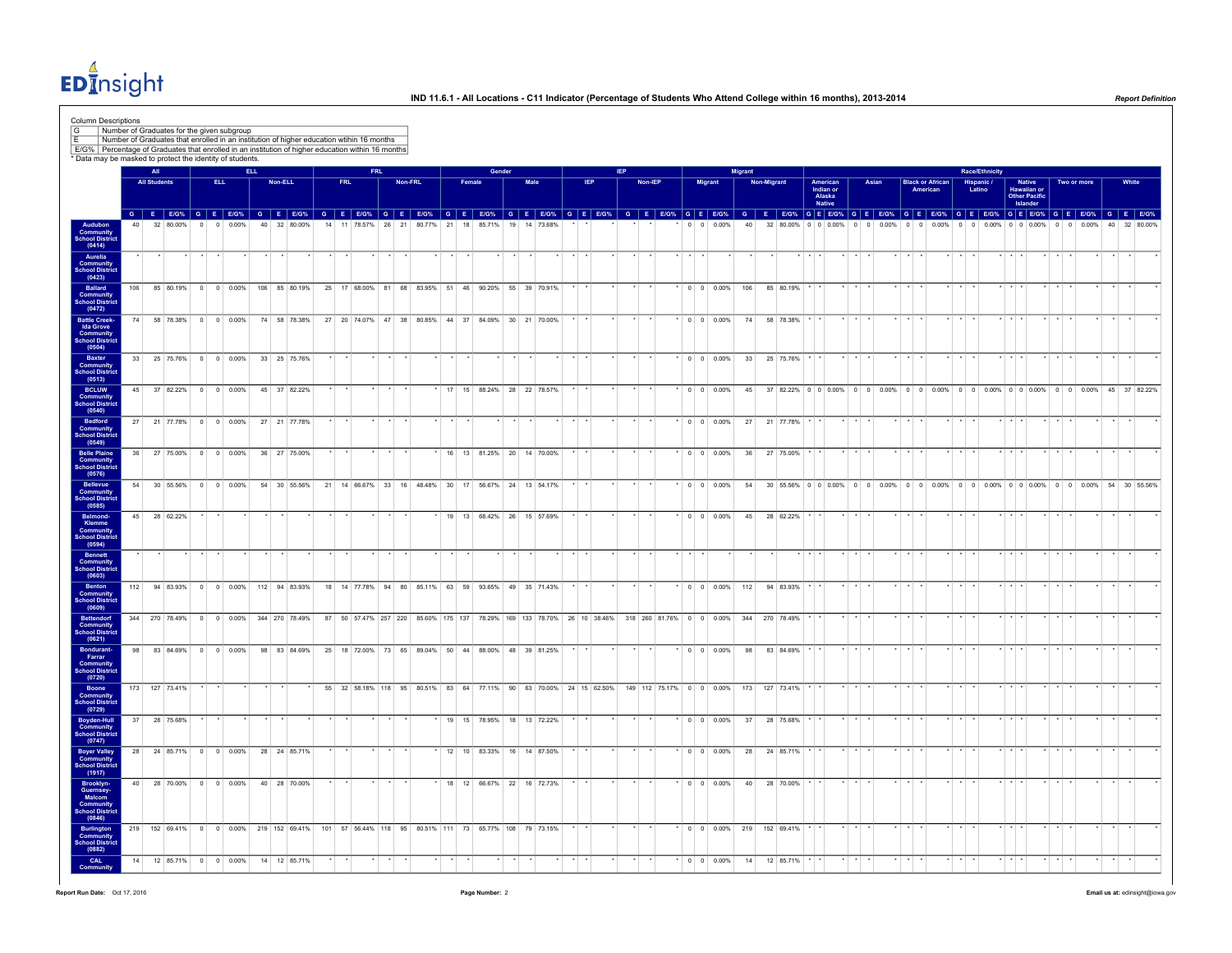$ED<sub>II</sub><sup>4</sup>$ nsight

| Column Descriptions<br>G<br>E/G% Percentage of Graduates that enrolled in an institution of higher education within 16 months<br>* Data may be masked to protect the identity of students. |                 |                     |               |                         | Number of Graduates for the given subgroup |     | Number of Graduates that enrolled in an institution of higher education wtihin 16 months                                                                                                                                      |    |            |         |         |                                                                        |        |                           |      |         |                 |      |         |         |                          |                                   |                 |                    |           |                                           |                 |       |         |                                     |                 |                         |                       |             |                                               |                         |                  |         |       |  |
|--------------------------------------------------------------------------------------------------------------------------------------------------------------------------------------------|-----------------|---------------------|---------------|-------------------------|--------------------------------------------|-----|-------------------------------------------------------------------------------------------------------------------------------------------------------------------------------------------------------------------------------|----|------------|---------|---------|------------------------------------------------------------------------|--------|---------------------------|------|---------|-----------------|------|---------|---------|--------------------------|-----------------------------------|-----------------|--------------------|-----------|-------------------------------------------|-----------------|-------|---------|-------------------------------------|-----------------|-------------------------|-----------------------|-------------|-----------------------------------------------|-------------------------|------------------|---------|-------|--|
|                                                                                                                                                                                            |                 | All                 |               |                         |                                            |     |                                                                                                                                                                                                                               |    |            |         |         |                                                                        |        | Gender                    |      |         |                 |      |         |         |                          |                                   |                 |                    |           |                                           |                 |       |         |                                     |                 |                         | <b>Race/Ethnicity</b> |             |                                               |                         |                  |         |       |  |
|                                                                                                                                                                                            |                 | <b>All Students</b> |               |                         | <b>ELL</b>                                 |     | Non-ELL                                                                                                                                                                                                                       |    | <b>FRL</b> |         | Non-FRL |                                                                        | Female |                           | Male |         |                 | IEP. |         | Non-IEP |                          | Migrant                           |                 | <b>Non-Migrant</b> |           | American<br>Indian or<br>Alaska<br>Native |                 | Asian |         | <b>Black or African</b><br>American |                 |                         | Hispanic /<br>Latino  |             | <b>Native</b><br>Hawaiian or<br>Other Pacific |                         | Two or more      |         | White |  |
|                                                                                                                                                                                            |                 |                     |               |                         |                                            |     | G E EIGY, G E EIGY, G E EIGY, G E EIGY, G E EIGY, G E EIGY, G E EIGY, G E EIGY, G E EIGY, G E EIGY, G E EIGY, G E EIGY, G E EIGY, G E EIGY, G E EIGY, G E EIGY, G E EIGY, G E EIGY, G E EIGY, G E EIGY, G E EIGY, G E EIGY, G |    |            |         |         |                                                                        |        |                           |      |         |                 |      |         |         |                          |                                   |                 |                    |           |                                           |                 |       |         |                                     |                 |                         |                       |             | Islander                                      |                         | GEEG% GEEG% GEEG |         |       |  |
| School District<br>(0916)                                                                                                                                                                  |                 |                     |               |                         |                                            |     |                                                                                                                                                                                                                               |    |            |         |         |                                                                        |        |                           |      |         |                 |      |         |         |                          |                                   |                 |                    |           |                                           |                 |       |         |                                     |                 |                         |                       |             |                                               |                         |                  |         |       |  |
| Calamus-<br>Wheatland<br>Community                                                                                                                                                         | 38              |                     |               |                         | 27 71 05% 0 0 0 000%                       |     | 38 27 71.05%                                                                                                                                                                                                                  |    |            |         |         | 14 10 71 43% 24 17 70 83% 20 16 80 00% 18 11 61 11%                    |        |                           |      |         |                 |      |         |         |                          | $\sqrt{0}$ 0 0 0 0 0 0 $\sqrt{0}$ | 38              |                    | 27 71 05% |                                           |                 |       |         |                                     |                 |                         |                       |             |                                               |                         |                  |         |       |  |
| School District<br>(0918)<br>CAM<br><b>Community</b><br>School District                                                                                                                    |                 |                     |               |                         |                                            |     | 33 20 60.61% 0 0 0.00% 33 20 60.61%                                                                                                                                                                                           |    |            | $\star$ |         |                                                                        |        |                           |      | $\star$ | $\star$ $\star$ |      | $\star$ |         |                          | * 0 0 0.00%                       |                 | 33 20 60.61%       |           |                                           | $\star$ $\star$ |       | $*$ $*$ |                                     |                 | $\star$ $\star$ $\star$ |                       | $*$ $*$ $*$ |                                               | $\cdot$ $\cdot$ $\cdot$ | $\star$          | $\cdot$ |       |  |
| (0914)<br>Camanche<br>Community                                                                                                                                                            | 65              |                     | 38 58.46%     |                         | $0 \quad 0 \quad 0.00\%$                   |     | 65 38 58.46%                                                                                                                                                                                                                  |    |            |         |         |                                                                        |        | 33 21 63.64% 32 17 53.13% |      |         |                 |      |         |         |                          | $0 \t 0 \t 0.00\%$                | 65              |                    | 38 58.46% |                                           |                 |       |         |                                     |                 |                         |                       |             |                                               |                         |                  |         |       |  |
| <b>School District</b><br>(0936)<br>Cardinal                                                                                                                                               | 65              |                     | 41 63.08%     |                         |                                            |     |                                                                                                                                                                                                                               | 34 |            |         |         | 18 52.94% 31 23 74.19% 33 23 69.70% 32 18 56.25%                       |        |                           |      |         |                 |      |         |         |                          | $0 \quad 0 \quad 0.00\%$          | 65              |                    | 41 63.08% |                                           |                 |       |         |                                     |                 |                         |                       |             |                                               |                         |                  |         |       |  |
| <b>Community</b><br>School District<br>(0977)                                                                                                                                              |                 |                     |               |                         |                                            |     |                                                                                                                                                                                                                               |    |            |         |         |                                                                        |        |                           |      |         |                 |      |         |         |                          |                                   |                 |                    |           |                                           |                 |       |         |                                     |                 |                         |                       |             |                                               |                         |                  |         |       |  |
| Carlisle<br><b>Community</b><br>School District<br>(0981)                                                                                                                                  | 125             |                     | 98 78.40%     | $\overline{\mathbf{0}}$ | $0 0.00\%$                                 |     | 125 98 78.40%                                                                                                                                                                                                                 |    |            |         |         | 26 18 69.23% 99 80 80.81% 64 56 87.50% 61 42 68.85%                    |        |                           |      |         |                 |      |         |         |                          | $*$ 0 0 0.00%                     | 125             |                    | 98 78.40% |                                           |                 |       |         |                                     |                 |                         |                       |             |                                               |                         |                  |         |       |  |
| Carroll<br><b>Community</b><br>School District<br>(0999)                                                                                                                                   | 98              |                     | 80 81.63%     |                         |                                            |     |                                                                                                                                                                                                                               |    |            |         |         | 29 21 72.41% 69 59 85.51% 47 42 89.36% 51 38 74.51%                    |        |                           |      |         |                 |      |         |         |                          | $0 0 0.00\%$                      | 98              |                    | 80 81.63% |                                           |                 |       |         |                                     |                 |                         |                       |             |                                               |                         |                  |         |       |  |
| <b>Cedar Falls</b><br>Community<br>School District<br>(1044)                                                                                                                               | 344             |                     | 268 77.91%    |                         |                                            |     |                                                                                                                                                                                                                               |    |            |         |         | 71 44 61.97% 273 224 82.05% 183 146 79.78% 161 122 75.78% 38 21 55.26% |        |                           |      |         |                 |      |         |         | 306 247 80.72% 0 0 0.00% |                                   | 344             | 268 77.91%         |           |                                           |                 |       |         |                                     |                 |                         |                       |             |                                               |                         |                  |         |       |  |
| <b>Cedar Rapids</b><br><b>Community</b><br>School District                                                                                                                                 |                 |                     |               |                         |                                            |     | 941 718 76.30% 19 13 68.42% 922 705 76.46% 321 203 63.24% 620 515 83.06% 490 393 80.20% 451 325 72.06% 104 43 41.35% 837 675 80.65% 0 0 0.00% 941 718 76.30%                                                                  |    |            |         |         |                                                                        |        |                           |      |         |                 |      |         |         |                          |                                   |                 |                    |           |                                           |                 |       |         |                                     | $*$ $*$         |                         |                       |             |                                               |                         |                  |         |       |  |
| (1053)<br><b>Center Point-</b><br>Urbana                                                                                                                                                   | 94              |                     | 68 72.34%     |                         | $0 \t 0 \t 0.00\%$                         |     | 94 68 72.34%                                                                                                                                                                                                                  |    |            |         |         |                                                                        |        | 39 31 79.49% 55 37 67.27% |      |         |                 |      |         |         |                          |                                   | 94              |                    | 68 72.34% |                                           |                 |       |         |                                     |                 |                         |                       |             |                                               |                         |                  |         |       |  |
| Community<br>School Distric<br>(1062)                                                                                                                                                      |                 |                     |               |                         |                                            |     |                                                                                                                                                                                                                               |    |            |         |         |                                                                        |        |                           |      |         |                 |      |         |         |                          |                                   |                 |                    |           |                                           |                 |       |         |                                     |                 |                         |                       |             |                                               |                         |                  |         |       |  |
| Centerville<br><b>Community</b><br>School District<br>(1071)                                                                                                                               | 86              |                     |               |                         | 52 60.47% 0 0 0.00%                        |     | 86 52 60.47%                                                                                                                                                                                                                  |    |            |         |         | 33 13 39.39% 53 39 73.58% 39 25 64.10% 47 27 57.45%                    |        |                           |      |         |                 |      | $\star$ |         |                          | * 0 0 0.00%                       | 86              |                    | 52 60.47% |                                           | $*$ $*$ $*$     |       | $*$ $*$ |                                     |                 | $*$ $*$ $*$             |                       | $*$ $*$ $*$ |                                               | $*$ $*$ $*$             |                  | $\star$ |       |  |
| <b>Central City<br/>Community<br/>School District</b><br>(1089)                                                                                                                            | 19              |                     | 15 78.95%     |                         | $0 \t 0 \t 0.00\%$                         |     | 19 15 78.95%                                                                                                                                                                                                                  |    |            |         |         |                                                                        |        |                           |      |         |                 |      |         |         |                          | $ 0 00.00\%$                      | 19              |                    | 15 78.95% |                                           |                 |       |         |                                     |                 |                         |                       |             |                                               |                         |                  |         |       |  |
| <b>Central Clinton</b><br>Community<br><b>School District</b>                                                                                                                              | 127             |                     | 90 70.87%     | $\overline{0}$          | 0 0.00%                                    | 127 | 90 70.87%                                                                                                                                                                                                                     |    |            |         |         | 36 22 61.11% 91 68 74.73%                                              |        | 77 65 84.42% 50 25 50.00% |      |         |                 |      |         |         |                          | $0 \quad 0 \quad 0.00\%$          | 127             |                    | 90 70.87% |                                           |                 |       |         |                                     |                 |                         |                       |             |                                               |                         |                  |         |       |  |
| (1082)<br>Central<br><b>Community</b><br>School District                                                                                                                                   | 35              |                     | 26 74.29%     |                         |                                            |     |                                                                                                                                                                                                                               |    |            |         |         |                                                                        |        | 18 15 83.33% 17 11 64.71% |      |         |                 |      |         |         |                          | $*$ 0 0 0.00%                     | 35              |                    | 26 74.29% |                                           |                 |       |         |                                     |                 |                         |                       |             |                                               |                         |                  |         |       |  |
| (1080)<br>Central<br>Decatur                                                                                                                                                               | 42 <sup>1</sup> |                     |               |                         | 29 69 05% 0 0 0 00%                        |     | 42 29 69.05%                                                                                                                                                                                                                  |    |            |         |         | 26 18 69.23% 16 11 68.75% 22 17 77.27% 20 12 60.00%                    |        |                           |      |         |                 |      |         |         |                          | $0 \quad 0 \quad 0.00\%$          | 42              |                    | 29 69.05% |                                           |                 |       |         |                                     |                 |                         |                       |             |                                               |                         |                  |         |       |  |
| <b>Community</b><br>School Distric<br>(1093)                                                                                                                                               |                 |                     |               |                         |                                            |     |                                                                                                                                                                                                                               |    |            |         |         |                                                                        |        |                           |      |         |                 |      |         |         |                          |                                   |                 |                    |           |                                           |                 |       |         |                                     |                 |                         |                       |             |                                               |                         |                  |         |       |  |
| <b>Central Lee</b><br><b>Community</b><br>School District<br>(1079)                                                                                                                        | 70              |                     |               |                         | 55 78.57% 0 0 0.00%                        |     | 70 55 78.57%                                                                                                                                                                                                                  |    |            |         |         |                                                                        |        | 36 32 88.89% 34 23 67.65% |      |         |                 |      |         |         |                          | $*$ 0 0 0.00%                     | 70              |                    | 55 78.57% |                                           |                 |       |         |                                     | $\cdot$ $\cdot$ |                         |                       |             |                                               |                         |                  |         |       |  |
| <b>Central Lyon</b><br>Community<br><b>School District</b>                                                                                                                                 |                 |                     |               |                         | 30 22 73.33% 0 0 0.00%                     |     | 30 22 73.33%                                                                                                                                                                                                                  |    |            |         |         |                                                                        |        | 15 12 80.00% 15 10 66.67% |      |         |                 |      |         |         |                          | $^*$ 0 0 0.00%                    | 30 <sup>1</sup> |                    | 22 73.33% |                                           |                 |       |         |                                     |                 |                         |                       |             |                                               |                         |                  |         |       |  |
| (1095)<br>Central<br><b>Springs</b>                                                                                                                                                        | 66              |                     | 49 74.24%     |                         | $0 \t 0 \t 0.00\%$                         |     | 66 49 74.24%                                                                                                                                                                                                                  |    |            |         |         | 30 18 60.00% 36 31 86.11% 32 24 75.00% 34 25 73.53%                    |        |                           |      |         |                 |      |         |         |                          | $0 \t 0 \t 0.00\%$                | 66              |                    | 49 74.24% |                                           |                 |       |         |                                     |                 |                         |                       |             |                                               |                         |                  |         |       |  |
| <b>Community</b><br><b>School District</b><br>(4772)<br>Chariton                                                                                                                           |                 |                     | 112 64 57.14% |                         |                                            |     |                                                                                                                                                                                                                               |    |            |         |         | 62 29 46.77% 50 35 70.00% 57 31 54.39% 55 33 60.00%                    |        |                           |      |         |                 |      |         |         |                          | $ 0 000\%$ 112                    |                 |                    | 64 57.14% |                                           |                 |       |         |                                     |                 |                         |                       |             |                                               |                         |                  |         |       |  |
| <b>Community</b><br>School District<br>(1107)<br><b>Charles City</b>                                                                                                                       | 142             |                     | 95 66.90%     |                         |                                            |     |                                                                                                                                                                                                                               |    |            |         |         | 61 28 45.90% 81 67 82.72% 78 54 69.23% 64 41 64.06%                    |        |                           |      |         |                 |      |         |         |                          | $0 \quad 0 \quad 0.00\%$          | 142             |                    | 95 66.90% |                                           |                 |       |         |                                     |                 |                         |                       |             |                                               |                         |                  |         |       |  |
| <b>Community</b><br><b>School District</b><br>(1116)                                                                                                                                       |                 |                     |               |                         |                                            |     |                                                                                                                                                                                                                               |    |            |         |         |                                                                        |        |                           |      |         |                 |      |         |         |                          |                                   |                 |                    |           |                                           |                 |       |         |                                     |                 |                         |                       |             |                                               |                         |                  |         |       |  |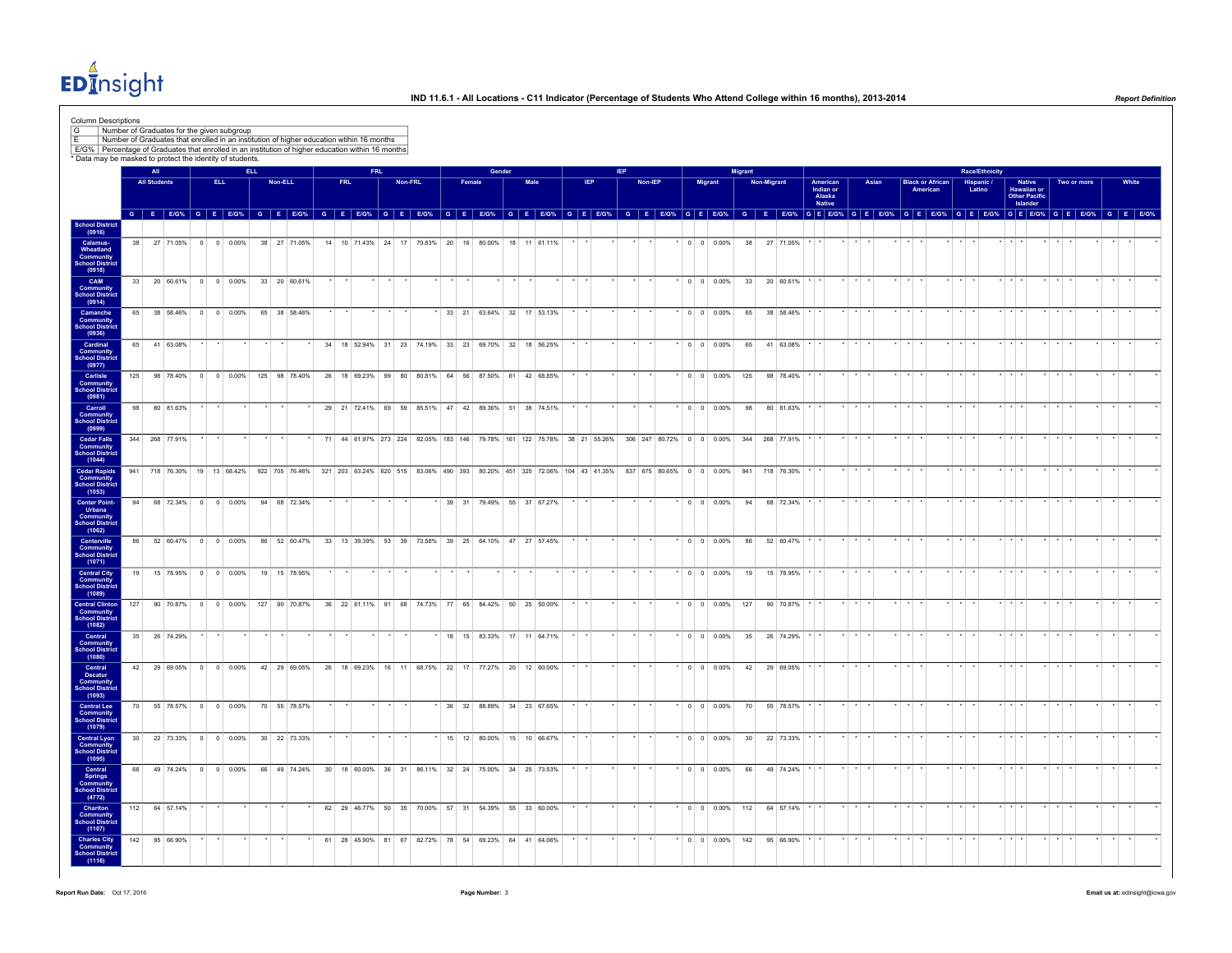$ED<sub>II</sub><sup>4</sup>$ nsight

|                                                                       | Column Descriptions |                            |                |                |      | Number of Graduates for the given subgroup                |         | Number of Graduates that enrolled in an institution of higher education wtihin 16 months           |            |                                                                                                 |         |  |                             |        |        |              |           |  |            |         |  |                |                                      |                 |                    |                                                                                                              |                               |          |          |       |                                     |          |                                        |       |                         |                                               |          |                   |                 |         |           |
|-----------------------------------------------------------------------|---------------------|----------------------------|----------------|----------------|------|-----------------------------------------------------------|---------|----------------------------------------------------------------------------------------------------|------------|-------------------------------------------------------------------------------------------------|---------|--|-----------------------------|--------|--------|--------------|-----------|--|------------|---------|--|----------------|--------------------------------------|-----------------|--------------------|--------------------------------------------------------------------------------------------------------------|-------------------------------|----------|----------|-------|-------------------------------------|----------|----------------------------------------|-------|-------------------------|-----------------------------------------------|----------|-------------------|-----------------|---------|-----------|
|                                                                       |                     |                            |                |                |      | * Data may be masked to protect the identity of students. |         | E/G% Percentage of Graduates that enrolled in an institution of higher education within 16 months  |            |                                                                                                 |         |  |                             |        |        |              |           |  |            |         |  |                |                                      |                 |                    |                                                                                                              |                               |          |          |       |                                     |          |                                        |       |                         |                                               |          |                   |                 |         |           |
|                                                                       |                     | All<br><b>All Students</b> |                |                | ELL. |                                                           | Non-ELL |                                                                                                    | <b>FRL</b> |                                                                                                 | Non-FRL |  | Female                      |        | Gender |              | Male      |  | <b>IEP</b> | Non-IEP |  | <b>Migrant</b> |                                      | <b>Migrant</b>  | <b>Non-Migrant</b> |                                                                                                              | American                      |          | Asian    |       | <b>Black or African</b><br>American |          | Race/Ethnicity<br>Hispanic /<br>Latino |       |                         | <b>Native</b><br>Hawaiian or<br>Other Pacific |          | Two or more       |                 |         | White     |
|                                                                       |                     |                            |                |                |      |                                                           |         | G E EIG% G E EIG% G E EIG% G E EIG% G E EIG% G E EIG% G E EIG% G E EIG% G E EIG% G E EIG% G E EIG% |            |                                                                                                 |         |  |                             |        |        |              |           |  |            |         |  |                |                                      |                 |                    | G E EIG% G E EIG% G E EIG% G E EIG% G E EIG% G E EIG% G E EIG% G E EIG% G E EIG% G E EIG%                    | Indian or<br>Alaska<br>Native |          |          |       |                                     |          |                                        |       | Islander                |                                               |          |                   |                 |         |           |
| <b>Charter Oak-<br/>Ute<br/>Community<br/>School District</b>         |                     |                            | 23 76.67%      |                |      | $0 0.00\%$                                                |         | 30 23 76.67%                                                                                       |            |                                                                                                 |         |  | 11<br>13                    | 84.62% |        | 17           | 12 70.59% |  |            |         |  |                | $0 \t 0 \t 0.00\%$                   | 30              |                    | 23 76.67%                                                                                                    | 0 0 0.00%                     | $\Omega$ | $\Omega$ | 0.00% | $0 \t 0 \t 0.00\%$                  | $\Omega$ | $\Omega$                               | 0.00% |                         | $0 \t0 \t0.00\%$                              | $\Omega$ | 0.00%<br>$\Omega$ | 30 <sup>1</sup> |         | 23 76 679 |
| (1134)                                                                |                     |                            |                |                |      |                                                           |         |                                                                                                    |            |                                                                                                 |         |  |                             |        |        |              |           |  |            |         |  |                |                                      |                 |                    |                                                                                                              |                               |          |          |       |                                     |          |                                        |       |                         |                                               |          |                   |                 |         |           |
| Cherokee<br><b>Community</b><br><b>School Distric</b><br>(1152)       | 66                  |                            | 47 71.21%      |                |      |                                                           |         |                                                                                                    |            | 25 17 68.00% 41 30 73.17% 27 19 70.37% 39 28 71.79%                                             |         |  |                             |        |        |              |           |  |            |         |  |                | $*$ 0 0 0.00%                        |                 |                    | 66 47 71.21%                                                                                                 |                               |          |          |       |                                     |          |                                        |       |                         |                                               |          |                   |                 |         |           |
| Clarinda<br><b>Community</b><br>School Distric                        | 70                  |                            | 46 65.71%      | $\overline{0}$ |      | $0 \ 0.00\%$                                              |         | 70 46 65.71%                                                                                       |            | 24 13 54.17% 46 33 71.74% 31 25 80.65% 39 21 53.85%                                             |         |  |                             |        |        |              |           |  |            |         |  |                | $0 \t 0 \t 0.00\%$                   | 70              |                    | 46 65.71%                                                                                                    |                               |          |          |       |                                     |          |                                        |       |                         |                                               |          |                   |                 |         |           |
| (1197)<br>Clarion-<br>Goldfield<br>Community<br>School Distric        |                     |                            | 62 41 66.13%   |                |      |                                                           |         |                                                                                                    |            | 25 14 56.00% 37 27 72.97% 20 14 70.00% 42 27 64.29%                                             |         |  |                             |        |        |              |           |  |            |         |  |                | $\vert 0 \vert 0 \vert 0.00\% \vert$ | 62              |                    | 41 66.13%                                                                                                    |                               |          |          |       |                                     |          |                                        |       |                         |                                               |          |                   |                 |         |           |
| (1206)                                                                |                     |                            |                |                |      |                                                           |         |                                                                                                    |            |                                                                                                 |         |  |                             |        |        |              |           |  |            |         |  |                |                                      |                 |                    |                                                                                                              |                               |          |          |       |                                     |          |                                        |       |                         |                                               |          |                   |                 |         |           |
| Clarke<br><b>Community</b><br>School District<br>(1211)               | 83                  |                            | 58 69.88%      |                |      |                                                           |         |                                                                                                    |            | 40 21 52.50% 43 37 86.05% 52 37 71.15% 31 21 67.74%                                             |         |  |                             |        |        |              |           |  |            |         |  |                | $0 \t 0 \t 0.00\%$                   | 83              |                    | 58 69.88%                                                                                                    |                               |          |          |       |                                     |          |                                        |       |                         |                                               |          |                   |                 |         |           |
| Clarksville<br><b>Community</b><br>School District                    | 21                  |                            |                |                |      | 17 80.95% 0 0 0.00%                                       |         | 21 17 80.95%                                                                                       |            |                                                                                                 |         |  |                             |        |        |              |           |  |            |         |  |                | $0 \quad 0 \quad 0.00\%$             | 21              |                    | 17 80.95%                                                                                                    |                               |          |          |       |                                     |          |                                        |       |                         |                                               |          |                   |                 |         |           |
| <b>Clay Central-</b>                                                  | 22                  |                            |                |                |      | 14 63.64% 0 0 0.00%                                       |         | 22 14 63.64%                                                                                       |            |                                                                                                 |         |  |                             |        |        |              |           |  |            |         |  |                | $0 \quad 0 \quad 0.00\%$             | 22              |                    |                                                                                                              |                               |          |          |       |                                     |          |                                        |       |                         |                                               |          |                   |                 |         |           |
| Everly<br>Everly<br>School District                                   |                     |                            |                |                |      |                                                           |         |                                                                                                    |            |                                                                                                 |         |  |                             |        |        |              |           |  |            |         |  |                |                                      |                 |                    |                                                                                                              |                               |          |          |       |                                     |          |                                        |       |                         |                                               |          |                   |                 |         |           |
| <b>Clayton Ridge<br/>Community<br/>School District</b>                | 58                  |                            | 41 70.69%      |                |      |                                                           |         |                                                                                                    |            | 23 10 43.48% 35 31 88.57% 33 23 69.70% 25 18 72.00% 11 10 90.91%                                |         |  |                             |        |        |              |           |  |            |         |  |                | 47 31 65.96% 0 0 0.00%               | 58              |                    | 41 70.69%                                                                                                    |                               |          |          |       |                                     |          |                                        |       |                         |                                               |          |                   |                 |         |           |
| <b>Clear Creek</b>                                                    | 98                  |                            |                |                |      | 71 72.45% 0 0 0.00%                                       |         | 98 71 72.45% 25 14 56.00% 73 57 78.08% 51 43 84.31% 47 28 59.57%                                   |            |                                                                                                 |         |  |                             |        |        |              |           |  |            |         |  |                | $\cdot$ 0 0 0.00%                    | 98              |                    | 71 72.45%                                                                                                    |                               |          |          |       |                                     |          |                                        |       |                         |                                               |          |                   |                 |         |           |
| Amana<br>Community<br>School District                                 |                     |                            |                |                |      |                                                           |         |                                                                                                    |            |                                                                                                 |         |  |                             |        |        |              |           |  |            |         |  |                |                                      |                 |                    |                                                                                                              |                               |          |          |       |                                     |          |                                        |       |                         |                                               |          |                   |                 |         |           |
| <b>Clear Lake</b><br><b>Community</b><br>School District              | 108                 |                            |                |                |      | 81 75.00% 0 0 0.00%                                       |         | 108 81 75 00%                                                                                      |            | 33 18 54.55% 75 63 84.00% 48 38 79.17%                                                          |         |  |                             |        |        | 60 43 71 67% |           |  |            |         |  |                | $\sqrt{0}$ 0 0 0.00%                 | 108             |                    | 81 75,00%                                                                                                    |                               |          |          |       |                                     |          |                                        |       |                         |                                               |          |                   |                 |         |           |
| (1233)<br>Clearfield<br><b>Community</b><br><b>School Distric</b>     |                     |                            |                |                |      |                                                           |         |                                                                                                    |            |                                                                                                 |         |  |                             |        |        |              |           |  |            |         |  |                |                                      |                 |                    |                                                                                                              |                               |          |          |       |                                     |          |                                        |       |                         |                                               |          |                   |                 |         |           |
| (1224)<br>Clinton<br><b>Community</b><br>School District              |                     |                            | 220 147 66.82% |                |      |                                                           |         |                                                                                                    |            |                                                                                                 |         |  |                             |        |        |              |           |  |            |         |  |                |                                      |                 |                    | 116 68 58.62% 104 79 75.96% 111 72 64.86% 109 75 68.81% 32 16 50.00% 188 131 69.68% 0 0 0.00% 220 147 66.82% |                               |          |          |       |                                     |          |                                        |       | $\star$ $\star$         |                                               |          |                   |                 |         |           |
| (1278)<br>Colfax-Mingo                                                | 46                  |                            |                |                |      | 28 60.87% 0 0 0.00%                                       |         | 46 28 60.87%                                                                                       |            |                                                                                                 |         |  | 27 16 59.26% 19 12 63.16%   |        |        |              |           |  |            |         |  |                | $0 \quad 0 \quad 0.00\%$             | 46              |                    | 28 60.87%                                                                                                    |                               |          |          |       |                                     |          |                                        |       |                         |                                               |          |                   |                 |         |           |
| Community<br><b>School Distric</b><br>(1332)                          |                     |                            |                |                |      |                                                           |         |                                                                                                    |            |                                                                                                 |         |  |                             |        |        |              |           |  |            |         |  |                |                                      |                 |                    |                                                                                                              |                               |          |          |       |                                     |          |                                        |       |                         |                                               |          |                   |                 |         |           |
| College<br>Community<br>School District<br>(1337)                     |                     |                            | 285 219 76.84% |                |      |                                                           |         |                                                                                                    |            | 77 52 67.53% 208 167 80.29% 128 101 78.91% 157 118 75.16% 23 13 56.52% 262 206 78.63% 0 0 0.00% |         |  |                             |        |        |              |           |  |            |         |  |                |                                      |                 |                    | 285 219 76.84%                                                                                               |                               |          |          |       |                                     |          |                                        |       | $\cdot$ $\cdot$ $\cdot$ |                                               |          |                   |                 | $\cdot$ |           |
| Collins-<br>Maxwell                                                   | 30 <sup>1</sup>     |                            |                |                |      | 19 63.33% 0 0 0.00%                                       |         | 30 19 63.33%                                                                                       |            |                                                                                                 |         |  |                             |        |        |              |           |  |            |         |  |                | $^*$ 0 0 0.00%                       | 30 <sup>°</sup> |                    | 19 63.33%                                                                                                    |                               |          |          |       |                                     |          |                                        |       |                         |                                               |          |                   |                 |         |           |
| <b>Community</b><br>School District                                   |                     |                            |                |                |      | 32 24 75.00% 0 0 0.00%                                    |         |                                                                                                    |            |                                                                                                 |         |  |                             |        |        |              |           |  |            |         |  |                | $\cdot$ 0 0 0.00%                    |                 |                    |                                                                                                              |                               |          |          |       |                                     |          |                                        |       |                         |                                               |          |                   |                 |         |           |
| Colo-NESCO<br>School<br><b>Community</b><br>School District<br>(1359) |                     |                            |                |                |      |                                                           |         | 32 24 75.00%                                                                                       |            |                                                                                                 |         |  | * 17 14 82.35% 15 10 66.67% |        |        |              |           |  |            |         |  |                |                                      |                 |                    | 32 24 75.00% 0 0 0.00% 0 0 0.00% 0 0 0.00% 0 0 0.00% 0 0 0.00% 0 0 0.00% 32 24 75.00%                        |                               |          |          |       |                                     |          |                                        |       |                         |                                               |          |                   |                 |         |           |
| <b>Columbus</b><br>Community                                          | 57                  |                            | 38 66.67%      |                |      |                                                           |         |                                                                                                    |            | 37 23 62.16% 20 15 75.00% 32 22 68.75% 25 16 64.00%                                             |         |  |                             |        |        |              |           |  |            |         |  |                |                                      |                 |                    |                                                                                                              |                               |          |          |       |                                     |          |                                        |       |                         |                                               |          |                   |                 |         |           |
| <b>School District</b><br>(1368)<br><b>Coon Rapids-</b>               | 26                  |                            |                |                |      | 20 76.92% 0 0 0.00%                                       |         | 26 20 76.92%                                                                                       |            | 16 10 62.50% 10 10 100.00%                                                                      |         |  |                             |        |        |              |           |  |            |         |  |                | $*$ 0 0 0.00%                        |                 |                    | 26 20 76.92% 0 0 0 0.00% 0 0 0.00% 0 0 0.00% 0 0 0.00% 0 0 0.00% 0 0 0.00% 26 20 76.92%                      |                               |          |          |       |                                     |          |                                        |       |                         |                                               |          |                   |                 |         |           |
| <b>Bayard</b><br><b>Community</b><br>School District<br>(1413)        |                     |                            |                |                |      |                                                           |         |                                                                                                    |            |                                                                                                 |         |  |                             |        |        |              |           |  |            |         |  |                |                                      |                 |                    |                                                                                                              |                               |          |          |       |                                     |          |                                        |       |                         |                                               |          |                   |                 |         |           |
| Corning<br>Community                                                  | 52                  |                            |                |                |      | 36 69.23% 0 0 0.00%                                       |         | 52 36 69.23%                                                                                       |            | 22 13 59.09% 30 23 76.67% 29 23 79.31% 23 13 56.52%                                             |         |  |                             |        |        |              |           |  |            |         |  |                | $0 \t 0 \t 0.00\%$                   |                 |                    | 52 36 69.23%                                                                                                 |                               |          |          |       |                                     |          |                                        |       |                         |                                               |          |                   |                 |         |           |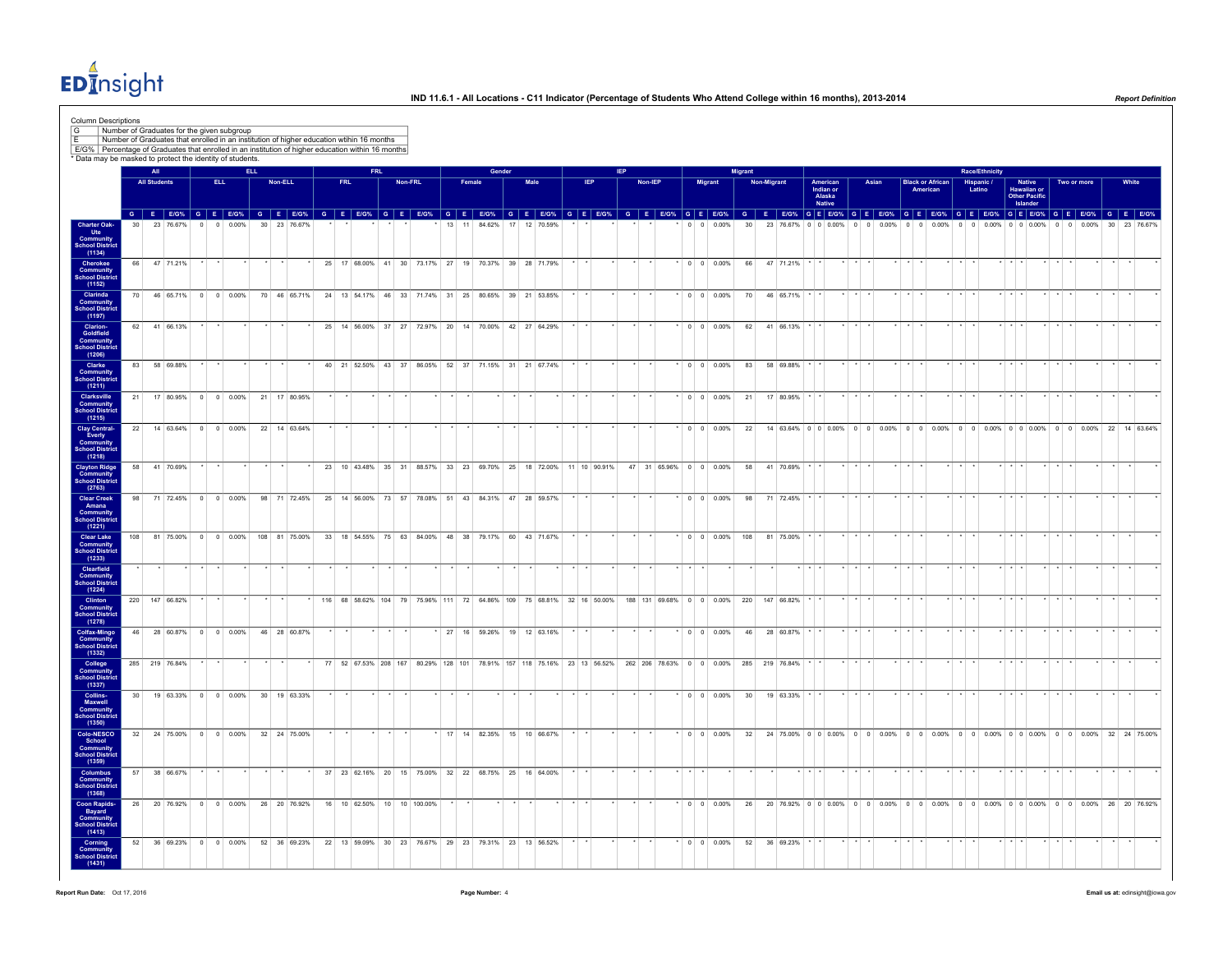$ED<sub>II</sub><sup>4</sup>$ nsight

| Column Descriptions<br>G<br>E/G% Percentage of Graduates that enrolled in an institution of higher education within 16 months<br>* Data may be masked to protect the identity of students. | Number of Graduates for the given subgroup<br>Number of Graduates that enrolled in an institution of higher education wtihin 16 months |                            |                             |      |                    |                                     |            |  |         |                                                                                                                                              |                             |        |        |              |            |  |         |  |                          |         |                                                                                                                                                                              |                                      |       |             |                         |  |                              |                         |                                          |             |       |  |
|--------------------------------------------------------------------------------------------------------------------------------------------------------------------------------------------|----------------------------------------------------------------------------------------------------------------------------------------|----------------------------|-----------------------------|------|--------------------|-------------------------------------|------------|--|---------|----------------------------------------------------------------------------------------------------------------------------------------------|-----------------------------|--------|--------|--------------|------------|--|---------|--|--------------------------|---------|------------------------------------------------------------------------------------------------------------------------------------------------------------------------------|--------------------------------------|-------|-------------|-------------------------|--|------------------------------|-------------------------|------------------------------------------|-------------|-------|--|
|                                                                                                                                                                                            |                                                                                                                                        | All<br><b>All Students</b> |                             | ELL. |                    | Non-ELL                             | <b>FRL</b> |  | Non-FRL |                                                                                                                                              |                             | Female | Gender | Male         | <b>IEP</b> |  | Non-IEP |  | <b>Migrant</b>           | Migrant | <b>Non-Migrant</b>                                                                                                                                                           | American                             | Asian |             | <b>Black or African</b> |  | Race/Ethnicity<br>Hispanic / |                         | <b>Native</b>                            | Two or more | White |  |
|                                                                                                                                                                                            |                                                                                                                                        |                            |                             |      |                    |                                     |            |  |         |                                                                                                                                              |                             |        |        |              |            |  |         |  |                          |         |                                                                                                                                                                              | Indian or<br>Alaska<br><b>Native</b> |       |             | American                |  | Latino                       |                         | Hawaiian or<br>Other Pacific<br>Islander |             |       |  |
|                                                                                                                                                                                            |                                                                                                                                        |                            |                             |      |                    |                                     |            |  |         | G E E/G% G E E/G% G E E/G% G E E/G% G E E/G% G E E/G% G E E/G% G E E/G% G E E/G% G E E/G% G E E/G%                                           |                             |        |        |              |            |  |         |  |                          |         | G E E/G% G E E/G% G E E/G% G E E/G% G E E/G% G E E/G% G E E/G% G E E/G% G E E/G%                                                                                             |                                      |       |             |                         |  |                              |                         |                                          |             |       |  |
| Corwith-<br>Wesley<br>Community<br>School District<br>(1449)                                                                                                                               |                                                                                                                                        |                            |                             |      |                    |                                     |            |  |         |                                                                                                                                              |                             |        |        |              |            |  |         |  |                          |         |                                                                                                                                                                              |                                      |       |             |                         |  |                              |                         |                                          |             |       |  |
| <b>Council Bluffs</b><br>Community<br>School District<br>(1476)                                                                                                                            |                                                                                                                                        |                            |                             |      |                    |                                     |            |  |         |                                                                                                                                              |                             |        |        |              |            |  |         |  |                          |         | 48 287 59.05% 21 10 47.62% 465 277 59.57% 312 166 53.21% 174 121 69.54% 252 164 65.08% 234 123 52.56% 84 32 38.10% 402 255 63.43% 0 0 0.00% 486 287 59.05%                   |                                      |       |             |                         |  |                              |                         |                                          |             |       |  |
| Creston<br><b>Community</b><br>School District<br>(1503)                                                                                                                                   | 101                                                                                                                                    |                            | 69 68.32%                   |      |                    |                                     |            |  |         | 39 21 53.85% 62 48 77.42% 51 35 68.63% 50 34 68.00%                                                                                          |                             |        |        |              |            |  |         |  | $0 \t 0 \t 0.00\%$       | 101     | 69 68.32%                                                                                                                                                                    |                                      |       |             |                         |  |                              |                         |                                          |             |       |  |
| <b>Dallas Center-</b><br>Grimes<br>Community<br>School District                                                                                                                            | 162                                                                                                                                    |                            | 129 79.63%                  |      | $0 \t 0 \t 0.00\%$ | 162 129 79.63%                      |            |  |         | 25 14 56.00% 137 115 83.94% 82 69                                                                                                            |                             |        | 84.15% | 80 60 75,00% |            |  |         |  | $0 \quad 0 \quad 0.00\%$ | 162     | 129 79.63%                                                                                                                                                                   |                                      |       |             |                         |  |                              |                         |                                          |             |       |  |
| (1576)<br>Danville<br>Community<br><b>School District</b>                                                                                                                                  |                                                                                                                                        |                            |                             |      |                    | 37 33 89.19% 0 0 0.00% 37 33 89.19% |            |  |         |                                                                                                                                              | 20 20 100.00% 17 13 76.47%  |        |        |              |            |  |         |  | $0 \quad 0 \quad 0.00\%$ |         | 37 33 89.19%                                                                                                                                                                 |                                      |       |             |                         |  |                              |                         |                                          |             |       |  |
| (1602)<br>Davenport<br>Community<br>School District                                                                                                                                        |                                                                                                                                        |                            |                             |      |                    |                                     |            |  |         | 889 532 59.84% 18 10 55.56% 871 522 59.93% 428 201 46.96% 461 331 71.80% 439 288 65.60% 450 244 54.22% 92 29 31.52% 797 503 63.11% 0 0 0.00% |                             |        |        |              |            |  |         |  |                          |         | 889 532 59.84%                                                                                                                                                               |                                      |       |             |                         |  |                              |                         |                                          |             |       |  |
| (1611)<br>Davis County<br>Community<br><b>School District</b>                                                                                                                              | 69                                                                                                                                     |                            | 49 71.01% 0 0 0.00%         |      |                    | 69 49 71.01%                        |            |  |         | 27 18 66.67% 42 31 73.81% 35 27 77.14% 34 22 64.71%                                                                                          |                             |        |        |              |            |  |         |  | $0 \quad 0 \quad 0.00\%$ | 69      | 49 71.01%                                                                                                                                                                    |                                      |       |             |                         |  |                              |                         |                                          |             |       |  |
| (1619)<br>Decorah<br><b>Community</b><br>School District                                                                                                                                   |                                                                                                                                        |                            | 127 107 84.25%              |      |                    |                                     |            |  |         | 30 20 66.67% 97 87 89.69% 52 49 94.23% 75 58 77.33%                                                                                          |                             |        |        |              |            |  |         |  | $\cdot$ 0 0 0.00%        | 127     | 107 84.25%                                                                                                                                                                   |                                      |       |             |                         |  |                              |                         |                                          |             |       |  |
| (1638)<br>Delwood<br><b>Community</b><br>School District                                                                                                                                   |                                                                                                                                        |                            |                             |      |                    |                                     |            |  |         |                                                                                                                                              |                             |        |        |              |            |  |         |  |                          |         |                                                                                                                                                                              |                                      |       |             |                         |  |                              |                         |                                          |             |       |  |
| (1675)<br>Denison<br><b>Community</b><br>School District                                                                                                                                   |                                                                                                                                        |                            | 157 104 66.24% 69 39 56.52% |      |                    | 88 65 73.86%                        |            |  |         | 98 57 58.16% 59 47 79.66% 80 54 67.50% 77 50 64.94%                                                                                          |                             |        |        |              |            |  |         |  |                          |         |                                                                                                                                                                              |                                      |       |             |                         |  |                              |                         |                                          |             |       |  |
| (1701)<br>Denver<br>Community<br><b>School District</b>                                                                                                                                    |                                                                                                                                        |                            |                             |      |                    | 53 43 81.13% 0 0 0.00% 53 43 81.13% |            |  |         |                                                                                                                                              | 22 20 90.91% 31 23 74.19%   |        |        |              |            |  |         |  |                          |         | 0 0 0.00% 53 43 81.13%                                                                                                                                                       |                                      |       |             |                         |  |                              |                         |                                          |             |       |  |
| (1719)<br><b>Des Moines</b><br>Independent<br>Community<br>School District                                                                                                                 |                                                                                                                                        |                            |                             |      |                    |                                     |            |  |         |                                                                                                                                              |                             |        |        |              |            |  |         |  |                          |         | 1,601 1,060 66.21% 199 105 52.76% 1,402 955 68.12% 1,015 589 58.03% 586 471 80.38% 820 569 69.39% 781 491 62.87% 222 86 38.74% 1,379 974 70.63% 0 0 0.00% 1,601 1,060 66.21% |                                      |       | $*$ $*$ $*$ |                         |  |                              | $\star$ $\star$ $\star$ |                                          |             |       |  |
| (1737)<br>Diagonal<br>Community<br><b>School Distric</b>                                                                                                                                   |                                                                                                                                        |                            |                             |      |                    |                                     |            |  |         |                                                                                                                                              |                             |        |        |              |            |  |         |  |                          |         |                                                                                                                                                                              |                                      |       |             |                         |  |                              | $\cdot$ $\cdot$         |                                          |             |       |  |
| (1782)<br>Dike-New<br>Hartford<br>Community                                                                                                                                                |                                                                                                                                        |                            | 62 45 72.58% 0 0 0.00%      |      |                    | 62 45 72.58%                        |            |  |         |                                                                                                                                              | 33 28 84.85% 29 17 58.62%   |        |        |              |            |  |         |  | $\cdot$ 0 0 0.00%        |         | 62 45 72.58%                                                                                                                                                                 |                                      |       |             |                         |  |                              |                         |                                          |             |       |  |
| <b>Chool Distric</b><br>(1791)<br><b>Dubuque</b>                                                                                                                                           |                                                                                                                                        |                            | 710 516 72.68%              |      |                    |                                     |            |  |         |                                                                                                                                              |                             |        |        |              |            |  |         |  |                          |         | 233 116 49.79% 477 400 83.86% 349 263 75.36% 361 253 70.08% 88 35 39.77% 622 481 77.33% 0 0 0.00% 710 516 72.68%                                                             |                                      |       |             |                         |  |                              |                         |                                          |             |       |  |
| Community<br>School District<br>(1863)<br><b>Dunkerton</b>                                                                                                                                 |                                                                                                                                        |                            | 32 21 65.63% 0 0 0.00%      |      |                    | 32 21 65.63%                        |            |  |         |                                                                                                                                              |                             |        |        |              |            |  |         |  | $0 \quad 0 \quad 0.00\%$ |         | 32 21 65.63%                                                                                                                                                                 |                                      |       |             |                         |  |                              |                         |                                          |             |       |  |
| Community<br><b>School District</b><br>(1908)<br>Durant                                                                                                                                    |                                                                                                                                        |                            |                             |      |                    | 42 37 88.10% 0 0 0.00% 42 37 88.10% |            |  |         |                                                                                                                                              | * 24 23 95.83% 18 14 77.78% |        |        |              |            |  |         |  |                          |         | $*$ 0 0 0.00% 42 37 88.10%                                                                                                                                                   |                                      |       |             |                         |  |                              |                         |                                          |             |       |  |
| <b>Community</b><br>School District<br>(1926)                                                                                                                                              | 52                                                                                                                                     |                            | 34 65.38% 0 0 0.00%         |      |                    | 52 34 65.38%                        |            |  |         | 24 12 50.00% 28 22 78.57% 17 14 82.35% 35 20 57.14%                                                                                          |                             |        |        |              |            |  |         |  |                          | 52      | 34 65.38%                                                                                                                                                                    |                                      |       |             |                         |  |                              |                         |                                          |             |       |  |
| Eagle Grove<br>Community<br><b>School Distric</b><br>(1944)<br>Earlham                                                                                                                     |                                                                                                                                        |                            | 46 29 63.04% 0 0 0.00%      |      |                    | 46 29 63.04%                        |            |  |         |                                                                                                                                              |                             |        |        |              |            |  |         |  | $\cdot$ 0 0 0.00%        | 46      | 29 63.04%                                                                                                                                                                    |                                      |       |             |                         |  |                              |                         |                                          |             |       |  |
| <b>Community</b><br>School District<br>(1953)<br><b>East Buchanan</b>                                                                                                                      | 41                                                                                                                                     |                            | 26 63 41% 0 0 0 0 0 0 0 %   |      |                    | 41 26 63 41%                        |            |  |         |                                                                                                                                              | 17 13 76 47% 24 13 54 17%   |        |        |              |            |  |         |  | $0 \quad 0 \quad 0.00\%$ | 41      | 26 63 41%                                                                                                                                                                    |                                      |       |             |                         |  |                              |                         |                                          |             |       |  |
| <b>Community</b><br>School District                                                                                                                                                        |                                                                                                                                        |                            |                             |      |                    |                                     |            |  |         |                                                                                                                                              |                             |        |        |              |            |  |         |  |                          |         |                                                                                                                                                                              |                                      |       |             |                         |  |                              |                         |                                          |             |       |  |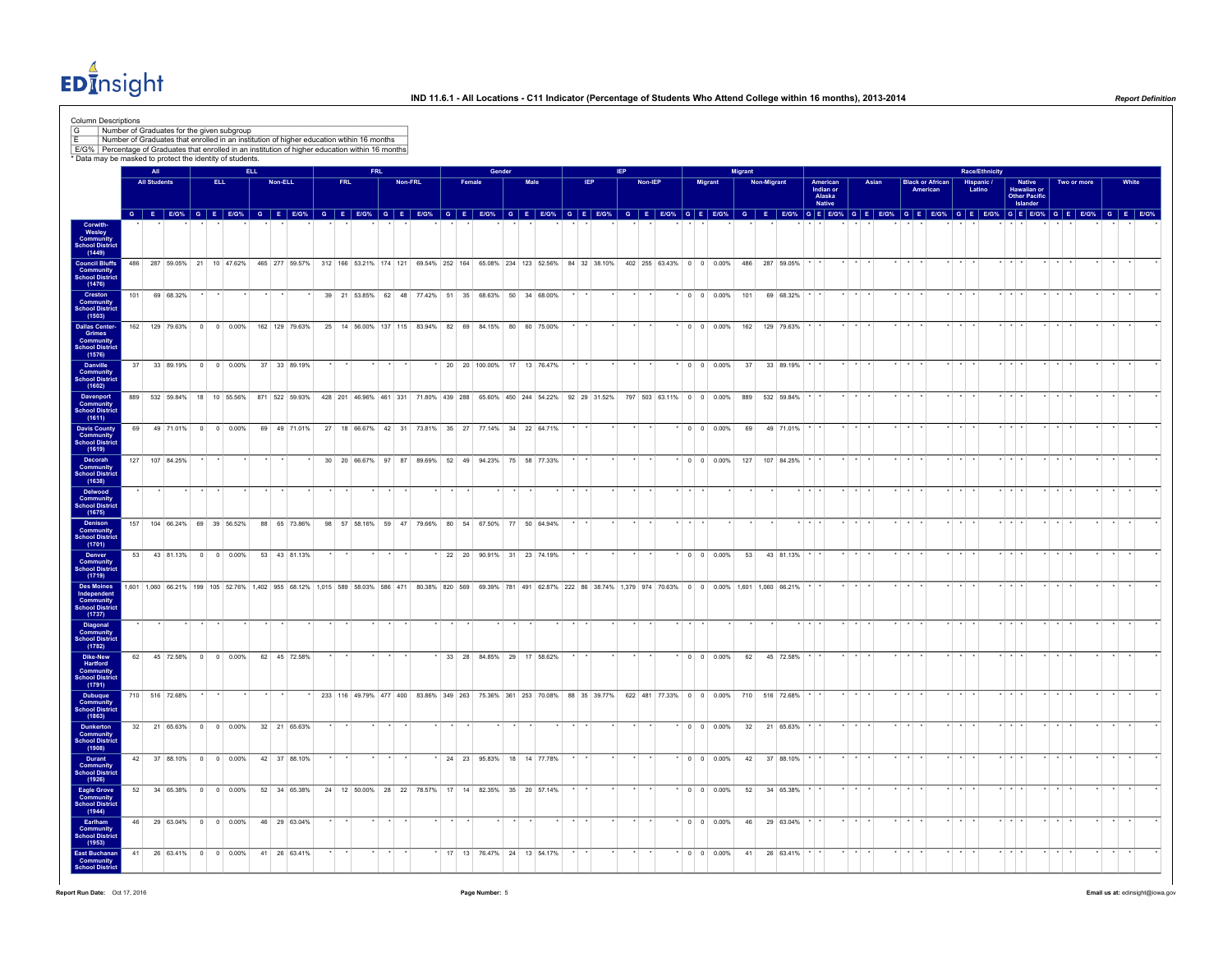$ED<sub>II</sub><sup>4</sup>$ nsight

|                                                                | All                 |              | * Data may be masked to protect the identity of students.                                              | <b>ELL</b> |         |              |            | <b>FRI</b> |         |  |                                                     | Gender |      |         |                          |         |                        |                |                          | <b>Migrant</b> |             |               |                 |                                 |                         |       |          |                         | <b>Race/Ethnicity</b> |                         |                                                                                    |             |  |
|----------------------------------------------------------------|---------------------|--------------|--------------------------------------------------------------------------------------------------------|------------|---------|--------------|------------|------------|---------|--|-----------------------------------------------------|--------|------|---------|--------------------------|---------|------------------------|----------------|--------------------------|----------------|-------------|---------------|-----------------|---------------------------------|-------------------------|-------|----------|-------------------------|-----------------------|-------------------------|------------------------------------------------------------------------------------|-------------|--|
|                                                                | <b>All Students</b> |              | <b>ELL</b>                                                                                             |            | Non-ELL |              | <b>FRL</b> |            | Non-FRL |  | Female                                              |        | Male |         | <b>IEP</b>               | Non-IEP |                        | <b>Migrant</b> |                          |                | Non-Migrant |               |                 | American<br>Indian or<br>Alaska |                         | Asian | American | <b>Black or African</b> | Hispanic /<br>Latino  |                         | Native<br>Hawaiian or<br>Other Pacific<br>Islander                                 | Two or more |  |
|                                                                |                     |              | G E E/G% G E E/G% G E E/G% G E E/G% G E E/G% G E E/G% G E E/G% G E E/G% G E E/G% G E E/G% G E E/G% G E |            |         |              |            |            |         |  |                                                     |        |      |         |                          |         |                        |                |                          |                |             |               |                 | <b>Native</b>                   |                         |       |          |                         |                       |                         | G E EIG% G E EIG% G E EIG% G E EIG% G E EIG% G E EIG% G E EIG% G E EIG% G E EIG%   |             |  |
|                                                                |                     |              |                                                                                                        |            |         |              |            |            |         |  |                                                     |        |      |         |                          |         |                        |                |                          |                |             |               |                 |                                 |                         |       |          |                         |                       |                         |                                                                                    |             |  |
|                                                                |                     |              |                                                                                                        |            |         |              |            |            |         |  |                                                     |        |      |         |                          |         |                        |                |                          |                |             |               |                 |                                 |                         |       |          |                         |                       |                         |                                                                                    |             |  |
|                                                                |                     | 72 51 70.83% |                                                                                                        |            |         |              |            |            |         |  | 24 12 50.00% 48 39 81.25% 37 28 75.68% 35 23 65.71% |        |      |         |                          |         |                        |                | $\cdot$ 0 0 0 0 0 0 %    |                |             | 72 51 70.83%  |                 |                                 |                         |       |          |                         |                       |                         |                                                                                    |             |  |
|                                                                |                     |              |                                                                                                        |            |         |              |            |            |         |  |                                                     |        |      |         |                          |         |                        |                |                          |                |             |               |                 |                                 |                         |       |          |                         |                       |                         |                                                                                    |             |  |
| 31                                                             |                     |              | 20 64.52% 0 0 0.00%                                                                                    |            |         | 31 20 64.52% |            |            |         |  |                                                     |        |      |         |                          |         |                        |                | $\cdot$ 0 0 0.00%        | 31             |             | 20 64.52%     |                 |                                 |                         |       |          |                         |                       | $\star$ $\star$         |                                                                                    |             |  |
|                                                                |                     |              |                                                                                                        |            |         |              |            |            |         |  |                                                     |        |      |         |                          |         |                        |                |                          |                |             |               |                 |                                 |                         |       |          |                         |                       |                         |                                                                                    |             |  |
| 90                                                             |                     |              | 65 72.22% 0 0 0.00%                                                                                    |            |         | 90 65 72.22% |            |            |         |  | 40 28 70.00% 50 37 74.00% 48 40 83.33% 42 25 59.52% |        |      | $*$ $*$ |                          |         |                        |                | $*$ 0 0 0.00%            | 90             |             | 65 72.22% * * |                 |                                 | $\star$ $\star$ $\star$ |       |          |                         |                       | $\cdot$ $\cdot$         |                                                                                    |             |  |
|                                                                |                     |              |                                                                                                        |            |         |              |            |            |         |  |                                                     |        |      |         |                          |         |                        |                |                          |                |             |               |                 |                                 |                         |       |          |                         |                       |                         |                                                                                    |             |  |
|                                                                |                     |              |                                                                                                        |            |         |              |            |            |         |  |                                                     |        |      |         |                          |         |                        |                |                          |                |             |               |                 |                                 |                         |       |          |                         |                       |                         |                                                                                    |             |  |
| 25                                                             |                     |              | 16 64.00% 0 0 0.00%                                                                                    |            |         | 25 16 64.00% |            |            |         |  |                                                     |        |      |         |                          |         |                        |                | $0 \t 0 \t 0.00\%$       | 25             |             | 16 64.00%     |                 |                                 |                         |       |          |                         |                       |                         |                                                                                    |             |  |
|                                                                |                     |              | 41 29 70.73% 0 0 0.00%                                                                                 |            |         | 41 29 70.73% |            |            |         |  | 22 16 72.73% 19 13 68.42%                           |        |      |         |                          |         |                        |                | $0 \quad 0 \quad 0.00\%$ | 41             |             | 29 70.73%     |                 |                                 |                         |       |          |                         |                       |                         |                                                                                    |             |  |
|                                                                |                     |              |                                                                                                        |            |         |              |            |            |         |  |                                                     |        |      |         |                          |         |                        |                |                          |                |             |               |                 |                                 |                         |       |          |                         |                       |                         |                                                                                    |             |  |
|                                                                |                     |              |                                                                                                        |            |         |              |            |            |         |  |                                                     |        |      |         |                          |         |                        |                |                          |                |             |               |                 |                                 |                         |       |          |                         |                       |                         |                                                                                    |             |  |
| 24                                                             |                     |              | 15 62.50% 0 0 0.00%                                                                                    |            |         | 24 15 62.50% |            |            |         |  |                                                     |        |      |         |                          |         |                        |                | $*$ 0 0 0.00%            | 24             |             | 15 62.50%     |                 |                                 |                         |       |          |                         |                       |                         |                                                                                    |             |  |
| 52                                                             |                     | 40 76.92%    |                                                                                                        |            |         |              |            |            |         |  | 23 17 73.91% 29 23 79.31% 24 20 83.33% 28 20 71.43% |        |      |         |                          |         |                        |                | $0 \quad 0 \quad 0.00\%$ | 52             |             | 40 76.92%     |                 |                                 |                         |       |          |                         |                       |                         |                                                                                    |             |  |
|                                                                |                     |              |                                                                                                        |            |         |              |            |            |         |  |                                                     |        |      |         |                          |         |                        |                |                          |                |             |               |                 |                                 |                         |       |          |                         |                       |                         |                                                                                    |             |  |
|                                                                |                     |              |                                                                                                        |            |         |              |            |            |         |  |                                                     |        |      |         |                          |         |                        |                |                          |                |             |               |                 |                                 |                         |       |          |                         |                       |                         |                                                                                    |             |  |
| $40-1$                                                         |                     | 27 67.50%    | $0 \quad 0 \quad 0.00\%$                                                                               |            |         | 40 27 67.50% |            |            |         |  | 19 13 68.42% 21 14 66.67% 23 16 69.57% 17 11 64.71% |        |      |         | $0 \quad 0 \quad 0.00\%$ |         | 40 27 67.50% 0 0 0.00% |                |                          | 40             |             |               |                 |                                 |                         |       |          |                         |                       |                         | 27 67.50% 0 0 0.00% 0 0 0.00% 0 0 0.00% 0 0 0.00% 0 0 0.00% 0 0 0.00% 40 27 67.50% |             |  |
|                                                                |                     |              |                                                                                                        |            |         |              |            |            |         |  |                                                     |        |      |         |                          |         |                        |                |                          |                |             |               |                 |                                 |                         |       |          |                         |                       |                         |                                                                                    |             |  |
|                                                                |                     |              | 57 42 73.68% 0 0 0 0.00% 57 42 73.68% 24 16 66.67% 33 26 78.79% 30 26 86.67% 27 16 59.26%              |            |         |              |            |            |         |  |                                                     |        |      |         |                          |         |                        |                | $\cdot$ 0 0 0.00%        |                |             | 57 42 73.68%  |                 |                                 |                         |       |          |                         |                       |                         |                                                                                    |             |  |
|                                                                |                     |              |                                                                                                        |            |         |              |            |            |         |  |                                                     |        |      |         |                          |         |                        |                |                          |                |             |               |                 |                                 |                         |       |          |                         |                       |                         |                                                                                    |             |  |
|                                                                |                     |              |                                                                                                        |            |         |              |            |            |         |  |                                                     |        |      |         |                          |         |                        |                |                          |                |             |               |                 |                                 |                         |       |          |                         |                       |                         |                                                                                    |             |  |
| 36                                                             |                     |              | 24 66.67% 0 0 0.00%                                                                                    |            |         | 36 24 66.67% |            |            |         |  |                                                     |        |      |         |                          |         |                        |                | $0 \t 0 \t 0.00\%$       | 36             |             | 24 66.67%     |                 |                                 |                         |       |          |                         |                       |                         |                                                                                    |             |  |
|                                                                |                     |              |                                                                                                        |            |         |              |            |            |         |  |                                                     |        |      |         |                          |         |                        |                |                          |                |             |               |                 |                                 |                         |       |          |                         |                       |                         |                                                                                    |             |  |
| 60                                                             |                     |              | 54 90.00% 0 0 0.00%                                                                                    |            |         | 60 54 90.00% |            |            |         |  | 16 13 81.25% 44 41 93.18% 31 28 90.32% 29 26 89.66% |        |      |         |                          |         |                        |                | $0 \quad 0 \quad 0.00\%$ | 60             |             | 54 90.00%     |                 |                                 |                         |       |          |                         |                       |                         |                                                                                    |             |  |
|                                                                |                     |              |                                                                                                        |            |         |              |            |            |         |  |                                                     |        |      |         |                          |         |                        |                |                          |                |             |               |                 |                                 |                         |       |          |                         |                       |                         |                                                                                    |             |  |
| 30                                                             |                     |              | 22 73.33% 0 0 0.00%                                                                                    |            |         | 30 22 73.33% |            |            |         |  |                                                     |        |      |         |                          |         |                        |                | $\cdot$ 0 0 0.00%        | 30             |             |               |                 |                                 |                         |       |          |                         |                       |                         | 22 73.33% 0 0 0.00% 0 0 0.00% 0 0 0.00% 0 0 0.00% 0 0 0.00% 0 0 0.00% 30 22 73.33% |             |  |
|                                                                |                     |              |                                                                                                        |            |         |              |            |            |         |  |                                                     |        |      |         |                          |         |                        |                |                          |                |             |               |                 |                                 |                         |       |          |                         |                       |                         |                                                                                    |             |  |
| 25                                                             |                     | 20 80.00%    | $0 \t 0 \t 0.00\%$                                                                                     |            |         | 25 20 80.00% |            |            |         |  |                                                     |        |      |         |                          |         |                        |                | $0 \ 0 \ 0.00\%$         | 25             |             | 20 80.00%     |                 |                                 |                         |       |          |                         |                       |                         |                                                                                    |             |  |
|                                                                |                     |              |                                                                                                        |            |         |              |            |            |         |  |                                                     |        |      |         |                          |         |                        |                |                          |                |             |               |                 |                                 |                         |       |          |                         |                       |                         |                                                                                    |             |  |
| 76                                                             |                     | 57 75.00%    |                                                                                                        |            |         |              |            |            |         |  | 29 20 68.97% 47 37 78.72% 34 26 76.47% 42 31 73.81% |        |      |         |                          |         |                        |                | $0 \quad 0 \quad 0.00\%$ | 76             |             | 57 75.00%     |                 |                                 |                         |       |          |                         |                       |                         |                                                                                    |             |  |
| Estherville<br>Lincoln Central<br>Community<br>School District |                     |              |                                                                                                        |            |         |              |            |            |         |  |                                                     |        |      |         |                          |         |                        |                |                          |                |             |               |                 |                                 |                         |       |          |                         |                       |                         |                                                                                    |             |  |
|                                                                |                     |              |                                                                                                        |            |         |              |            |            |         |  |                                                     |        |      |         |                          |         |                        |                |                          |                |             |               | $\star$ $\star$ |                                 | $\star$                 |       |          |                         |                       | $\cdot$ $\cdot$ $\cdot$ |                                                                                    |             |  |
|                                                                |                     |              |                                                                                                        |            |         |              |            |            |         |  |                                                     |        |      |         |                          |         |                        |                |                          |                |             |               |                 |                                 |                         |       |          |                         |                       |                         |                                                                                    |             |  |
| Fairfield<br>Community<br>School District<br>106               |                     | 75 70.75%    |                                                                                                        |            |         |              |            |            |         |  | 32 21 65.63% 74 54 72.97% 58 46 79.31% 48 29 60.42% |        |      |         |                          |         |                        |                | $0 \t0 \t0.00\%$ 106     |                |             | 75 70.75%     |                 |                                 |                         |       |          |                         |                       |                         |                                                                                    |             |  |
|                                                                |                     |              |                                                                                                        |            |         |              |            |            |         |  |                                                     |        |      |         |                          |         |                        |                |                          |                |             |               |                 |                                 |                         |       |          |                         |                       |                         |                                                                                    |             |  |
| 17                                                             |                     |              | 12 70.59% 0 0 0.00%                                                                                    |            |         | 17 12 70.59% |            |            |         |  |                                                     |        |      |         |                          |         |                        |                | $\cdot$ 0 0 0.00%        | 17             |             | 12 70.59%     | $\star$ $\star$ |                                 |                         |       |          |                         |                       |                         |                                                                                    |             |  |
|                                                                |                     |              |                                                                                                        |            |         |              |            |            |         |  |                                                     |        |      |         |                          |         |                        |                |                          |                |             |               |                 |                                 |                         |       |          |                         |                       |                         |                                                                                    |             |  |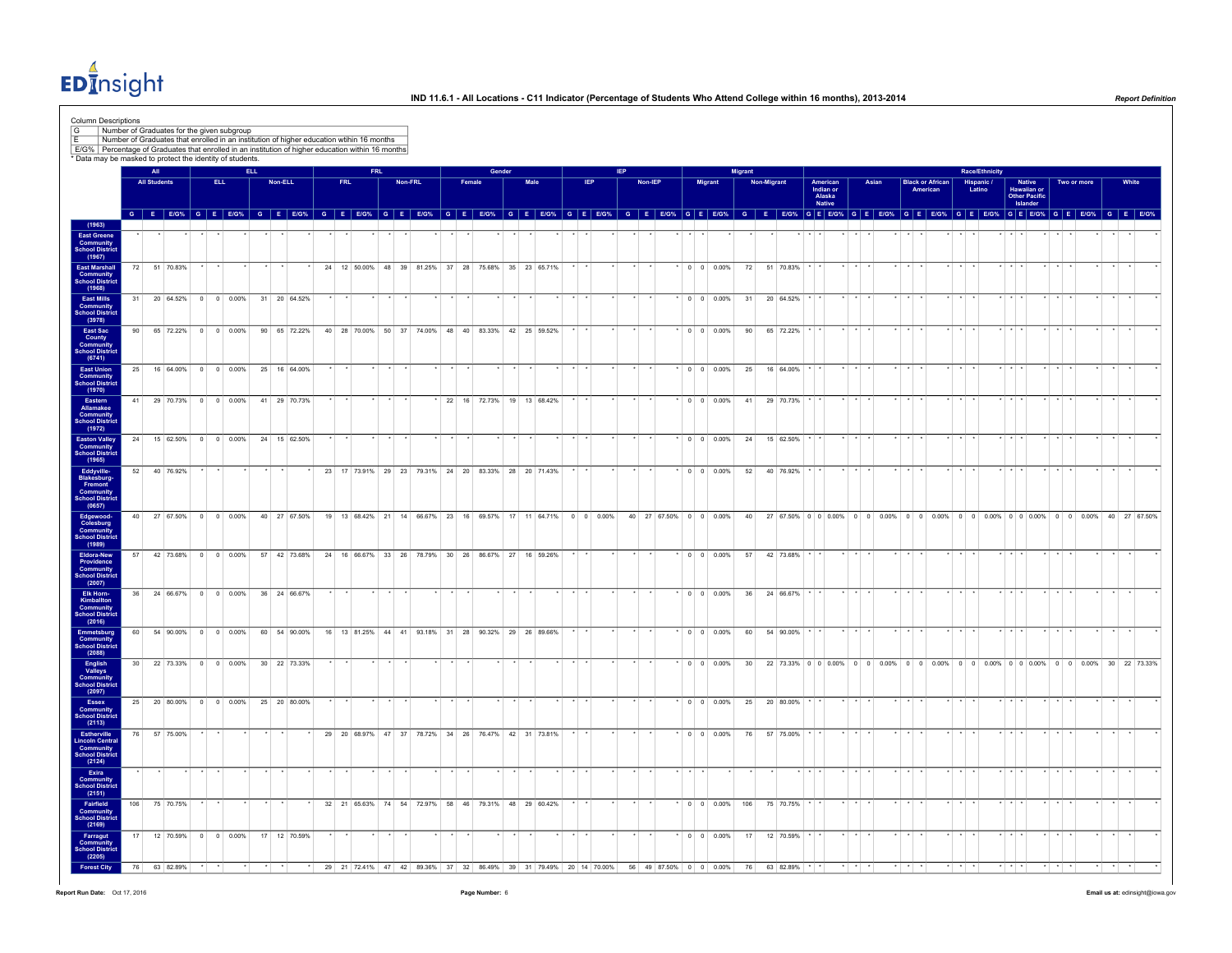$ED<sub>II</sub><sup>4</sup>$ nsight

| All<br><b>Race/Ethnicity</b><br><b>ELL</b><br>FRI.<br>Gender<br><b>Migrant</b><br>IEP.<br><b>Non-Migrant</b><br><b>All Students</b><br>ELL.<br><b>FRL</b><br>Non-FRL<br>Female<br>Male<br><b>Non-IEP</b><br>Migrant<br>American<br>Indian or<br>Alaska<br>Asian<br>Hispanic /<br>Latino<br>Native<br>Hawaiian or<br>Other Pacific<br>Non-ELL<br><b>Black or African</b><br>Two or more<br>American<br>Native<br>Islander<br>G E EIGY, G E EIGY, G E EIGY, G E EIGY, G E EIGY, G E EIGY, G E EIGY, G E EIGY, G E EIGY, G E EIGY, G E EIGY, G E EIGY, G E EIGY, G E EIGY, G E EIGY, G E EIGY, G E EIGY, G E EIGY, G E EIGY, G E EIGY, G E EIGY, G E EIGY, G<br>214 171 79.91% 0 0 0.00% 214 171 79.91% 108 80 74.07% 106 91 85.85% 115 94 81.74% 99 77 77.78% 24 18 75.00%<br>190 153 80.53% 0 0 0.00% 214 171 79.91%<br>$\star$ $\star$<br>83 61.48% 0 0 0.00% 135 83 61.48%<br>59 29 49.15% 76 54 71.05% 63 43 68.25% 72 40 55.56%<br>135<br>$*$ 0 0 0.00% 135 83 61.48%<br>23<br>17 73.91%<br>$0 \quad 0 \quad 0.00\%$<br>23 17 73.91%<br>$\cdot$ 0 0 0.00%<br>23<br>51 83.61%<br>22 18 81.82% 39 33 84.62% 33 29 87.88% 28 22 78.57%<br>$0 \t 0 \t 0.00\%$<br>51 83.61%<br>61<br>74 78.72%<br>$0 \quad 0 \quad 0.00\%$<br>94 74 78.72%<br>21 10 47.62% 73 64 87.67% 44 31<br>70.45% 50 43 86.00%<br>$0 \quad 0 \quad 0.00\%$<br>94<br>74 78.72%<br>29<br>20 68.97% 0 0 0.00%<br>29 20 68.97%<br>$0 \t 0 \t 0.00\%$<br>20 68.97%<br>29<br>67 88.16%<br>45 43 95.56% 31 24 77.42%<br>$*$ 0 0 0.00%<br>67 88.16%<br>$\star$ $\star$ $\star$<br>76<br>43<br>29 67 44%<br>$0 \t 0 \t 0.00\%$<br>43 29 67.44%<br>17 10 58.82% 26 19 73.08% 20 15 75.00% 23 14 60.87%<br>$0 \quad 0 \quad 0.00\%$<br>43<br>29 67.44%<br>137<br>95 69.34%<br>37 22 59.46% 100 73 73.00% 59 41 69.49% 78 54 69.23%<br>$*$ 0 0 0.00% 137 95 69.34% $*$ *<br>$\cdots$<br>$\star$<br>$\star$ $\star$<br>$x + x + x$<br>29 21 72.41%<br>$0 \t 0 \t 0.00\%$<br>29 21 72.41%<br>$0 \quad 0 \quad 0.00\%$<br>29<br>21 72.41%<br>38<br>26 68.42% 0 0 0.00%<br>38 26 68.42%<br>18 14 77.78% 20 12 60.00%<br>$*$ 0 0 0.00%<br>16 64.00% 0 0 0.00%<br>$0 \t 0 \t 0.00\%$<br>25 16 64.00%<br>25<br>16 64.00%<br>99 77.95% 0 0 0.00%<br>127 99 77.95% 31 21 67.74% 96 78 81.25% 57 45 78.95% 70 54 77.14%<br>$0 \t 0 \t 0.00\%$ 127<br>99 77.95%<br>48<br>38 79.17% 0 0 0.00%<br>48 38 79.17%<br>19 10 52.63% 29 28 96.55% 16 13 81.25% 32 25 78.13%<br>$0 \quad 0 \quad 0.00\%$<br>48<br>38 79.17% * *<br>29 70.73% 0 0 0.00%<br>41<br>41 29 70.73%<br>21 19 90.48% 20 10 50.00%<br>$0 \quad 0 \quad 0.00\%$<br>41<br>40 31 77.50%<br>$*$ 21 18 85.71% 19 13 68.42%<br>$^*$ 0 0 0.00%<br>40 31 77.50%<br>22<br>16 72.73%<br>$0$ 0 0.00%<br>22 16 72.73%<br>$ 0 000\% $<br>22<br>16 72.73% | 17 73.91% 0 0 0 0.00% 0 0 0.00% 0 0 0.00% 0 0 0.00% 0 0 0.00% 0 0 0.00% 0 0 0.00% 23 17 73.91%<br>38 26 68.42% 0 0 0.00% 0 0 0.00% 0 0 0.00% 0 0 0.00% 0 0 0.00% 0 0 0.00% 38 26 68.42%<br>29 70.73% 0 0 0.00% 0 0 0.00% 0 0 0.00% 0 0 0.00% 0 0 0.00% 0 0 0.00% 41 29 70.73% |
|--------------------------------------------------------------------------------------------------------------------------------------------------------------------------------------------------------------------------------------------------------------------------------------------------------------------------------------------------------------------------------------------------------------------------------------------------------------------------------------------------------------------------------------------------------------------------------------------------------------------------------------------------------------------------------------------------------------------------------------------------------------------------------------------------------------------------------------------------------------------------------------------------------------------------------------------------------------------------------------------------------------------------------------------------------------------------------------------------------------------------------------------------------------------------------------------------------------------------------------------------------------------------------------------------------------------------------------------------------------------------------------------------------------------------------------------------------------------------------------------------------------------------------------------------------------------------------------------------------------------------------------------------------------------------------------------------------------------------------------------------------------------------------------------------------------------------------------------------------------------------------------------------------------------------------------------------------------------------------------------------------------------------------------------------------------------------------------------------------------------------------------------------------------------------------------------------------------------------------------------------------------------------------------------------------------------------------------------------------------------------------------------------------------------------------------------------------------------------------------------------------------------------------------------------------------------------------------------------------------------------------------------------------------------------------------------------------------------------------------------------------|-------------------------------------------------------------------------------------------------------------------------------------------------------------------------------------------------------------------------------------------------------------------------------|
|                                                                                                                                                                                                                                                                                                                                                                                                                                                                                                                                                                                                                                                                                                                                                                                                                                                                                                                                                                                                                                                                                                                                                                                                                                                                                                                                                                                                                                                                                                                                                                                                                                                                                                                                                                                                                                                                                                                                                                                                                                                                                                                                                                                                                                                                                                                                                                                                                                                                                                                                                                                                                                                                                                                                                        |                                                                                                                                                                                                                                                                               |
|                                                                                                                                                                                                                                                                                                                                                                                                                                                                                                                                                                                                                                                                                                                                                                                                                                                                                                                                                                                                                                                                                                                                                                                                                                                                                                                                                                                                                                                                                                                                                                                                                                                                                                                                                                                                                                                                                                                                                                                                                                                                                                                                                                                                                                                                                                                                                                                                                                                                                                                                                                                                                                                                                                                                                        |                                                                                                                                                                                                                                                                               |
|                                                                                                                                                                                                                                                                                                                                                                                                                                                                                                                                                                                                                                                                                                                                                                                                                                                                                                                                                                                                                                                                                                                                                                                                                                                                                                                                                                                                                                                                                                                                                                                                                                                                                                                                                                                                                                                                                                                                                                                                                                                                                                                                                                                                                                                                                                                                                                                                                                                                                                                                                                                                                                                                                                                                                        |                                                                                                                                                                                                                                                                               |
|                                                                                                                                                                                                                                                                                                                                                                                                                                                                                                                                                                                                                                                                                                                                                                                                                                                                                                                                                                                                                                                                                                                                                                                                                                                                                                                                                                                                                                                                                                                                                                                                                                                                                                                                                                                                                                                                                                                                                                                                                                                                                                                                                                                                                                                                                                                                                                                                                                                                                                                                                                                                                                                                                                                                                        |                                                                                                                                                                                                                                                                               |
|                                                                                                                                                                                                                                                                                                                                                                                                                                                                                                                                                                                                                                                                                                                                                                                                                                                                                                                                                                                                                                                                                                                                                                                                                                                                                                                                                                                                                                                                                                                                                                                                                                                                                                                                                                                                                                                                                                                                                                                                                                                                                                                                                                                                                                                                                                                                                                                                                                                                                                                                                                                                                                                                                                                                                        |                                                                                                                                                                                                                                                                               |
|                                                                                                                                                                                                                                                                                                                                                                                                                                                                                                                                                                                                                                                                                                                                                                                                                                                                                                                                                                                                                                                                                                                                                                                                                                                                                                                                                                                                                                                                                                                                                                                                                                                                                                                                                                                                                                                                                                                                                                                                                                                                                                                                                                                                                                                                                                                                                                                                                                                                                                                                                                                                                                                                                                                                                        |                                                                                                                                                                                                                                                                               |
|                                                                                                                                                                                                                                                                                                                                                                                                                                                                                                                                                                                                                                                                                                                                                                                                                                                                                                                                                                                                                                                                                                                                                                                                                                                                                                                                                                                                                                                                                                                                                                                                                                                                                                                                                                                                                                                                                                                                                                                                                                                                                                                                                                                                                                                                                                                                                                                                                                                                                                                                                                                                                                                                                                                                                        |                                                                                                                                                                                                                                                                               |
|                                                                                                                                                                                                                                                                                                                                                                                                                                                                                                                                                                                                                                                                                                                                                                                                                                                                                                                                                                                                                                                                                                                                                                                                                                                                                                                                                                                                                                                                                                                                                                                                                                                                                                                                                                                                                                                                                                                                                                                                                                                                                                                                                                                                                                                                                                                                                                                                                                                                                                                                                                                                                                                                                                                                                        |                                                                                                                                                                                                                                                                               |
|                                                                                                                                                                                                                                                                                                                                                                                                                                                                                                                                                                                                                                                                                                                                                                                                                                                                                                                                                                                                                                                                                                                                                                                                                                                                                                                                                                                                                                                                                                                                                                                                                                                                                                                                                                                                                                                                                                                                                                                                                                                                                                                                                                                                                                                                                                                                                                                                                                                                                                                                                                                                                                                                                                                                                        |                                                                                                                                                                                                                                                                               |
|                                                                                                                                                                                                                                                                                                                                                                                                                                                                                                                                                                                                                                                                                                                                                                                                                                                                                                                                                                                                                                                                                                                                                                                                                                                                                                                                                                                                                                                                                                                                                                                                                                                                                                                                                                                                                                                                                                                                                                                                                                                                                                                                                                                                                                                                                                                                                                                                                                                                                                                                                                                                                                                                                                                                                        |                                                                                                                                                                                                                                                                               |
|                                                                                                                                                                                                                                                                                                                                                                                                                                                                                                                                                                                                                                                                                                                                                                                                                                                                                                                                                                                                                                                                                                                                                                                                                                                                                                                                                                                                                                                                                                                                                                                                                                                                                                                                                                                                                                                                                                                                                                                                                                                                                                                                                                                                                                                                                                                                                                                                                                                                                                                                                                                                                                                                                                                                                        |                                                                                                                                                                                                                                                                               |
|                                                                                                                                                                                                                                                                                                                                                                                                                                                                                                                                                                                                                                                                                                                                                                                                                                                                                                                                                                                                                                                                                                                                                                                                                                                                                                                                                                                                                                                                                                                                                                                                                                                                                                                                                                                                                                                                                                                                                                                                                                                                                                                                                                                                                                                                                                                                                                                                                                                                                                                                                                                                                                                                                                                                                        |                                                                                                                                                                                                                                                                               |
|                                                                                                                                                                                                                                                                                                                                                                                                                                                                                                                                                                                                                                                                                                                                                                                                                                                                                                                                                                                                                                                                                                                                                                                                                                                                                                                                                                                                                                                                                                                                                                                                                                                                                                                                                                                                                                                                                                                                                                                                                                                                                                                                                                                                                                                                                                                                                                                                                                                                                                                                                                                                                                                                                                                                                        |                                                                                                                                                                                                                                                                               |
|                                                                                                                                                                                                                                                                                                                                                                                                                                                                                                                                                                                                                                                                                                                                                                                                                                                                                                                                                                                                                                                                                                                                                                                                                                                                                                                                                                                                                                                                                                                                                                                                                                                                                                                                                                                                                                                                                                                                                                                                                                                                                                                                                                                                                                                                                                                                                                                                                                                                                                                                                                                                                                                                                                                                                        |                                                                                                                                                                                                                                                                               |
|                                                                                                                                                                                                                                                                                                                                                                                                                                                                                                                                                                                                                                                                                                                                                                                                                                                                                                                                                                                                                                                                                                                                                                                                                                                                                                                                                                                                                                                                                                                                                                                                                                                                                                                                                                                                                                                                                                                                                                                                                                                                                                                                                                                                                                                                                                                                                                                                                                                                                                                                                                                                                                                                                                                                                        |                                                                                                                                                                                                                                                                               |
|                                                                                                                                                                                                                                                                                                                                                                                                                                                                                                                                                                                                                                                                                                                                                                                                                                                                                                                                                                                                                                                                                                                                                                                                                                                                                                                                                                                                                                                                                                                                                                                                                                                                                                                                                                                                                                                                                                                                                                                                                                                                                                                                                                                                                                                                                                                                                                                                                                                                                                                                                                                                                                                                                                                                                        |                                                                                                                                                                                                                                                                               |
|                                                                                                                                                                                                                                                                                                                                                                                                                                                                                                                                                                                                                                                                                                                                                                                                                                                                                                                                                                                                                                                                                                                                                                                                                                                                                                                                                                                                                                                                                                                                                                                                                                                                                                                                                                                                                                                                                                                                                                                                                                                                                                                                                                                                                                                                                                                                                                                                                                                                                                                                                                                                                                                                                                                                                        |                                                                                                                                                                                                                                                                               |
|                                                                                                                                                                                                                                                                                                                                                                                                                                                                                                                                                                                                                                                                                                                                                                                                                                                                                                                                                                                                                                                                                                                                                                                                                                                                                                                                                                                                                                                                                                                                                                                                                                                                                                                                                                                                                                                                                                                                                                                                                                                                                                                                                                                                                                                                                                                                                                                                                                                                                                                                                                                                                                                                                                                                                        |                                                                                                                                                                                                                                                                               |
|                                                                                                                                                                                                                                                                                                                                                                                                                                                                                                                                                                                                                                                                                                                                                                                                                                                                                                                                                                                                                                                                                                                                                                                                                                                                                                                                                                                                                                                                                                                                                                                                                                                                                                                                                                                                                                                                                                                                                                                                                                                                                                                                                                                                                                                                                                                                                                                                                                                                                                                                                                                                                                                                                                                                                        |                                                                                                                                                                                                                                                                               |
|                                                                                                                                                                                                                                                                                                                                                                                                                                                                                                                                                                                                                                                                                                                                                                                                                                                                                                                                                                                                                                                                                                                                                                                                                                                                                                                                                                                                                                                                                                                                                                                                                                                                                                                                                                                                                                                                                                                                                                                                                                                                                                                                                                                                                                                                                                                                                                                                                                                                                                                                                                                                                                                                                                                                                        |                                                                                                                                                                                                                                                                               |
|                                                                                                                                                                                                                                                                                                                                                                                                                                                                                                                                                                                                                                                                                                                                                                                                                                                                                                                                                                                                                                                                                                                                                                                                                                                                                                                                                                                                                                                                                                                                                                                                                                                                                                                                                                                                                                                                                                                                                                                                                                                                                                                                                                                                                                                                                                                                                                                                                                                                                                                                                                                                                                                                                                                                                        |                                                                                                                                                                                                                                                                               |
|                                                                                                                                                                                                                                                                                                                                                                                                                                                                                                                                                                                                                                                                                                                                                                                                                                                                                                                                                                                                                                                                                                                                                                                                                                                                                                                                                                                                                                                                                                                                                                                                                                                                                                                                                                                                                                                                                                                                                                                                                                                                                                                                                                                                                                                                                                                                                                                                                                                                                                                                                                                                                                                                                                                                                        |                                                                                                                                                                                                                                                                               |
|                                                                                                                                                                                                                                                                                                                                                                                                                                                                                                                                                                                                                                                                                                                                                                                                                                                                                                                                                                                                                                                                                                                                                                                                                                                                                                                                                                                                                                                                                                                                                                                                                                                                                                                                                                                                                                                                                                                                                                                                                                                                                                                                                                                                                                                                                                                                                                                                                                                                                                                                                                                                                                                                                                                                                        |                                                                                                                                                                                                                                                                               |
|                                                                                                                                                                                                                                                                                                                                                                                                                                                                                                                                                                                                                                                                                                                                                                                                                                                                                                                                                                                                                                                                                                                                                                                                                                                                                                                                                                                                                                                                                                                                                                                                                                                                                                                                                                                                                                                                                                                                                                                                                                                                                                                                                                                                                                                                                                                                                                                                                                                                                                                                                                                                                                                                                                                                                        |                                                                                                                                                                                                                                                                               |
|                                                                                                                                                                                                                                                                                                                                                                                                                                                                                                                                                                                                                                                                                                                                                                                                                                                                                                                                                                                                                                                                                                                                                                                                                                                                                                                                                                                                                                                                                                                                                                                                                                                                                                                                                                                                                                                                                                                                                                                                                                                                                                                                                                                                                                                                                                                                                                                                                                                                                                                                                                                                                                                                                                                                                        |                                                                                                                                                                                                                                                                               |
|                                                                                                                                                                                                                                                                                                                                                                                                                                                                                                                                                                                                                                                                                                                                                                                                                                                                                                                                                                                                                                                                                                                                                                                                                                                                                                                                                                                                                                                                                                                                                                                                                                                                                                                                                                                                                                                                                                                                                                                                                                                                                                                                                                                                                                                                                                                                                                                                                                                                                                                                                                                                                                                                                                                                                        |                                                                                                                                                                                                                                                                               |
|                                                                                                                                                                                                                                                                                                                                                                                                                                                                                                                                                                                                                                                                                                                                                                                                                                                                                                                                                                                                                                                                                                                                                                                                                                                                                                                                                                                                                                                                                                                                                                                                                                                                                                                                                                                                                                                                                                                                                                                                                                                                                                                                                                                                                                                                                                                                                                                                                                                                                                                                                                                                                                                                                                                                                        |                                                                                                                                                                                                                                                                               |
|                                                                                                                                                                                                                                                                                                                                                                                                                                                                                                                                                                                                                                                                                                                                                                                                                                                                                                                                                                                                                                                                                                                                                                                                                                                                                                                                                                                                                                                                                                                                                                                                                                                                                                                                                                                                                                                                                                                                                                                                                                                                                                                                                                                                                                                                                                                                                                                                                                                                                                                                                                                                                                                                                                                                                        |                                                                                                                                                                                                                                                                               |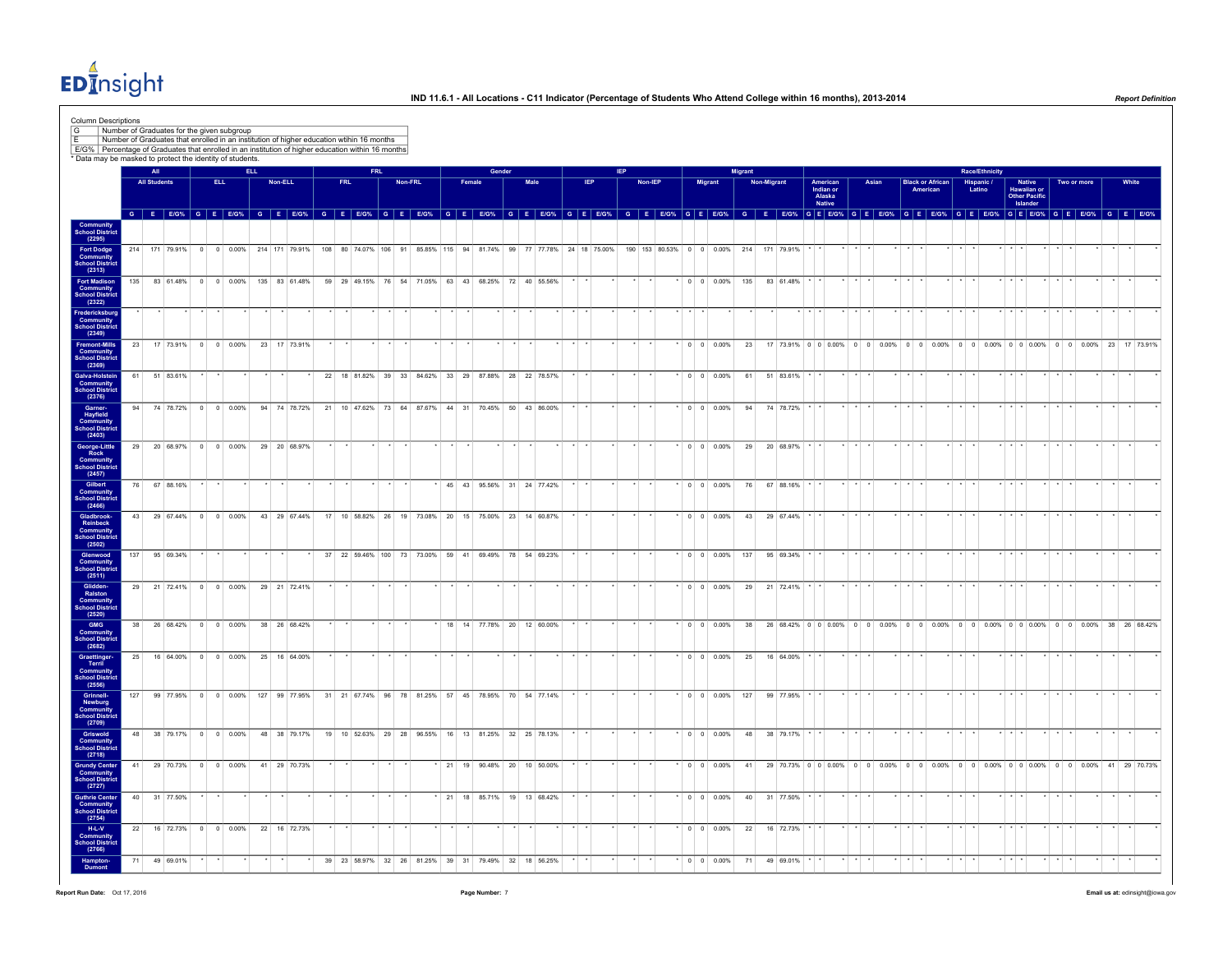$ED<sub>II</sub><sup>4</sup>$ nsight

| Column Descriptions<br>G<br>E/G%   Percentage of Graduates that enrolled in an institution of higher education within 16 months |                 |                            | Number of Graduates for the given subgroup<br>Number of Graduates that enrolled in an institution of higher education wtihin 16 months |                    |            |                          |    |         |               |                    |      |         |        |       |        |        |                                                     |  |     |  |                                                                                                             |          |                          |                |             |              |             |                                 |                         |       |                         |          |                         |             |                                                                                                |                                           |                                        |                         |             |                                 |       |
|---------------------------------------------------------------------------------------------------------------------------------|-----------------|----------------------------|----------------------------------------------------------------------------------------------------------------------------------------|--------------------|------------|--------------------------|----|---------|---------------|--------------------|------|---------|--------|-------|--------|--------|-----------------------------------------------------|--|-----|--|-------------------------------------------------------------------------------------------------------------|----------|--------------------------|----------------|-------------|--------------|-------------|---------------------------------|-------------------------|-------|-------------------------|----------|-------------------------|-------------|------------------------------------------------------------------------------------------------|-------------------------------------------|----------------------------------------|-------------------------|-------------|---------------------------------|-------|
| * Data may be masked to protect the identity of students                                                                        |                 |                            |                                                                                                                                        |                    |            |                          |    |         |               |                    |      |         |        |       |        |        |                                                     |  |     |  |                                                                                                             |          |                          |                |             |              |             |                                 |                         |       |                         |          |                         |             |                                                                                                |                                           |                                        |                         |             |                                 |       |
|                                                                                                                                 |                 | All<br><b>All Students</b> |                                                                                                                                        |                    | <b>ELL</b> | <b>ELL</b>               |    | Non-ELL |               | <b>FRL</b>         | FRI. | Non-FRL |        |       | Female | Gender | Male                                                |  | IEP |  | Non-IEP                                                                                                     |          | Migrant                  | <b>Migrant</b> | Non-Migrant |              |             |                                 |                         | Asian |                         |          | <b>Black or African</b> |             | <b>Race/Ethnicit</b>                                                                           |                                           |                                        |                         | Two or more |                                 | White |
|                                                                                                                                 |                 |                            |                                                                                                                                        |                    |            |                          |    |         |               |                    |      |         |        |       |        |        |                                                     |  |     |  |                                                                                                             |          |                          |                |             |              |             | American<br>Indian or<br>Alaska |                         |       |                         | American |                         |             | Hispanic /<br>Latino                                                                           |                                           | Native<br>Hawaiian or<br>Other Pacific |                         |             |                                 |       |
|                                                                                                                                 |                 |                            |                                                                                                                                        |                    |            |                          |    |         |               |                    |      |         |        |       |        |        |                                                     |  |     |  | G E EIG% G E EIG% G E EIG% G E EIG% G E EIG% G E EIG% G E EIG% G E EIG% G E EIG% G E EIG% G E EIG% G E EIG% |          |                          |                |             |              |             | <b>Native</b>                   |                         |       |                         |          |                         |             | G E E/G% G E E/G% G E E/G% G E E/G% G E E/G% G E E/G% G E E/G% G E E/G% G E E/G%               |                                           | Islander                               |                         |             |                                 |       |
| <b>Community</b><br>School Distric                                                                                              |                 |                            |                                                                                                                                        |                    |            |                          |    |         |               |                    |      |         |        |       |        |        |                                                     |  |     |  |                                                                                                             |          |                          |                |             |              |             |                                 |                         |       |                         |          |                         |             |                                                                                                |                                           |                                        |                         |             |                                 |       |
| (2781)                                                                                                                          |                 |                            |                                                                                                                                        |                    |            |                          |    |         |               |                    |      |         |        |       |        |        |                                                     |  |     |  |                                                                                                             |          |                          |                |             |              |             |                                 |                         |       |                         |          |                         |             |                                                                                                |                                           |                                        |                         |             |                                 |       |
| Harlan                                                                                                                          | 120             |                            | 97 80.83% 0 0 0.00% 120 97 80.83%                                                                                                      |                    |            |                          |    |         |               |                    |      |         |        |       |        |        | 23 15 65.22% 97 82 84.54% 62 55 88.71% 58 42 72.41% |  |     |  |                                                                                                             |          | $0 \quad 0 \quad 0.00\%$ | 120            |             | 97 80.83%    |             |                                 |                         |       |                         |          |                         |             |                                                                                                |                                           |                                        |                         |             |                                 |       |
| Community<br>School District<br>(2826)                                                                                          |                 |                            |                                                                                                                                        |                    |            |                          |    |         |               |                    |      |         |        |       |        |        |                                                     |  |     |  |                                                                                                             |          |                          |                |             |              |             |                                 |                         |       |                         |          |                         |             |                                                                                                |                                           |                                        |                         |             |                                 |       |
| Harmony                                                                                                                         |                 | 14                         | 10 71.43% 0 0 0.00% 14 10 71.43%                                                                                                       |                    |            |                          |    |         |               |                    |      |         |        |       |        |        |                                                     |  |     |  | * 0 0 0.00% 14 10 71.43% 0 0 0.00%                                                                          |          |                          |                |             | 14 10 71.43% |             |                                 | $\star$ $\star$ $\star$ |       |                         |          |                         |             |                                                                                                | $*$ $*$ $*$                               |                                        | $\cdot$ $\cdot$ $\cdot$ |             |                                 |       |
| <b>Community</b><br>School District<br>(2834)                                                                                   |                 |                            |                                                                                                                                        |                    |            |                          |    |         |               |                    |      |         |        |       |        |        |                                                     |  |     |  |                                                                                                             |          |                          |                |             |              |             |                                 |                         |       |                         |          |                         |             |                                                                                                |                                           |                                        |                         |             |                                 |       |
| Harris-Lake                                                                                                                     |                 |                            | 23 20 86.96% 0 0 0.00%                                                                                                                 |                    |            |                          |    |         | 23 20 86.96%  |                    |      |         |        |       |        |        |                                                     |  |     |  |                                                                                                             |          | $0 \quad 0 \quad 0.00\%$ |                |             | 23 20 86.96% |             |                                 |                         |       |                         |          |                         |             |                                                                                                |                                           |                                        |                         |             |                                 |       |
| Park<br><b>Community</b>                                                                                                        |                 |                            |                                                                                                                                        |                    |            |                          |    |         |               |                    |      |         |        |       |        |        |                                                     |  |     |  |                                                                                                             |          |                          |                |             |              |             |                                 |                         |       |                         |          |                         |             |                                                                                                |                                           |                                        |                         |             |                                 |       |
| School District<br>(2846)                                                                                                       |                 |                            |                                                                                                                                        |                    |            |                          |    |         |               |                    |      |         |        |       |        |        |                                                     |  |     |  |                                                                                                             |          |                          |                |             |              |             |                                 |                         |       |                         |          |                         |             |                                                                                                |                                           |                                        |                         |             |                                 |       |
|                                                                                                                                 | 40 <sup>1</sup> |                            | 28 70.00% 0 0 0.00%                                                                                                                    |                    |            |                          |    |         | 40 28 70.00%  |                    |      |         |        |       |        |        | 23 18 78.26% 17 10 58.82%                           |  |     |  |                                                                                                             |          | $^*$ 0 0 0.00%           |                | 40          | 28 70.00%    |             |                                 |                         |       |                         |          |                         |             |                                                                                                |                                           |                                        |                         |             |                                 |       |
| Hartley-Melvin-<br>Sanborn<br>Community<br>School District                                                                      |                 |                            |                                                                                                                                        |                    |            |                          |    |         |               |                    |      |         |        |       |        |        |                                                     |  |     |  |                                                                                                             |          |                          |                |             |              |             |                                 |                         |       |                         |          |                         |             |                                                                                                |                                           |                                        |                         |             |                                 |       |
| (2862)                                                                                                                          | 38              |                            | 30 78.95% 0 0 0.00%                                                                                                                    |                    |            |                          |    |         | 38 30 78.95%  |                    |      |         |        |       |        |        | 18 13 72.22% 20 17 85.00%                           |  |     |  |                                                                                                             |          | $*$ 0 0 0.00%            |                | 38          | 30 78.95%    |             |                                 |                         |       |                         |          |                         |             |                                                                                                |                                           |                                        |                         |             |                                 |       |
| Highland<br>Community<br>School District                                                                                        |                 |                            |                                                                                                                                        |                    |            |                          |    |         |               |                    |      |         |        |       |        |        |                                                     |  |     |  |                                                                                                             |          |                          |                |             |              |             |                                 |                         |       |                         |          |                         |             |                                                                                                |                                           |                                        |                         |             |                                 |       |
| (2977)<br>Hinton                                                                                                                | 61              |                            | 49 80.33% 0 0 0.00%                                                                                                                    |                    |            |                          |    |         | 61 49 80.33%  |                    |      |         |        |       |        |        | 31 28 90.32% 30 21 70.00%                           |  |     |  |                                                                                                             |          | $\cdot$ 0 0 0.00%        |                | 61          | 49 80.33%    |             |                                 |                         |       |                         |          |                         |             |                                                                                                | $*$ $*$ $*$                               |                                        |                         |             |                                 |       |
| Community<br>School District<br>(2988)                                                                                          |                 |                            |                                                                                                                                        |                    |            |                          |    |         |               |                    |      |         |        |       |        |        |                                                     |  |     |  |                                                                                                             |          |                          |                |             |              |             |                                 |                         |       |                         |          |                         |             |                                                                                                |                                           |                                        |                         |             |                                 |       |
|                                                                                                                                 |                 |                            |                                                                                                                                        |                    |            |                          |    |         |               |                    |      |         |        |       |        |        |                                                     |  |     |  |                                                                                                             |          |                          |                |             |              |             |                                 |                         |       |                         |          |                         |             |                                                                                                |                                           |                                        |                         |             |                                 |       |
| Howard-                                                                                                                         | 103             |                            | 76 73.79%                                                                                                                              |                    |            | $0 \quad 0 \quad 0.00\%$ |    |         | 103 76 73.79% |                    |      |         |        |       |        |        | 37 22 59.46% 66 54 81.82% 54 41 75.93% 49 35 71.43% |  |     |  |                                                                                                             |          | $0 \quad 0 \quad 0.00\%$ | 103            |             | 76 73.79%    |             |                                 |                         |       |                         |          |                         |             |                                                                                                |                                           |                                        |                         |             |                                 |       |
| Winneshiek<br>Community<br>School District<br>(3029)                                                                            |                 |                            |                                                                                                                                        |                    |            |                          |    |         |               |                    |      |         |        |       |        |        |                                                     |  |     |  |                                                                                                             |          |                          |                |             |              |             |                                 |                         |       |                         |          |                         |             |                                                                                                |                                           |                                        |                         |             |                                 |       |
| Hudson                                                                                                                          | 59              |                            | 46 77.97% 0 0 0.00%                                                                                                                    |                    |            |                          |    |         | 59 46 77.97%  |                    |      |         |        |       |        |        | 31 25 80.65% 28 21 75.00%                           |  |     |  |                                                                                                             |          | $ 0 0 0.00\%$            |                | 59          | 46 77.97%    |             |                                 |                         |       |                         |          |                         |             |                                                                                                |                                           |                                        |                         |             |                                 |       |
| Community<br>School District<br>(3042)                                                                                          |                 |                            |                                                                                                                                        |                    |            |                          |    |         |               |                    |      |         |        |       |        |        |                                                     |  |     |  |                                                                                                             |          |                          |                |             |              |             |                                 |                         |       |                         |          |                         |             |                                                                                                |                                           |                                        |                         |             |                                 |       |
| Humboldt                                                                                                                        | 95              |                            | 78 82.11% 0 0 0.00%                                                                                                                    |                    |            |                          |    |         | 95 78 82.11%  |                    |      |         |        |       |        |        | 28 17 60.71% 67 61 91.04% 47 41 87.23% 48 37 77.08% |  |     |  |                                                                                                             |          | $*$ 0 0 0.00%            |                | 95          | 78 82.11%    |             |                                 |                         |       |                         |          |                         |             |                                                                                                |                                           |                                        |                         |             |                                 |       |
| Community<br>School District<br>(3060)                                                                                          |                 |                            |                                                                                                                                        |                    |            |                          |    |         |               |                    |      |         |        |       |        |        |                                                     |  |     |  |                                                                                                             |          |                          |                |             |              |             |                                 |                         |       |                         |          |                         |             |                                                                                                |                                           |                                        |                         |             |                                 |       |
|                                                                                                                                 | 46              |                            |                                                                                                                                        |                    |            |                          |    |         |               |                    |      |         |        |       |        |        |                                                     |  |     |  |                                                                                                             |          | $0 \quad 0 \quad 0.00\%$ |                | 46          |              |             |                                 |                         |       |                         |          |                         |             | 32 69.57% 0 0 0 0.00% 0 0 0.00% 0 0 0.00% 0 0 0.00% 0 0 0.00% 0 0 0.00% 0 0 0.00% 46 32 69.57% |                                           |                                        |                         |             |                                 |       |
| <b>IKM-Manning</b><br><b>Community</b><br>School District                                                                       |                 |                            | 32 69.57% 0 0 0.00%                                                                                                                    |                    |            |                          |    |         | 46 32 69.57%  |                    |      |         |        |       |        |        | 26 19 73.08% 20 13 65.00%                           |  |     |  |                                                                                                             |          |                          |                |             |              |             |                                 |                         |       |                         |          |                         |             |                                                                                                |                                           |                                        |                         |             |                                 |       |
| (3168)                                                                                                                          |                 |                            |                                                                                                                                        |                    |            |                          |    |         |               |                    |      |         |        |       |        |        |                                                     |  |     |  |                                                                                                             |          |                          |                |             |              |             |                                 |                         |       |                         |          |                         |             |                                                                                                |                                           |                                        |                         |             |                                 |       |
| ndependence<br>Community                                                                                                        | 98              |                            | 69 70.41%                                                                                                                              |                    |            | $0 \quad 0 \quad 0.00\%$ | 98 |         | 69 70.41%     | 33 18 54.55% 65 51 |      |         | 78.46% | 50 38 |        |        | 76.00% 48 31 64.58% 25 11 44.00%                    |  |     |  | 73 58 79.45% 0 0 0.00%                                                                                      |          |                          | 98             |             | 69 70.41%    |             |                                 |                         |       |                         |          |                         |             |                                                                                                |                                           |                                        |                         |             |                                 |       |
| School District<br>(3105)                                                                                                       |                 |                            |                                                                                                                                        |                    |            |                          |    |         |               |                    |      |         |        |       |        |        |                                                     |  |     |  |                                                                                                             |          |                          |                |             |              |             |                                 |                         |       |                         |          |                         |             |                                                                                                |                                           |                                        |                         |             |                                 |       |
| Indianola                                                                                                                       |                 |                            | 246 175 71.14%                                                                                                                         |                    |            |                          |    |         |               |                    |      |         |        |       |        |        |                                                     |  |     |  | 78 42 53.85% 168 133 79.17% 136 101 74.26% 110 74 67.27% 28 14 50.00% 218 161 73.85% 0 0 0 0.00%            |          |                          | 246            |             | 175 71.14%   |             |                                 |                         |       |                         |          |                         |             |                                                                                                | $\star$ $\star$                           |                                        |                         |             |                                 |       |
| <b>Community</b><br>School District<br>(3114)                                                                                   |                 |                            |                                                                                                                                        |                    |            |                          |    |         |               |                    |      |         |        |       |        |        |                                                     |  |     |  |                                                                                                             |          |                          |                |             |              |             |                                 |                         |       |                         |          |                         |             |                                                                                                |                                           |                                        |                         |             |                                 |       |
| Interstate 35<br>Community<br>School District                                                                                   |                 |                            | 62 44 70.97% 0 0 0.00%                                                                                                                 |                    |            |                          |    |         | 62 44 70.97%  |                    |      |         |        |       |        |        | 32 27 84.38% 30 17 56.67%                           |  |     |  |                                                                                                             |          | $0 \quad 0 \quad 0.00\%$ |                | 62          | 44 70.97%    |             |                                 |                         |       |                         |          |                         |             |                                                                                                |                                           |                                        |                         |             |                                 |       |
| (3119)                                                                                                                          |                 |                            |                                                                                                                                        |                    |            |                          |    |         |               |                    |      |         |        |       |        |        |                                                     |  |     |  |                                                                                                             |          |                          |                |             |              |             |                                 |                         |       |                         |          |                         |             |                                                                                                |                                           |                                        |                         |             |                                 |       |
| <b>Iowa (9098)</b>                                                                                                              |                 |                            |                                                                                                                                        | $\star$<br>$\cdot$ |            |                          |    |         |               |                    |      |         |        |       |        |        |                                                     |  |     |  |                                                                                                             | $\cdots$ |                          |                |             |              | $*$ $*$ $*$ |                                 | $\star$ $\star$ $\star$ |       | $\star$ $\star$ $\star$ |          |                         | $x + x + x$ |                                                                                                | $\frac{1}{2}$ $\frac{1}{2}$ $\frac{1}{2}$ |                                        | $*$ $*$ $*$             |             | $\cdot$ $\cdot$ $\cdot$ $\cdot$ |       |
| <b>Iowa City</b><br><b>Community</b>                                                                                            | 781             |                            | 621 79.51% 35 24 68.57% 746 597 80.03% 224 145 64.73% 557 476 85.46% 371 314 84.64% 410 307 74.88% 70 40 57.14%                        |                    |            |                          |    |         |               |                    |      |         |        |       |        |        |                                                     |  |     |  | 711 581 81.72%                                                                                              |          |                          |                |             |              |             |                                 |                         |       |                         |          |                         |             |                                                                                                |                                           |                                        |                         |             |                                 |       |
| <b>School District</b><br>(3141)                                                                                                |                 |                            |                                                                                                                                        |                    |            |                          |    |         |               |                    |      |         |        |       |        |        |                                                     |  |     |  |                                                                                                             |          |                          |                |             |              |             |                                 |                         |       |                         |          |                         |             |                                                                                                |                                           |                                        |                         |             |                                 |       |
| <b>Iowa Falls</b>                                                                                                               |                 |                            | 93 70 75.27% 0 0 0.00% 93 70 75.27% 32 18 56.25% 61 52 85.25% 41 33 80.49% 52 37 71.15%                                                |                    |            |                          |    |         |               |                    |      |         |        |       |        |        |                                                     |  |     |  |                                                                                                             |          | $*$ 0 0 0.00%            |                |             | 93 70 75.27% |             |                                 | $*$ $*$ $*$             |       |                         |          |                         | $*$ $*$     |                                                                                                | $*$ $*$ $*$                               |                                        | $*$ $*$ $*$             |             | $\star$                         |       |
| <b>Community</b><br>School District<br>(3150)                                                                                   |                 |                            |                                                                                                                                        |                    |            |                          |    |         |               |                    |      |         |        |       |        |        |                                                     |  |     |  |                                                                                                             |          |                          |                |             |              |             |                                 |                         |       |                         |          |                         |             |                                                                                                |                                           |                                        |                         |             |                                 |       |
| <b>Iowa Valley</b><br>Community                                                                                                 | 48              |                            | 38 79.17%                                                                                                                              |                    |            |                          |    |         |               |                    |      |         |        |       |        |        | 16 12 75.00% 32 26 81.25% 25 22 88.00% 23 16 69.57% |  |     |  |                                                                                                             |          | $0 \quad 0 \quad 0.00\%$ |                | 48          | 38 79.17%    |             |                                 |                         |       |                         |          |                         |             |                                                                                                |                                           |                                        |                         |             |                                 |       |
| <b>School Distric</b>                                                                                                           |                 |                            |                                                                                                                                        |                    |            |                          |    |         |               |                    |      |         |        |       |        |        |                                                     |  |     |  |                                                                                                             |          |                          |                |             |              |             |                                 |                         |       |                         |          |                         |             |                                                                                                |                                           |                                        |                         |             |                                 |       |
| (3154)<br>Janesville                                                                                                            | 39              |                            | 31 79.49%                                                                                                                              | $\overline{0}$     |            | $0 0.00\%$               |    |         | 39 31 79.49%  |                    |      |         |        |       |        |        |                                                     |  |     |  |                                                                                                             |          | $0 \t 0 \t 0.00\%$       | 39             |             | 31 79.49%    |             |                                 |                         |       |                         |          |                         |             |                                                                                                |                                           |                                        |                         |             |                                 |       |
| Consolidated<br>School District                                                                                                 |                 |                            |                                                                                                                                        |                    |            |                          |    |         |               |                    |      |         |        |       |        |        |                                                     |  |     |  |                                                                                                             |          |                          |                |             |              |             |                                 |                         |       |                         |          |                         |             |                                                                                                |                                           |                                        |                         |             |                                 |       |
| (3186)                                                                                                                          | 76              |                            | 57 75.00%                                                                                                                              |                    |            |                          |    |         |               |                    |      |         |        |       |        |        | 33 18 54.55% 43 39 90.70% 38 30 78.95% 38 27 71.05% |  |     |  |                                                                                                             |          | $\sqrt{0}$ 0 0 0.00%     |                | 76          | 57 75.00%    |             |                                 |                         |       |                         |          |                         |             |                                                                                                |                                           |                                        |                         |             |                                 |       |
| Jefferson-<br>Scranton                                                                                                          |                 |                            |                                                                                                                                        |                    |            |                          |    |         |               |                    |      |         |        |       |        |        |                                                     |  |     |  |                                                                                                             |          |                          |                |             |              |             |                                 |                         |       |                         |          |                         |             |                                                                                                |                                           |                                        |                         |             |                                 |       |
| Community<br>School Distric<br>(3195)                                                                                           |                 |                            |                                                                                                                                        |                    |            |                          |    |         |               |                    |      |         |        |       |        |        |                                                     |  |     |  |                                                                                                             |          |                          |                |             |              |             |                                 |                         |       |                         |          |                         |             |                                                                                                |                                           |                                        |                         |             |                                 |       |
| Jesup                                                                                                                           |                 | 45                         | 30 66.67%                                                                                                                              |                    |            |                          |    |         |               |                    |      |         |        |       |        |        | 23 18 78.26% 22 12 54.55%                           |  |     |  |                                                                                                             |          | $*$ 0 0 0.00%            |                | 45          | 30 66.67%    |             |                                 |                         |       |                         |          |                         |             |                                                                                                |                                           |                                        |                         |             |                                 |       |
|                                                                                                                                 |                 |                            |                                                                                                                                        |                    |            |                          |    |         |               |                    |      |         |        |       |        |        |                                                     |  |     |  |                                                                                                             |          |                          |                |             |              |             |                                 |                         |       |                         |          |                         |             |                                                                                                |                                           |                                        |                         |             |                                 |       |

**Report Run Date:** Oct 17, 2016 **Page Number:** 8 **Email us at:** edinsight@iowa.gov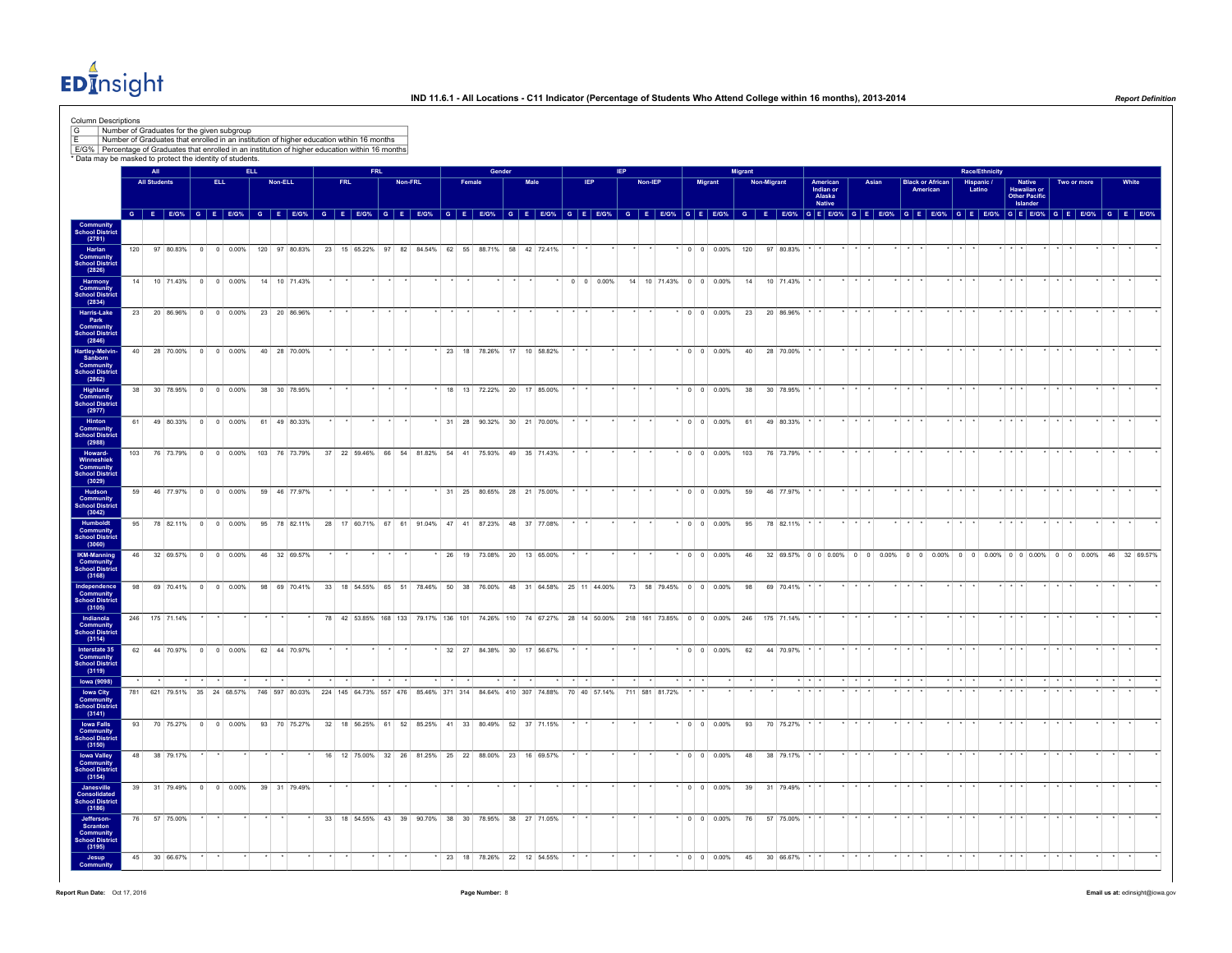$ED<sub>II</sub><sup>4</sup>$ nsight

|                                                   |                     | * Data may be masked to protect the identity of students. | E/G% Percentage of Graduates that enrolled in an institution of higher education within 16 months |            |                                                                                                                                                                                                                                |            |      |         |  |                                                           |        |      |                           |            |         |                                                                                                                |         |                                               |                |                    |                                                                       |                               |                 |       |                         |                 |                         |                |                         |                                          |         |             |              |
|---------------------------------------------------|---------------------|-----------------------------------------------------------|---------------------------------------------------------------------------------------------------|------------|--------------------------------------------------------------------------------------------------------------------------------------------------------------------------------------------------------------------------------|------------|------|---------|--|-----------------------------------------------------------|--------|------|---------------------------|------------|---------|----------------------------------------------------------------------------------------------------------------|---------|-----------------------------------------------|----------------|--------------------|-----------------------------------------------------------------------|-------------------------------|-----------------|-------|-------------------------|-----------------|-------------------------|----------------|-------------------------|------------------------------------------|---------|-------------|--------------|
|                                                   | <b>All</b>          |                                                           |                                                                                                   | <b>ELL</b> |                                                                                                                                                                                                                                |            | FRI. |         |  |                                                           | Gender |      |                           |            |         |                                                                                                                |         |                                               | <b>Migrant</b> |                    |                                                                       |                               |                 |       |                         |                 |                         | Race/Ethnicity |                         |                                          |         |             |              |
|                                                   | <b>All Students</b> |                                                           | ELL.                                                                                              |            | Non-ELL                                                                                                                                                                                                                        | <b>FRL</b> |      | Non-FRL |  | Female                                                    |        | Male |                           | <b>IEP</b> | Non-IEP |                                                                                                                |         | <b>Migrant</b>                                |                | <b>Non-Migrant</b> |                                                                       | American                      |                 | Asian | <b>Black or African</b> |                 |                         | Hispanic /     |                         | <b>Native</b>                            |         | Two or more | White        |
|                                                   |                     |                                                           |                                                                                                   |            |                                                                                                                                                                                                                                |            |      |         |  |                                                           |        |      |                           |            |         |                                                                                                                |         |                                               |                |                    |                                                                       | Indian or<br>Alaska<br>Native |                 |       | American                |                 |                         | Latino         |                         | Hawaiian or<br>Other Pacific<br>Islander |         |             |              |
|                                                   |                     |                                                           |                                                                                                   |            | G E EIG% G E EIG% G E EIG% G E EIG% G E EIG% G E EIG% G E EIG% G E EIG% G E EIG% G E EIG% G E EIG% G E EIG% G E EIG% G E EIG% G E EIG% G E EIG% G E EIG% G E EIG% G E EIG% G E EIG% G E EIG% G E EIG% G E EIG% G E EIG% G E EI |            |      |         |  |                                                           |        |      |                           |            |         |                                                                                                                |         |                                               |                |                    |                                                                       |                               |                 |       |                         |                 |                         |                |                         |                                          |         |             |              |
| School District<br>(3204)                         |                     |                                                           |                                                                                                   |            |                                                                                                                                                                                                                                |            |      |         |  |                                                           |        |      |                           |            |         |                                                                                                                |         |                                               |                |                    |                                                                       |                               |                 |       |                         |                 |                         |                |                         |                                          |         |             |              |
|                                                   |                     |                                                           |                                                                                                   |            |                                                                                                                                                                                                                                |            |      |         |  |                                                           |        |      |                           |            |         |                                                                                                                |         |                                               |                |                    |                                                                       |                               |                 |       |                         |                 |                         |                | $\cdots$                |                                          |         |             |              |
|                                                   |                     | 400 345 86.25%                                            |                                                                                                   |            |                                                                                                                                                                                                                                |            |      |         |  |                                                           |        |      |                           |            |         | 50 31 62.00% 350 314 89.71% 205 184 89.76% 195 161 82.56% 40 23 57.50% 360 322 89.44% 0 0 0.00% 400 345 86.25% |         |                                               |                |                    |                                                                       |                               |                 |       |                         |                 |                         |                |                         |                                          |         |             |              |
| <b>School Distric</b>                             |                     |                                                           |                                                                                                   |            |                                                                                                                                                                                                                                |            |      |         |  |                                                           |        |      |                           |            |         |                                                                                                                |         |                                               |                |                    |                                                                       |                               |                 |       |                         |                 |                         |                |                         |                                          |         |             |              |
|                                                   |                     |                                                           |                                                                                                   |            | 146 81 55.48% 0 0 0.00% 146 81 55.48%                                                                                                                                                                                          |            |      |         |  | 90 36 40.00% 56 45 80.36% 81 48 59.26% 65 33 50.77%       |        |      |                           |            |         |                                                                                                                |         | $\bullet$ 0 0 0.00% 146 81 55.48%             |                |                    |                                                                       |                               |                 |       |                         |                 |                         |                |                         |                                          |         |             |              |
| <b>Community</b><br>School Distric                |                     |                                                           |                                                                                                   |            |                                                                                                                                                                                                                                |            |      |         |  |                                                           |        |      |                           |            |         |                                                                                                                |         |                                               |                |                    |                                                                       |                               |                 |       |                         |                 |                         |                |                         |                                          |         |             |              |
| 16                                                |                     | 14 87.50%                                                 | $0$ 0 0.00%                                                                                       |            | 16 14 87.50%                                                                                                                                                                                                                   |            |      |         |  |                                                           |        |      |                           |            |         |                                                                                                                |         | $0 \t 0 \t 0.00\%$                            | 16             |                    | 14 87.50% 0 0 0.00% 0 0 0.00% 0 0 0.00% 0 0 0.00% 0 0 0.00% 0 0 0.00% |                               |                 |       |                         |                 |                         |                |                         |                                          |         |             | 16 14 87.50% |
| Community<br>School District                      |                     |                                                           |                                                                                                   |            |                                                                                                                                                                                                                                |            |      |         |  |                                                           |        |      |                           |            |         |                                                                                                                |         |                                               |                |                    |                                                                       |                               |                 |       |                         |                 |                         |                |                         |                                          |         |             |              |
|                                                   |                     |                                                           |                                                                                                   |            |                                                                                                                                                                                                                                |            |      |         |  |                                                           |        |      |                           |            |         |                                                                                                                |         |                                               |                |                    |                                                                       |                               |                 |       |                         |                 |                         |                |                         |                                          |         |             |              |
| 32                                                |                     | 28 87.50% 0 0 0.00%                                       |                                                                                                   |            | 32 28 87.50%                                                                                                                                                                                                                   |            |      |         |  |                                                           |        |      |                           |            |         |                                                                                                                |         | $\cdot$ 0 0 0.00%                             |                |                    | 32 28 87.50% * *                                                      |                               |                 |       |                         |                 |                         |                |                         |                                          |         |             |              |
| Community<br>School Distric                       |                     |                                                           |                                                                                                   |            |                                                                                                                                                                                                                                |            |      |         |  |                                                           |        |      |                           |            |         |                                                                                                                |         |                                               |                |                    |                                                                       |                               |                 |       |                         |                 |                         |                |                         |                                          |         |             |              |
|                                                   |                     |                                                           |                                                                                                   |            |                                                                                                                                                                                                                                |            |      |         |  |                                                           |        |      |                           |            |         |                                                                                                                |         |                                               |                |                    |                                                                       |                               |                 |       |                         |                 |                         |                |                         |                                          |         |             |              |
| 131                                               |                     | 86 65.65%                                                 |                                                                                                   |            |                                                                                                                                                                                                                                |            |      |         |  | 52 26 50.00% 79 60 75.95% 70 53 75.71% 61 33 54.10%       |        |      |                           |            |         |                                                                                                                |         | $*$ 0 0 0.00% 131                             |                |                    | 86 65.65%                                                             |                               |                 |       |                         |                 |                         |                |                         |                                          |         |             |              |
| School District                                   |                     |                                                           |                                                                                                   |            |                                                                                                                                                                                                                                |            |      |         |  |                                                           |        |      |                           |            |         |                                                                                                                |         |                                               |                |                    |                                                                       |                               |                 |       |                         |                 |                         |                |                         |                                          |         |             |              |
| 39                                                |                     | 30 76.92% 0 0 0.00%                                       |                                                                                                   |            | 39 30 76.92%                                                                                                                                                                                                                   |            |      |         |  | 20 14 70.00% 19 16 84.21%                                 |        |      |                           |            |         |                                                                                                                |         | $0 \quad 0 \quad 0.00\%$                      | 39             |                    | 30 76.92%                                                             |                               |                 |       |                         |                 |                         |                |                         |                                          |         |             |              |
| chool District                                    |                     |                                                           |                                                                                                   |            |                                                                                                                                                                                                                                |            |      |         |  |                                                           |        |      |                           |            |         |                                                                                                                |         |                                               |                |                    |                                                                       |                               |                 |       |                         |                 |                         |                |                         |                                          |         |             |              |
| 26                                                |                     | 19 73.08% 0 0 0.00%                                       |                                                                                                   |            | 26 19 73.08%                                                                                                                                                                                                                   |            |      |         |  |                                                           |        |      |                           |            |         |                                                                                                                |         | $\cdot$ 0 0 0.00%                             | 26             |                    | 19 73.08%                                                             |                               |                 |       |                         | $\star$ $\star$ |                         |                |                         |                                          |         |             |              |
|                                                   |                     |                                                           |                                                                                                   |            |                                                                                                                                                                                                                                |            |      |         |  |                                                           |        |      |                           |            |         |                                                                                                                |         |                                               |                |                    |                                                                       |                               |                 |       |                         |                 |                         |                |                         |                                          |         |             |              |
|                                                   |                     |                                                           |                                                                                                   |            |                                                                                                                                                                                                                                |            |      |         |  |                                                           |        |      |                           |            |         |                                                                                                                |         |                                               |                |                    |                                                                       |                               |                 |       |                         |                 |                         |                |                         |                                          |         |             |              |
|                                                   | 17                  | 14 82.35% 0 0 0.00%                                       |                                                                                                   |            | 17  14  82.35%                                                                                                                                                                                                                 |            |      |         |  |                                                           |        |      |                           |            |         |                                                                                                                |         | $\cdot$ 0 0 0 0 0 0 %                         | 17             |                    | 14 82.35%                                                             |                               |                 |       |                         |                 |                         |                |                         |                                          |         |             |              |
|                                                   |                     |                                                           |                                                                                                   |            |                                                                                                                                                                                                                                |            |      |         |  |                                                           |        |      |                           |            |         |                                                                                                                |         |                                               |                |                    |                                                                       |                               |                 |       |                         |                 |                         |                |                         |                                          |         |             |              |
|                                                   |                     |                                                           |                                                                                                   |            |                                                                                                                                                                                                                                |            |      |         |  |                                                           |        |      |                           |            |         |                                                                                                                |         |                                               |                |                    |                                                                       |                               |                 |       |                         |                 |                         |                |                         |                                          |         |             |              |
| $40-1$<br>Bronson<br>Community<br>School District |                     | $33   8250\%   0   0   000\%$                             |                                                                                                   |            | 40 33 82.50%                                                                                                                                                                                                                   |            |      |         |  | * 19 15 78.95% 21 18 85.71%                               |        |      |                           |            |         |                                                                                                                |         | $\cdot$ 0 0 0 0 0 0 %                         |                |                    | 40 33 82.50%                                                          |                               |                 |       |                         |                 |                         |                |                         |                                          |         |             |              |
|                                                   |                     |                                                           |                                                                                                   |            |                                                                                                                                                                                                                                |            |      |         |  |                                                           |        |      |                           |            |         |                                                                                                                |         |                                               |                |                    |                                                                       |                               |                 |       |                         |                 |                         |                |                         |                                          |         |             |              |
|                                                   |                     | 143 114 79.72%                                            |                                                                                                   |            |                                                                                                                                                                                                                                |            |      |         |  | 48 34 70.83% 95 80 84.21% 64 57 89.06% 79 57 72.15%       |        |      |                           |            |         |                                                                                                                |         | $*$ 0 0 0.00% 143 114 79.72%                  |                |                    |                                                                       |                               |                 |       |                         |                 |                         |                |                         |                                          |         |             |              |
| <b>Community</b><br>School District               |                     |                                                           |                                                                                                   |            |                                                                                                                                                                                                                                |            |      |         |  |                                                           |        |      |                           |            |         |                                                                                                                |         |                                               |                |                    |                                                                       |                               |                 |       |                         |                 |                         |                |                         |                                          |         |             |              |
|                                                   |                     |                                                           |                                                                                                   |            |                                                                                                                                                                                                                                |            |      |         |  |                                                           |        |      |                           |            |         |                                                                                                                |         |                                               |                |                    |                                                                       |                               |                 |       |                         |                 |                         |                |                         |                                          |         |             |              |
| 24                                                |                     | 15 62.50% 0 0 0.00%                                       |                                                                                                   |            | 24 15 62.50%                                                                                                                                                                                                                   |            |      |         |  |                                                           |        |      |                           |            |         |                                                                                                                |         |                                               |                |                    |                                                                       |                               |                 |       |                         |                 |                         |                |                         |                                          |         |             |              |
|                                                   |                     |                                                           |                                                                                                   |            |                                                                                                                                                                                                                                |            |      |         |  |                                                           |        |      |                           |            |         |                                                                                                                |         |                                               |                |                    |                                                                       |                               |                 |       |                         |                 |                         |                |                         |                                          |         |             |              |
| <b>Lewis Central</b>                              |                     | 194 139 71.65%                                            |                                                                                                   |            |                                                                                                                                                                                                                                |            |      |         |  | 71 41 57.75% 123 98 79.67% 100 81 81.00% 94 58 61.70%     |        |      |                           |            |         |                                                                                                                |         |                                               |                |                    | * 0 0 0.00% 194 139 71.65% * *                                        |                               |                 |       |                         | $\star$ $\star$ |                         |                | $\cdots$                |                                          |         |             |              |
| <b>Community</b><br>School Distric                |                     |                                                           |                                                                                                   |            |                                                                                                                                                                                                                                |            |      |         |  |                                                           |        |      |                           |            |         |                                                                                                                |         |                                               |                |                    |                                                                       |                               |                 |       |                         |                 |                         |                |                         |                                          |         |             |              |
|                                                   |                     | 378 314 83.07%                                            |                                                                                                   |            |                                                                                                                                                                                                                                |            |      |         |  | 55 29 52.73% 323 285 88.24% 180 151 83.89% 198 163 82.32% |        |      |                           |            |         |                                                                                                                |         |                                               |                |                    |                                                                       |                               |                 |       |                         |                 |                         |                |                         |                                          |         |             |              |
| <b>Community</b><br>School District               |                     |                                                           |                                                                                                   |            |                                                                                                                                                                                                                                |            |      |         |  |                                                           |        |      |                           |            |         |                                                                                                                |         | $\vert 0 \vert 0 \vert 0.00\%$ 378 314 83.07% |                |                    |                                                                       |                               |                 |       |                         |                 |                         |                |                         |                                          |         |             |              |
|                                                   |                     |                                                           |                                                                                                   |            |                                                                                                                                                                                                                                |            |      |         |  |                                                           |        |      |                           |            |         |                                                                                                                |         |                                               |                |                    |                                                                       |                               |                 |       |                         |                 |                         |                |                         |                                          |         |             |              |
| <b>Community</b><br>School Distric                |                     | 42 31 73.81% 0 0 0.00%                                    |                                                                                                   |            | 42 31 73.81%                                                                                                                                                                                                                   |            |      |         |  | 16 14 87.50% 26 17 65.38%                                 |        |      |                           |            |         |                                                                                                                |         | $0 0 0.00\%$                                  |                |                    | 42 31 73.81%                                                          |                               |                 |       |                         | $\star$         | $\star$                 |                |                         |                                          |         |             |              |
|                                                   |                     |                                                           |                                                                                                   |            |                                                                                                                                                                                                                                |            |      |         |  |                                                           |        |      |                           |            |         |                                                                                                                |         |                                               |                |                    |                                                                       |                               |                 |       |                         |                 |                         |                |                         |                                          |         |             |              |
| 44                                                |                     | 37 84.09% 0 0 0.00%                                       |                                                                                                   |            | 44 37 84.09%                                                                                                                                                                                                                   |            |      |         |  | 13 10 76.92% 31 27 87.10% 21 18 85.71% 23 19 82.61%       |        |      |                           |            |         |                                                                                                                |         | $\cdot$ 0 0 0.00%                             |                |                    | 44 37 84.09%                                                          |                               |                 |       |                         |                 | $\star$                 |                |                         |                                          |         |             |              |
| Logan-<br>Magnolia<br>Community<br>School Distric |                     |                                                           |                                                                                                   |            |                                                                                                                                                                                                                                |            |      |         |  |                                                           |        |      |                           |            |         |                                                                                                                |         |                                               |                |                    |                                                                       |                               |                 |       |                         |                 |                         |                |                         |                                          |         |             |              |
|                                                   |                     |                                                           |                                                                                                   |            |                                                                                                                                                                                                                                |            |      |         |  |                                                           |        |      |                           |            |         |                                                                                                                |         |                                               |                |                    |                                                                       |                               |                 |       |                         |                 |                         |                |                         |                                          |         |             |              |
|                                                   |                     |                                                           |                                                                                                   |            | 29 20 68.97% 0 0 0.00% 29 20 68.97%                                                                                                                                                                                            |            |      |         |  |                                                           |        |      |                           |            |         |                                                                                                                |         |                                               |                |                    | $*$ 0 0 0.00% 29 20 68.97% $*$ $*$                                    |                               | $\star$ $\star$ |       |                         |                 | $\star$ $\star$ $\star$ |                | $\star$ $\star$ $\star$ |                                          | $\star$ |             | $\cdot$      |
| <b>Community</b><br>School District               |                     |                                                           |                                                                                                   |            |                                                                                                                                                                                                                                |            |      |         |  |                                                           |        |      |                           |            |         |                                                                                                                |         |                                               |                |                    |                                                                       |                               |                 |       |                         |                 |                         |                |                         |                                          |         |             |              |
| 52                                                |                     | 34 6538% 0 0 0 00%                                        |                                                                                                   |            | 52 34 65 38%                                                                                                                                                                                                                   |            |      |         |  | 20 13 65.00% 32 21 65.63% 16 12 75.00% 36 22 61.11%       |        |      |                           |            |         |                                                                                                                |         | $\cdot$ 0 0 0 0 0 %                           | 52             |                    | 34 65 38%                                                             |                               |                 |       |                         |                 |                         |                |                         |                                          |         |             |              |
|                                                   |                     |                                                           |                                                                                                   |            |                                                                                                                                                                                                                                |            |      |         |  |                                                           |        |      |                           |            |         |                                                                                                                |         |                                               |                |                    |                                                                       |                               |                 |       |                         |                 |                         |                |                         |                                          |         |             |              |
| <b>Community</b><br>School Distric                |                     |                                                           |                                                                                                   |            |                                                                                                                                                                                                                                |            |      |         |  |                                                           |        |      |                           |            |         |                                                                                                                |         |                                               |                |                    |                                                                       |                               |                 |       |                         |                 |                         |                |                         |                                          |         |             |              |
|                                                   |                     |                                                           |                                                                                                   |            |                                                                                                                                                                                                                                |            |      |         |  |                                                           |        |      |                           |            |         |                                                                                                                | $\star$ |                                               |                |                    |                                                                       |                               |                 |       |                         |                 |                         |                |                         |                                          |         |             |              |
| <b>Community</b><br>School Distric                |                     |                                                           |                                                                                                   |            |                                                                                                                                                                                                                                |            |      |         |  |                                                           |        |      |                           |            |         |                                                                                                                |         |                                               |                |                    |                                                                       |                               |                 |       |                         |                 |                         |                |                         |                                          |         |             |              |
|                                                   |                     | 31 77.50%                                                 | $0 \t 0 \t 0.00\%$                                                                                |            | 40 31 77.50%                                                                                                                                                                                                                   |            |      |         |  |                                                           |        |      | 17 16 94.12% 23 15 65.22% |            |         |                                                                                                                |         |                                               | 40             |                    | 31 77.50%                                                             |                               |                 |       |                         |                 |                         |                |                         |                                          |         |             |              |
| ynnville-Sully<br>40                              |                     |                                                           |                                                                                                   |            |                                                                                                                                                                                                                                |            |      |         |  |                                                           |        |      |                           |            |         |                                                                                                                |         | $\cdot$ 0 0 0.00%                             |                |                    |                                                                       |                               |                 |       |                         |                 |                         |                |                         |                                          |         |             |              |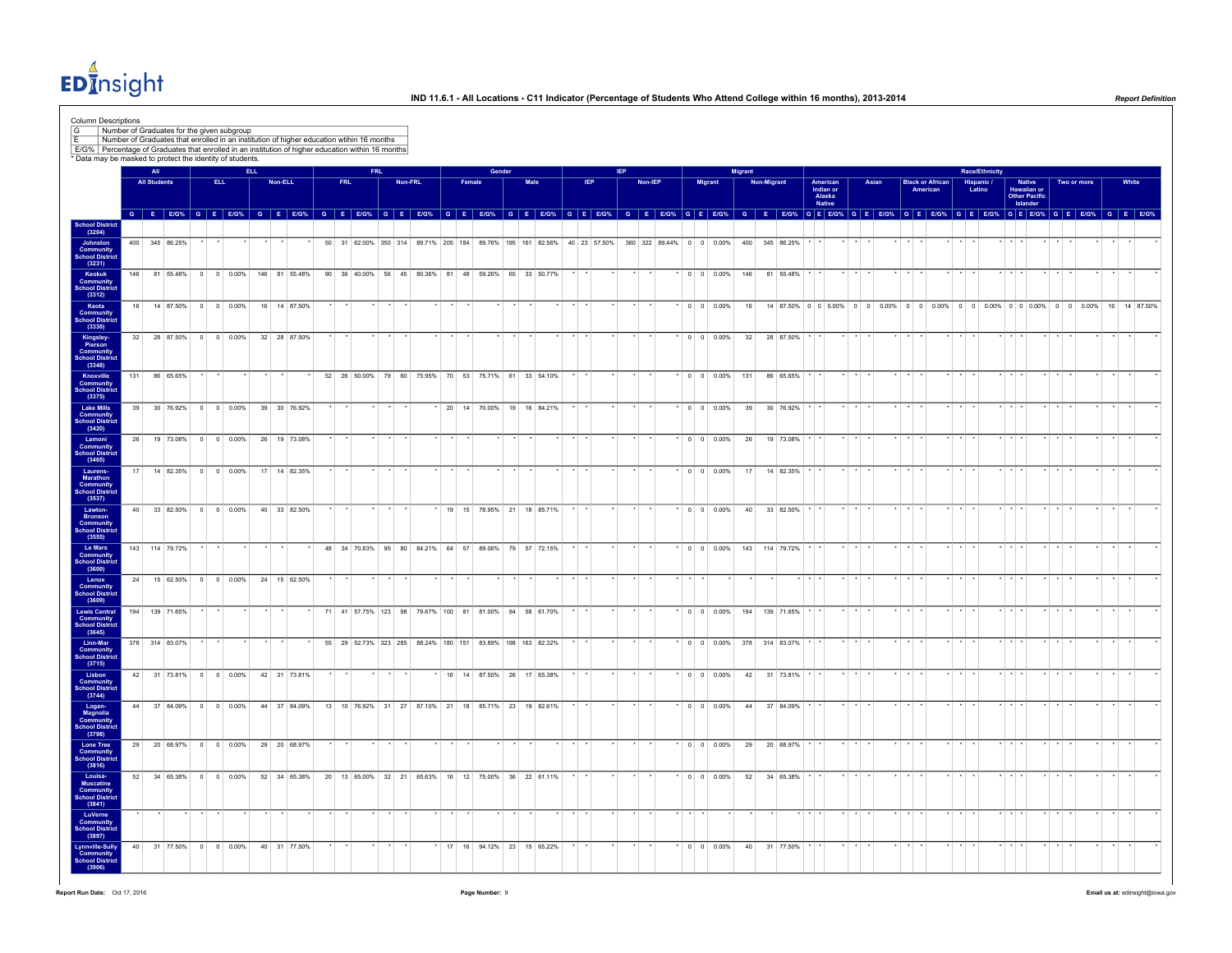$ED<sub>II</sub><sup>4</sup>$ nsight

| Column Descriptions<br>G<br>Number of Graduates for the given subgroup<br>E/G% Percentage of Graduates that enrolled in an institution of higher education within 16 months<br>* Data may be masked to protect the identity of students |                 |                     |                             |                |                    |            |    | Number of Graduates that enrolled in an institution of higher education wtihin 16 months                           |            |                                                                                               |            |         |    |        |        |        |      |                             |            |  |                |                             |                       |         |                          |                |                                                                                               |                                           |                        |       |          |          |                         |                 |                       |       |                                                                                    |                |       |              |  |
|-----------------------------------------------------------------------------------------------------------------------------------------------------------------------------------------------------------------------------------------|-----------------|---------------------|-----------------------------|----------------|--------------------|------------|----|--------------------------------------------------------------------------------------------------------------------|------------|-----------------------------------------------------------------------------------------------|------------|---------|----|--------|--------|--------|------|-----------------------------|------------|--|----------------|-----------------------------|-----------------------|---------|--------------------------|----------------|-----------------------------------------------------------------------------------------------|-------------------------------------------|------------------------|-------|----------|----------|-------------------------|-----------------|-----------------------|-------|------------------------------------------------------------------------------------|----------------|-------|--------------|--|
|                                                                                                                                                                                                                                         |                 | All                 |                             |                |                    | <b>ELL</b> |    |                                                                                                                    |            |                                                                                               | <b>FRL</b> |         |    |        |        | Gender |      |                             |            |  |                |                             |                       |         |                          | <b>Migrant</b> |                                                                                               |                                           |                        |       |          |          |                         |                 | <b>Race/Ethnicity</b> |       |                                                                                    |                |       |              |  |
|                                                                                                                                                                                                                                         |                 | <b>All Students</b> |                             |                | ELL.               |            |    | Non-ELL                                                                                                            | <b>FRL</b> |                                                                                               |            | Non-FRL |    | Female |        |        | Male |                             | <b>IEP</b> |  | <b>Non-IEP</b> |                             |                       | Migrant |                          |                | Non-Migrant                                                                                   | American<br>Indian or<br>Alaska<br>Native |                        | Asian |          | American | <b>Black or African</b> |                 | Hispanic /<br>Latino  |       | Native<br>Hawaiian or<br>Other Pacific<br>Islander                                 | Two or more    |       | White        |  |
|                                                                                                                                                                                                                                         |                 |                     | 32 74 42%                   | $\Omega$       | $\Omega$           | 0.00%      |    | G E EIG% G E EIG% G E EIG% G E EIG% G E EIG% G E EIG% G E EIG% G E EIG% G E EIG% G E EIG% G E EIG%<br>43 32 74.42% |            |                                                                                               |            |         | 25 | 22     | 88.00% | 18     |      | 10 55 56%                   |            |  |                |                             |                       |         | $0 \quad 0 \quad 0.00\%$ | 43             | G E E/G% G E E/G% G E E/G% G E E/G% G E E/G% G E E/G% G E E/G% G E E/G% G E E/G%<br>32 74 42% | 0 <sup>1</sup> 0 <sup>1</sup> 0.00%       | $\Omega$<br>$\sqrt{2}$ | 0.00% | $\Omega$ | $\Omega$ | 0.00%                   | 0 <sub>0</sub>  | 0.00%                 |       | 0 0 0 0 0 %                                                                        | 0 <sub>0</sub> | 0.00% | 43 32 74 42% |  |
| Madrid<br>Community<br>School District<br>(3942)                                                                                                                                                                                        |                 |                     |                             |                |                    |            |    |                                                                                                                    |            |                                                                                               |            |         |    |        |        |        |      |                             |            |  |                |                             |                       |         |                          |                |                                                                                               |                                           |                        |       |          |          |                         |                 |                       |       |                                                                                    |                |       |              |  |
| Manson<br>Northwest<br>Webster<br>Community<br>School District<br>(4023)                                                                                                                                                                | 55              |                     | 47 85.45%                   |                | $0 \t 0 \t 0.00\%$ |            |    | 55 47 85.45%                                                                                                       |            |                                                                                               |            |         |    |        |        |        |      | * 20 18 90.00% 35 29 82.86% |            |  |                |                             | $\cdot$ 0 0 0.00%     |         |                          | 55             | 47 85.45%                                                                                     |                                           |                        |       |          |          |                         |                 |                       |       |                                                                                    |                |       |              |  |
| Maple Valley-<br>Anthon Oto<br>Community<br>School District<br>(4033)                                                                                                                                                                   | 61              |                     | 38 62.30%                   |                | $0 \t 0 \t 0.00\%$ |            |    | 61 38 62.30%                                                                                                       |            | 27 14 51.85% 34 24 70.59% 30 23 76.67% 31 15 48.39%                                           |            |         |    |        |        |        |      |                             |            |  |                |                             | $\cdot$ 0 0 0.00%     |         |                          | 61             |                                                                                               |                                           |                        |       |          |          |                         |                 |                       |       | 38 62.30% 0 0 0.00% 0 0 0.00% 0 0 0.00% 0 0 0.00% 0 0 0.00% 0 0 0.00% 61 38 62.30% |                |       |              |  |
| Maquoketa<br>Community<br>chool District                                                                                                                                                                                                | 101             |                     | 59 58.42% 0 0 0.00%         |                |                    |            |    | 101 59 58.42%                                                                                                      |            | 37 14 37.84% 64 45 70.31% 50 31 62.00% 51 28 54.90%                                           |            |         |    |        |        |        |      |                             |            |  |                |                             |                       |         | $*$ 0 0 0.00% 101        |                | 59 58.42%                                                                                     |                                           |                        |       |          |          |                         |                 |                       |       |                                                                                    |                |       |              |  |
| (4041)<br>Maquoketa<br>Valley                                                                                                                                                                                                           | 55              |                     | 41 74.55%                   |                | $0 \t 0 \t 0.00\%$ |            |    | 55 41 74.55%                                                                                                       |            | 28 17 60.71% 27 24 88.89% 26 22 84.62% 29 19 65.52%                                           |            |         |    |        |        |        |      |                             |            |  |                |                             | $*$ 0 0 0.00%         |         |                          | 55             | 41 74.55%                                                                                     |                                           |                        |       |          |          |                         |                 |                       |       |                                                                                    |                |       |              |  |
| <b>Community</b><br>School District<br>(4043)<br>Marcus-<br>Meriden-                                                                                                                                                                    | 27              |                     |                             |                |                    |            |    | 22 81.48% 0 0 0.00% 27 22 81.48%                                                                                   |            |                                                                                               |            |         |    |        |        |        |      |                             |            |  |                |                             |                       |         |                          |                | $0 \t 0 \t 0.00\%$ 27 22 81.48%                                                               |                                           |                        |       |          |          |                         |                 |                       |       |                                                                                    |                |       |              |  |
| Cleghorn<br>Community<br><b>School District</b><br>(4068)                                                                                                                                                                               |                 |                     |                             |                |                    |            |    |                                                                                                                    |            |                                                                                               |            |         |    |        |        |        |      |                             |            |  |                |                             |                       |         |                          |                |                                                                                               |                                           |                        |       |          |          |                         |                 |                       |       |                                                                                    |                |       |              |  |
| Marion<br>Independent<br>School District<br>(4086)                                                                                                                                                                                      | 124             |                     | 95 76.61% 0 0 0.00%         |                |                    |            |    | 124 95 76.61%                                                                                                      |            | 35 25 71.43% 89 70 78.65% 59 47 79.66% 65 48 73.85%                                           |            |         |    |        |        |        |      |                             |            |  |                |                             |                       |         | $0 0 0.00\%$             | 124            | 95 76.61%                                                                                     |                                           |                        |       |          |          |                         |                 |                       |       |                                                                                    |                |       |              |  |
| Marshalltown<br><b>Community</b><br>School District                                                                                                                                                                                     |                 |                     | 323 222 68.73% 85 48 56.47% |                |                    |            |    | 238 174 73.11%                                                                                                     |            | 187 115 61.50% 136 107 78.68% 171 123 71.93% 152 99 65.13% 41 18 43.90%                       |            |         |    |        |        |        |      |                             |            |  |                | 282 204 72.34% 22 10 45.45% |                       |         |                          | 301            | 212 70.43%                                                                                    |                                           |                        |       |          |          |                         |                 |                       |       |                                                                                    |                |       |              |  |
| (4104)<br>Martensdale-St<br>Marys                                                                                                                                                                                                       |                 |                     |                             |                |                    |            |    | 32 25 78.13% 0 0 0.00% 32 25 78.13%                                                                                |            |                                                                                               |            |         |    |        |        |        |      | 12 10 83.33% 20 15 75.00%   |            |  |                |                             |                       |         | $\cdot$ 0 0 0 0 0 0 %    |                |                                                                                               |                                           |                        |       |          |          |                         |                 |                       |       |                                                                                    |                |       |              |  |
| Community<br>School District<br>(4122)<br><b>Mason City</b>                                                                                                                                                                             |                 |                     | 247 170 68.83%              |                |                    |            |    |                                                                                                                    |            | 99 45 45.45% 148 125 84.46% 128 88 68.75% 119 82 68.91% 40 15 37.50% 207 155 74.88% 0 0 0.00% |            |         |    |        |        |        |      |                             |            |  |                |                             |                       |         |                          | 247            | 170 68.83%                                                                                    |                                           |                        |       |          |          |                         |                 |                       |       |                                                                                    |                |       |              |  |
| Community<br>School District<br>(4131)                                                                                                                                                                                                  |                 |                     | 46 34 73.91% 0 0 0.00%      |                |                    |            |    | 46 34 73.91%                                                                                                       |            |                                                                                               |            |         |    |        |        |        |      | * 25 19 76.00% 21 15 71.43% |            |  |                |                             | $0 0 0.00\%$          |         |                          | 46             | 34 73.91%                                                                                     |                                           |                        |       |          |          |                         |                 |                       |       |                                                                                    |                |       |              |  |
| Mediapolis<br>Community<br><b>School District</b><br>(4203)<br>Melcher-Dallas<br>Community                                                                                                                                              |                 |                     |                             |                |                    |            |    |                                                                                                                    |            |                                                                                               |            |         |    |        |        |        |      |                             |            |  |                |                             |                       |         |                          |                |                                                                                               |                                           |                        |       |          |          |                         |                 |                       |       |                                                                                    |                |       |              |  |
| School District<br>(4212)<br><b>MFL MarMac</b>                                                                                                                                                                                          |                 |                     | 53 34 64.15% 0 0 0.00%      |                |                    |            |    | 53 34 64.15%                                                                                                       |            | 23 16 69.57% 30 18 60.00% 27 21 77.78% 26 13 50.00%                                           |            |         |    |        |        |        |      |                             |            |  |                |                             |                       |         | $*$ 0 0 0.00%            |                | 53 34 64.15% * *                                                                              |                                           |                        |       |          |          |                         | $\star$ $\star$ |                       | * * * |                                                                                    |                |       |              |  |
| <b>Community</b><br>School District<br>(4419)<br>Mid-Prairie                                                                                                                                                                            |                 |                     | 75 46 6133% 0 0 0 00%       |                |                    |            |    | 75 46 61.33%                                                                                                       |            |                                                                                               |            |         |    |        |        |        |      | 36 26 72 22% 39 20 51 28%   |            |  |                |                             | $\cdot$ 0 0 0 0 0 0 % |         |                          | 75             | 46 61 33%                                                                                     |                                           |                        |       |          |          |                         |                 |                       |       |                                                                                    |                |       |              |  |
| Community<br><b>School District</b><br>(4271)                                                                                                                                                                                           | 24              |                     | 14 58.33%                   |                | $0 \t 0 \t 0.00\%$ |            |    | 24 14 58.33%                                                                                                       |            |                                                                                               |            |         |    |        |        |        |      |                             |            |  |                |                             |                       |         | $0 \t 0 \t 0.00\%$       |                | 14 58.33%                                                                                     |                                           |                        |       |          |          |                         |                 |                       |       |                                                                                    |                |       |              |  |
| Midland<br><b>Community</b><br>School District<br>(4269)                                                                                                                                                                                |                 |                     |                             |                |                    |            |    |                                                                                                                    |            |                                                                                               |            |         |    |        |        |        |      |                             |            |  |                |                             |                       |         |                          | 24             |                                                                                               |                                           |                        |       |          |          |                         |                 |                       |       |                                                                                    |                |       |              |  |
| Missouri Valley<br>Community<br>chool District<br>(4356)                                                                                                                                                                                | 62              |                     | 46 74.19%                   | $\overline{0}$ | $0 \quad 0.00\%$   |            |    | 62 46 74.19%                                                                                                       |            | 29 17 58.62% 33 29 87.88% 30 24 80.00% 32 22 68.75%                                           |            |         |    |        |        |        |      |                             |            |  |                |                             | $0 0 0.00\%$          |         |                          | 62             | 46 74.19%                                                                                     |                                           |                        |       |          |          |                         |                 |                       |       |                                                                                    |                |       |              |  |
| MOC-Floyd<br>Valley<br><b>Community</b><br>School District                                                                                                                                                                              | 103             |                     | 88 85.44%                   |                |                    |            |    |                                                                                                                    |            | 21 14 66.67% 82 74 90.24% 62 53 85.48% 41 35 85.37%                                           |            |         |    |        |        |        |      |                             |            |  |                |                             |                       |         | $\cdot$ 0 0 0.00%        | 103            | 88 85.44%                                                                                     |                                           |                        |       |          |          |                         |                 |                       |       |                                                                                    |                |       |              |  |
| (4149)<br>Montezuma<br>Community<br><b>School District</b>                                                                                                                                                                              | 40 <sup>1</sup> |                     | 22 55.00%                   |                | $0 \t 0 \t 0.00\%$ |            |    | 40 22 55.00%                                                                                                       |            |                                                                                               |            |         |    |        |        |        |      | 17 10 58.82% 23 12 52.17%   |            |  |                |                             | $\cdot$ 0 0 0.00%     |         |                          | 40             | 22 55.00%                                                                                     |                                           |                        |       |          |          |                         |                 |                       |       |                                                                                    |                |       |              |  |
| (4437)<br>Monticello<br>Community<br><b>hool Distr</b>                                                                                                                                                                                  | 69              |                     | 40 57.97%                   | $\bullet$      | $0 0.00\%$         |            | 69 | 40 57.97%                                                                                                          |            |                                                                                               |            |         |    |        |        |        |      | * 31 15 48.39% 38 25 65.79% |            |  |                |                             | $*$ 0 0 0.00%         |         |                          | 69             | 40 57.97%                                                                                     |                                           |                        |       |          |          |                         |                 |                       |       |                                                                                    |                |       |              |  |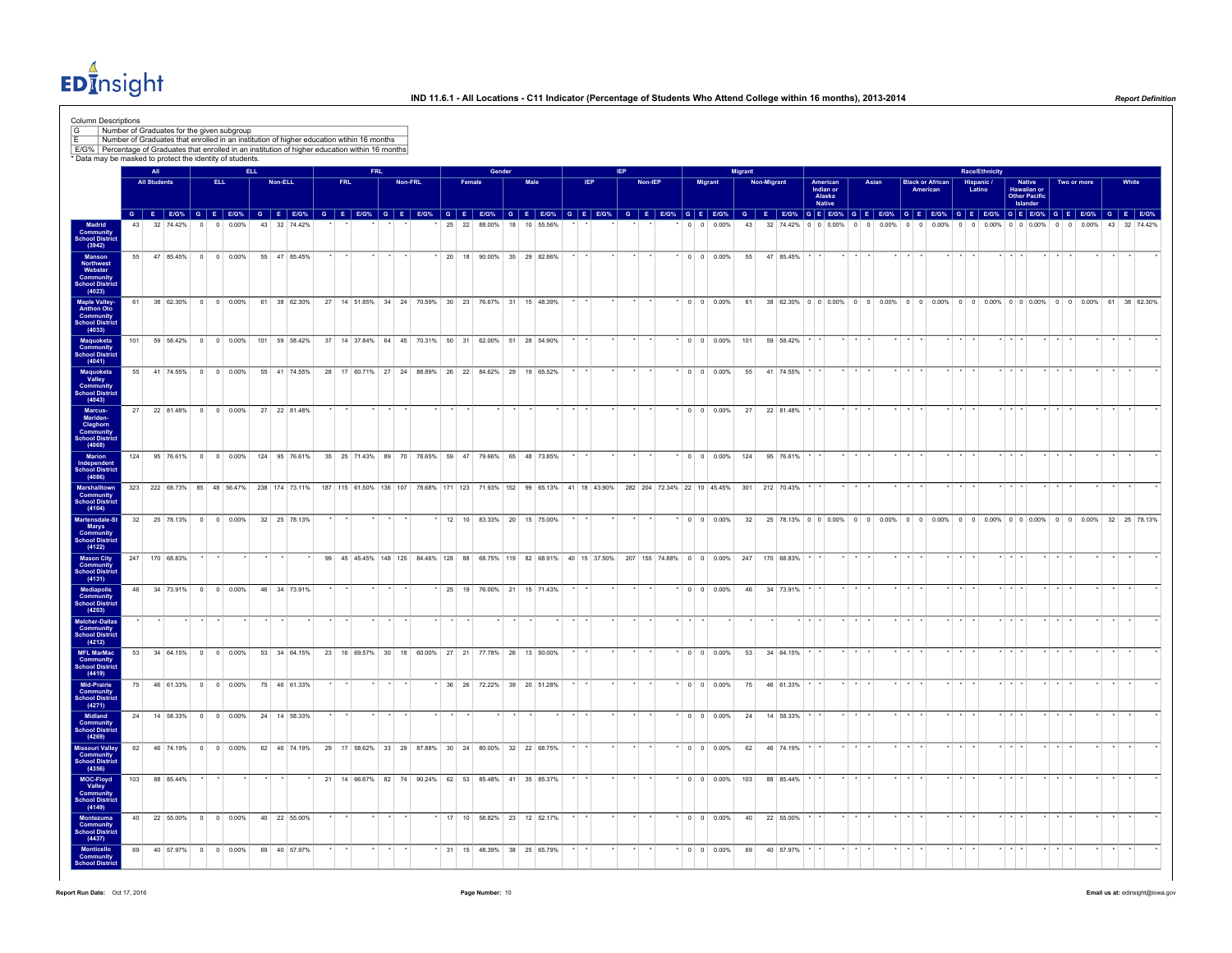$ED<sub>II</sub><sup>4</sup>$ nsight

| G                                                                                     | Column Descriptions<br>Number of Graduates for the given subgroup<br>* Data may be masked to protect the identity of students. |                |                     |                  |                        |  | Number of Graduates that enrolled in an institution of higher education wtihin 16 months<br>E/G% Percentage of Graduates that enrolled in an institution of higher education within 16 months                                  |            |         |         |                              |        |                                                            |        |      |  |            |                          |         |                        |                          |                |    |                                  |                   |                               |                         |       |                 |                                     |                      |                                                                                                   |                                               |             |             |         |              |  |
|---------------------------------------------------------------------------------------|--------------------------------------------------------------------------------------------------------------------------------|----------------|---------------------|------------------|------------------------|--|--------------------------------------------------------------------------------------------------------------------------------------------------------------------------------------------------------------------------------|------------|---------|---------|------------------------------|--------|------------------------------------------------------------|--------|------|--|------------|--------------------------|---------|------------------------|--------------------------|----------------|----|----------------------------------|-------------------|-------------------------------|-------------------------|-------|-----------------|-------------------------------------|----------------------|---------------------------------------------------------------------------------------------------|-----------------------------------------------|-------------|-------------|---------|--------------|--|
|                                                                                       |                                                                                                                                |                | All                 |                  |                        |  |                                                                                                                                                                                                                                |            |         |         |                              |        |                                                            | Gender |      |  |            |                          |         |                        |                          | <b>Migrant</b> |    |                                  |                   |                               |                         |       |                 |                                     |                      | <b>Race/Ethnicity</b>                                                                             |                                               |             |             |         |              |  |
|                                                                                       |                                                                                                                                |                | <b>All Students</b> |                  | ELL.                   |  | Non-ELL                                                                                                                                                                                                                        | <b>FRL</b> |         | Non-FRL |                              | Female |                                                            |        | Male |  | <b>IEP</b> |                          | Non-IEP |                        | Migrant                  |                |    | <b>Non-Migrant</b>               | American          | Indian or<br>Alaska<br>Native |                         | Asian |                 | <b>Black or African</b><br>American | Hispanic /<br>Latino |                                                                                                   | <b>Native</b><br>Hawaiian or<br>Other Pacific |             | Two or more |         | White        |  |
|                                                                                       |                                                                                                                                |                |                     |                  |                        |  | G E EIG% G E EIG% G E EIG% G E EIG% G E EIG% G E EIG% G E EIG% G E EIG% G E EIG% G E EIG% G E EIG% G E EIG% G E EIG% G E EIG% G E EIG% G E EIG% G E EIG% G E EIG% G E EIG% G E EIG% G E EIG% G E EIG% G E EIG% G E EIG% G E EI |            |         |         |                              |        |                                                            |        |      |  |            |                          |         |                        |                          |                |    |                                  |                   |                               |                         |       |                 |                                     |                      |                                                                                                   | Islander                                      |             |             |         |              |  |
| (4446)                                                                                |                                                                                                                                |                |                     |                  |                        |  |                                                                                                                                                                                                                                |            |         |         |                              |        |                                                            |        |      |  |            |                          |         |                        |                          |                |    |                                  |                   |                               |                         |       |                 |                                     |                      |                                                                                                   |                                               |             |             |         |              |  |
| Moravia<br>Community<br>chool District                                                |                                                                                                                                | 21             |                     |                  |                        |  | 21 15 71.43%                                                                                                                                                                                                                   |            |         |         |                              |        |                                                            |        |      |  |            |                          |         |                        | $0 \quad 0 \quad 0.00\%$ |                | 21 |                                  |                   |                               |                         |       |                 |                                     |                      |                                                                                                   |                                               |             |             |         | 15 71 43%    |  |
| (4491)<br>Mormon Trail<br><b>Community</b><br>School Distric                          |                                                                                                                                | 13             |                     |                  | 10 76.92% 0 0 0.00%    |  | 13 10 76.92%                                                                                                                                                                                                                   |            |         |         |                              |        |                                                            |        |      |  |            |                          |         |                        | $^*$ 0 0 0.00%           |                | 13 | 10 76.92% * *                    |                   |                               |                         |       |                 |                                     |                      |                                                                                                   |                                               |             |             |         |              |  |
| (4505)                                                                                |                                                                                                                                | 14             |                     |                  | 10 71.43% 0 0 0.00%    |  | 14 10 71.43%                                                                                                                                                                                                                   |            |         |         |                              |        |                                                            |        |      |  |            | $0 \quad 0 \quad 0.00\%$ |         | 14 10 71.43% 0 0 0.00% |                          |                | 14 | 10 71.43%                        |                   |                               |                         |       |                 |                                     |                      |                                                                                                   |                                               |             |             |         |              |  |
| Morning Sun<br>Community<br>School District<br>(4509)                                 |                                                                                                                                |                |                     |                  |                        |  |                                                                                                                                                                                                                                |            |         |         |                              |        |                                                            |        |      |  |            |                          |         |                        |                          |                |    |                                  |                   |                               |                         |       |                 |                                     |                      |                                                                                                   |                                               |             |             |         |              |  |
| Moulton-Udell<br><b>Community</b><br>School District<br>(4518)                        |                                                                                                                                |                |                     |                  |                        |  |                                                                                                                                                                                                                                |            |         |         |                              |        |                                                            |        |      |  |            |                          |         |                        |                          |                |    |                                  |                   |                               |                         |       |                 |                                     |                      |                                                                                                   |                                               |             |             |         |              |  |
| <b>Mount Ayr</b><br>Community<br>School District<br>(4527)                            |                                                                                                                                | 43             |                     |                  | 25 58.14% 0 0 0.00%    |  | 43 25 58.14%                                                                                                                                                                                                                   |            |         |         |                              |        |                                                            |        |      |  |            |                          |         |                        | $\cdot$ 0 0 0.00%        |                |    |                                  |                   |                               |                         |       |                 |                                     |                      | 43 25 58.14% 0 0 0 0.00% 0 0 0.00% 0 0 0.00% 0 0 0.00% 0 0 0.00% 0 0 0.00% 0 0 0.00% 43 25 58.14% |                                               |             |             |         |              |  |
| Mount<br>Pleasant                                                                     |                                                                                                                                | 123            |                     | 87 70.73%        |                        |  |                                                                                                                                                                                                                                |            |         |         |                              |        | 42 22 52.38% 81 65 80.25% 68 46 67.65% 55 41 74.55%        |        |      |  |            |                          |         |                        |                          |                |    | $*$ 0 0 0.00% 123 87 70.73%      |                   |                               |                         |       |                 |                                     |                      |                                                                                                   |                                               |             |             |         |              |  |
| <b>Community</b><br>School District<br>(4536)                                         |                                                                                                                                |                |                     |                  |                        |  |                                                                                                                                                                                                                                |            |         |         |                              |        |                                                            |        |      |  |            |                          |         |                        |                          |                |    |                                  |                   |                               |                         |       |                 |                                     |                      |                                                                                                   |                                               |             |             |         |              |  |
| Mount Vernon<br>Community<br><b>School District</b><br>(4554)                         |                                                                                                                                | 81             |                     |                  | 62 76.54% 0 0 0.00%    |  | 81 62 76.54%                                                                                                                                                                                                                   |            |         |         |                              |        | 17 11 64.71% 64 51 79.69% 35 28 80.00% 46 34 73.91%        |        |      |  |            |                          |         |                        | $0 0 0.00\%$             |                | 81 | 62 76.54%                        |                   |                               |                         |       |                 |                                     |                      |                                                                                                   |                                               |             |             |         |              |  |
| Murray<br><b>Community</b><br>School District                                         |                                                                                                                                |                |                     |                  |                        |  | 21  14  66.67%  0  0  0.00%  21  14  66.67%                                                                                                                                                                                    |            |         |         |                              |        |                                                            |        |      |  |            |                          |         |                        |                          |                |    | $*$ 0 0 0.00% 21 14 66.67%       |                   |                               | $\star$                 |       | $\star$         |                                     |                      |                                                                                                   | $\cdots$                                      |             |             |         |              |  |
| (4572)<br>Muscatine<br>Community                                                      |                                                                                                                                | 301 217 72.09% |                     |                  |                        |  |                                                                                                                                                                                                                                |            |         |         |                              |        | 115 65 56.52% 186 152 81.72% 149 115 77.18% 152 102 67.11% |        |      |  |            |                          |         |                        |                          |                |    | $*$ 0 0 0.00% 301 217 72.09%     |                   |                               |                         |       |                 |                                     |                      |                                                                                                   |                                               |             |             |         |              |  |
| <b>School Distric</b><br>(4581)<br>Nashua-                                            |                                                                                                                                | 47             |                     | 35 74.47%        | $0 \t 0 \t 0.00\%$     |  | 47 35 74.47%                                                                                                                                                                                                                   |            |         |         | 18 12 66.67% 29 23 79.31% 23 | 18     | 78.26% 24 17 70.83%                                        |        |      |  |            |                          |         |                        | $0 \t 0 \t 0.00\%$       |                | 47 | 35 74.47% 0 0 0.00% 0 0 0.00%    |                   |                               |                         |       |                 | $0 0 0.00\%$                        |                      | $0 \t 0 \t 0.00\%$ 0 0 0.00%                                                                      |                                               | $0 \quad 0$ | 0.00%       |         | 47 35 74.47% |  |
| (4599)                                                                                | Plainfield<br>Community<br>School District                                                                                     |                |                     |                  |                        |  |                                                                                                                                                                                                                                |            |         |         |                              |        |                                                            |        |      |  |            |                          |         |                        |                          |                |    |                                  |                   |                               |                         |       |                 |                                     |                      |                                                                                                   |                                               |             |             |         |              |  |
| Nevada<br>Community                                                                   |                                                                                                                                | 80             |                     |                  | 57 71.25% 0 0 0.00%    |  | 80 57 71.25%                                                                                                                                                                                                                   |            |         |         |                              |        | 24 14 58.33% 56 43 76.79% 37 31 83.78% 43 26 60.47%        |        |      |  |            |                          |         |                        | $\cdot$ 0 0 0.00%        |                | 80 | 57 71.25%                        |                   |                               |                         |       |                 |                                     |                      |                                                                                                   |                                               |             |             |         |              |  |
| School Distric<br>(4617)<br><b>New Hampton</b><br><b>Community</b><br>School District |                                                                                                                                | 79             |                     | 58 73.42%        |                        |  |                                                                                                                                                                                                                                |            |         |         |                              |        | 26 15 57.69% 53 43 81.13% 41 33 80.49% 38 25 65.79%        |        |      |  |            |                          |         |                        | $*$ 0 0 0.00%            |                | 79 | 58 73.42%                        |                   |                               |                         |       |                 |                                     |                      |                                                                                                   |                                               |             |             |         |              |  |
| (4662)<br><b>New London</b>                                                           |                                                                                                                                | 38             |                     |                  | 23 60.53% 0 0 0.00%    |  | 38 23 60.53%                                                                                                                                                                                                                   |            |         |         |                              |        |                                                            |        |      |  |            |                          |         |                        | $0 0 0.00\%$             |                | 38 |                                  |                   |                               |                         |       |                 |                                     |                      | 23 60.53% 0 0 0 0.00% 0 0 0 0.00% 0 0 0.00% 0 0 0.00% 0 0 0.00% 0 0 0.00% 38 23 60.53%            |                                               |             |             |         |              |  |
| <b>Community</b><br><b>School Distric</b><br>(4689)                                   |                                                                                                                                |                |                     |                  |                        |  |                                                                                                                                                                                                                                |            |         |         |                              |        |                                                            |        |      |  |            |                          |         |                        |                          |                |    |                                  |                   |                               |                         |       |                 |                                     |                      |                                                                                                   |                                               |             |             |         |              |  |
| Newell-Fonda<br><b>Community</b><br>School District<br>(4644)                         |                                                                                                                                | 28             |                     | 27 96.43%        |                        |  |                                                                                                                                                                                                                                |            |         |         |                              |        | 15 14 93.33% 13 13 100.00% 15 15 100.00% 13 12 92.31%      |        |      |  |            |                          |         |                        |                          |                |    |                                  | $x \mid x \mid x$ |                               |                         |       |                 |                                     |                      |                                                                                                   |                                               |             |             |         |              |  |
| Newton<br>Community<br>School Distric                                                 |                                                                                                                                |                |                     | 189 127 67.20% 0 | 0 0.00%                |  | 189 127 67.20%                                                                                                                                                                                                                 |            |         |         |                              |        | 88 49 55.68% 101 78 77.23% 99 78 78.79% 90 49 54.44%       |        |      |  |            |                          |         |                        |                          |                |    | $\cdot$ 0 0 0.00% 189 127 67.20% |                   |                               |                         |       |                 |                                     |                      |                                                                                                   |                                               |             |             |         |              |  |
| (4725)<br>Nodaway<br>Valley                                                           |                                                                                                                                | 38             | 27 71.05%           |                  |                        |  |                                                                                                                                                                                                                                |            |         |         |                              |        |                                                            |        |      |  |            |                          |         |                        | $*$ 0 0 0.00%            |                | 38 | 27 71.05%                        |                   |                               |                         |       |                 |                                     |                      |                                                                                                   |                                               |             |             |         |              |  |
| <b>Community</b><br>School District<br>(2673)                                         |                                                                                                                                |                |                     |                  |                        |  |                                                                                                                                                                                                                                |            |         |         |                              |        |                                                            |        |      |  |            |                          |         |                        |                          |                |    |                                  |                   |                               |                         |       |                 |                                     |                      |                                                                                                   |                                               |             |             |         |              |  |
| <b>North Butler</b><br><b>Community</b><br>School Distric<br>(0153)                   |                                                                                                                                |                |                     |                  | 42 30 71.43% 0 0 0.00% |  | 42 30 71.43%                                                                                                                                                                                                                   |            |         |         |                              |        | * 24 17 70.83% 18 13 72.22%                                |        |      |  |            |                          |         |                        | $\cdot$ 0 0 0.00%        |                | 42 | 30 71.43%                        |                   |                               |                         |       |                 |                                     |                      |                                                                                                   |                                               |             |             |         |              |  |
| <b>North Cedar<br/>Community<br/>School District</b>                                  |                                                                                                                                | 60             |                     |                  | 46 76.67% 0 0 0.00%    |  | 60 46 76.67%                                                                                                                                                                                                                   |            |         |         |                              |        | 18 10 55.56% 42 36 85.71% 34 29 85.29% 26 17 65.38%        |        |      |  |            |                          |         |                        | $\cdot$ 0 0 0.00%        |                |    | 60 46 76.67% *                   |                   |                               |                         |       |                 |                                     |                      |                                                                                                   |                                               |             |             |         |              |  |
| (3691)<br><b>North Fayette</b><br>Community                                           |                                                                                                                                | 79             |                     | 64 81.01%        |                        |  |                                                                                                                                                                                                                                |            |         |         |                              |        | 35 25 71.43% 44 39 88.64% 44 37 84.09% 35 27 77.14%        |        |      |  |            |                          |         |                        | $\cdot$ 0 0 0.00%        |                | 79 | 64 81.01%                        |                   |                               |                         |       |                 |                                     |                      |                                                                                                   |                                               |             |             |         |              |  |
| <b>School Distric</b><br>(4774)<br>North Iowa<br>Community                            |                                                                                                                                | 40             |                     |                  | 30 75.00% 0 0 0.00%    |  | 40 30 75.00%                                                                                                                                                                                                                   |            | $\star$ |         |                              |        | * 20 16 80.00% 20 14 70.00%                                |        |      |  |            |                          |         |                        | * 0 0 0.00%              |                | 40 | 30 75.00%                        |                   |                               | $\star$ $\star$ $\star$ |       | $\star$ $\star$ |                                     |                      |                                                                                                   | $*$ $*$ $*$                                   |             |             | $\star$ |              |  |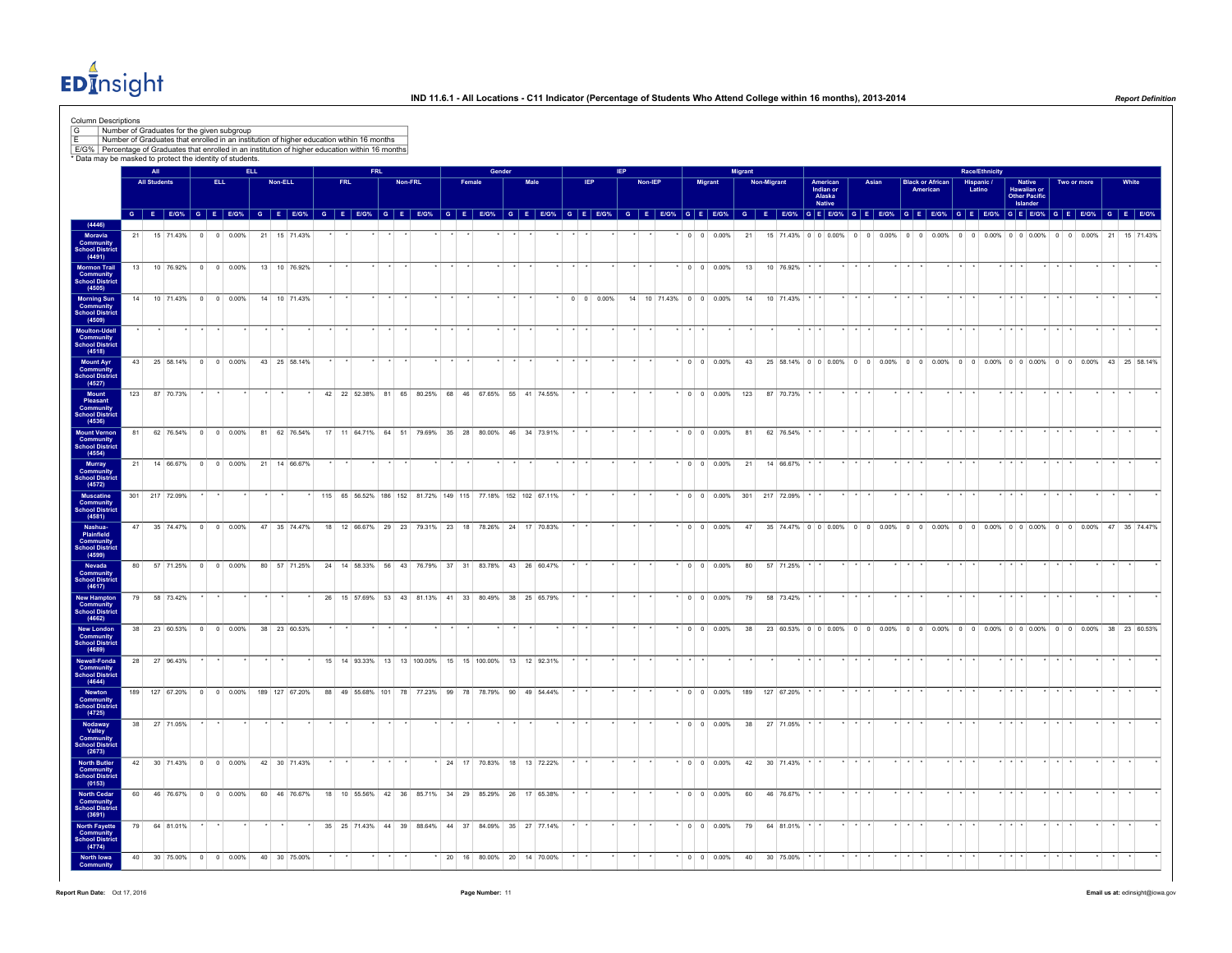$ED<sub>II</sub><sup>4</sup>$ nsight

| Column Descriptions<br>$\boxed{G}$                                                                                                                             |     |                            |                |                |      | Number of Graduates for the given subgroup |            | Number of Graduates that enrolled in an institution of higher education wtihin 16 months |    |                                                      |      |         |                               |        |        |                           |      |  |            |                                                                  |  |                             |                 |         |                              |                |             |               |                 |                               |                      |       |                         |          |                 |         |                                               |                         |                                          |         |                                                                                   |                                                                                  |              |       |  |
|----------------------------------------------------------------------------------------------------------------------------------------------------------------|-----|----------------------------|----------------|----------------|------|--------------------------------------------|------------|------------------------------------------------------------------------------------------|----|------------------------------------------------------|------|---------|-------------------------------|--------|--------|---------------------------|------|--|------------|------------------------------------------------------------------|--|-----------------------------|-----------------|---------|------------------------------|----------------|-------------|---------------|-----------------|-------------------------------|----------------------|-------|-------------------------|----------|-----------------|---------|-----------------------------------------------|-------------------------|------------------------------------------|---------|-----------------------------------------------------------------------------------|----------------------------------------------------------------------------------|--------------|-------|--|
| E/G% Percentage of Graduates that enrolled in an institution of higher education within 16 months<br>* Data may be masked to protect the identity of students. |     |                            |                |                |      |                                            |            |                                                                                          |    |                                                      |      |         |                               |        |        |                           |      |  |            |                                                                  |  |                             |                 |         |                              |                |             |               |                 |                               |                      |       |                         |          |                 |         |                                               |                         |                                          |         |                                                                                   |                                                                                  |              |       |  |
|                                                                                                                                                                |     | All<br><b>All Students</b> |                |                | ELL. |                                            | <b>ELL</b> | Non-ELL                                                                                  |    | <b>FRL</b>                                           | FRI. | Non-FRL |                               | Female | Gender |                           | Male |  | <b>IEP</b> |                                                                  |  | Non-IEP                     |                 |         | Migrant                      | <b>Migrant</b> | Non-Migrant |               |                 | American                      |                      | Asian | <b>Black or African</b> | American |                 |         | <b>Race/Ethnicity</b><br>Hispanic /<br>Latino |                         | Native                                   |         | Two or more                                                                       |                                                                                  |              | White |  |
|                                                                                                                                                                |     |                            |                |                |      |                                            |            | G E E/G% G E E/G% G E E/G% G E E/G% G E E/G% G E E/G% G E E/G% G E E/G% G E E/G%         |    |                                                      |      |         |                               |        |        |                           |      |  |            |                                                                  |  | G E E/G% G E E/G%           |                 |         |                              |                |             |               |                 | Indian or<br>Alaska<br>Native |                      |       |                         |          |                 |         |                                               |                         | Hawaiian or<br>Other Pacific<br>Islander |         |                                                                                   | G E E/G% G E E/G% G E E/G% G E E/G% G E E/G% G E E/G% G E E/G% G E E/G% G E E/G% |              |       |  |
| School District<br>(0873)                                                                                                                                      |     |                            |                |                |      |                                            |            |                                                                                          |    |                                                      |      |         |                               |        |        |                           |      |  |            |                                                                  |  |                             |                 |         |                              |                |             |               |                 |                               |                      |       |                         |          |                 |         |                                               |                         |                                          |         |                                                                                   |                                                                                  |              |       |  |
| North Kossuth<br>Community<br>School District<br>(4778)                                                                                                        |     |                            |                |                |      |                                            |            |                                                                                          |    |                                                      |      |         | $\star$                       |        |        |                           |      |  |            |                                                                  |  |                             | $\star$ $\star$ |         |                              |                |             |               | $x + x + x$     |                               |                      |       | $\star$                 |          | $*$ $*$         |         |                                               | $*$ $*$ $*$             |                                          | $*$ $*$ |                                                                                   |                                                                                  |              |       |  |
| <b>North Linn<br/>Community<br/>School District</b>                                                                                                            | 41  |                            |                |                |      | 29 70.73% 0 0 0.00%                        |            | 41 29 70.73%                                                                             |    |                                                      |      |         |                               |        |        |                           |      |  |            |                                                                  |  |                             |                 |         | $0 \quad 0 \quad 0.00\%$     | 41             |             | 29 70.73%     |                 |                               |                      |       |                         |          |                 |         |                                               |                         |                                          |         |                                                                                   |                                                                                  |              |       |  |
| (4777)<br>North Mahaska<br><b>Community</b><br>School District                                                                                                 | 39  |                            | 28 71.79%      | $\overline{0}$ |      | 0 0.00%                                    |            | 39 28 71.79%                                                                             |    |                                                      |      |         | 22 18 81.82% 17 10 58.82%     |        |        |                           |      |  |            |                                                                  |  |                             |                 |         | $0 \t 0 \t 0.00\%$           | 39             |             | 28 71.79%     |                 |                               |                      |       |                         |          |                 |         |                                               |                         |                                          |         |                                                                                   |                                                                                  |              |       |  |
| (4776)<br>North Polk<br>Community<br>chool District                                                                                                            | 95  |                            |                |                |      | 80 84.21% 0 0 0.00%                        |            | 95 80 84.21%                                                                             |    |                                                      |      |         |                               |        |        | 48 40 83.33% 47 40 85.11% |      |  |            |                                                                  |  |                             |                 |         | $^*$ 0 0 0.00%               | 95             |             | 80 84.21%     |                 |                               |                      |       |                         |          |                 |         |                                               |                         |                                          |         |                                                                                   |                                                                                  |              |       |  |
| (4779)<br><b>North Scott</b><br>Community<br>School District                                                                                                   |     |                            |                |                |      | 185 117 63.24% 0 0 0.00%                   |            | 185 117 63.24%                                                                           |    | 53 25 47.17% 132 92 69.70% 96 71 73.96% 89 46 51.69% |      |         |                               |        |        |                           |      |  |            |                                                                  |  |                             |                 |         | $*$ 0 0 0.00%                | 185            |             | 117 63.24%    |                 |                               |                      |       |                         |          |                 |         |                                               | $\cdot$ $\cdot$ $\cdot$ |                                          |         |                                                                                   |                                                                                  |              |       |  |
| (4784)<br>North Tama<br>County<br>Community                                                                                                                    |     |                            |                |                |      | 29 24 82.76% 0 0 0.00%                     |            | 29 24 82.76%                                                                             |    |                                                      |      |         |                               |        |        |                           |      |  |            |                                                                  |  |                             |                 |         | $\cdot$ 0 0 0.00%            | 29             |             | 24 82.76%     |                 |                               |                      |       |                         |          |                 |         |                                               |                         |                                          |         |                                                                                   |                                                                                  |              |       |  |
| chool District<br>(4785)<br>North                                                                                                                              |     |                            |                |                |      |                                            |            |                                                                                          |    |                                                      |      |         |                               |        |        |                           |      |  |            |                                                                  |  |                             |                 |         |                              |                |             |               |                 |                               |                      |       |                         |          | $\star$         | $\star$ |                                               | $x + x + x$             |                                          |         |                                                                                   |                                                                                  |              |       |  |
| <b>Winneshiek</b><br>Community<br>School District<br>(4787)                                                                                                    |     |                            |                |                |      |                                            |            |                                                                                          |    |                                                      |      |         |                               |        |        |                           |      |  |            |                                                                  |  |                             |                 |         |                              |                |             |               |                 |                               |                      |       |                         |          |                 |         |                                               |                         |                                          |         |                                                                                   |                                                                                  |              |       |  |
| Northeast<br>Community<br><b>School Distric</b><br>(4773)                                                                                                      | 72  |                            | 53 73.61%      |                |      |                                            |            |                                                                                          | 27 | 13 48.15% 45 40 88.89%                               |      |         | 39 28                         |        |        | 71.79% 33 25 75.76%       |      |  |            |                                                                  |  |                             |                 |         | $*$ 0 0 0.00%                | 72             |             | 53 73.61%     |                 |                               |                      |       |                         |          |                 |         |                                               | $\cdots$                |                                          |         |                                                                                   |                                                                                  |              |       |  |
| Northeast<br>Hamilton<br>Community<br>School District<br>(4775)                                                                                                | 19  |                            |                |                |      | 13 68.42% 0 0 0.00%                        |            | 19  13  68.42%                                                                           |    |                                                      |      |         |                               |        |        |                           |      |  |            |                                                                  |  |                             |                 |         | $^*$ 0 0 0.00%               | 19             |             |               |                 |                               |                      |       |                         |          |                 |         |                                               |                         |                                          |         | 13 68.42% 0 0 0 0.00% 0 0 0.00% 0 0 0.00% 0 0 0.00% 0 0 0.00% 0 0 0.00% 0 0 0.00% |                                                                                  | 19 13 68.42% |       |  |
| Northwood-<br>Kensett<br><b>Community</b><br>School District                                                                                                   | 36  |                            | 31 86.11%      |                |      | $0 \t 0 \t 0.00\%$                         |            | 36 31 86.11%                                                                             |    | 11 10 90.91% 25 21 84.00% 19 16 84.21% 17 15 88.24%  |      |         |                               |        |        |                           |      |  |            |                                                                  |  |                             |                 |         | $^*$ 0 0 0.00%               | 36             |             | 31 86.11%     |                 |                               |                      |       |                         |          |                 |         |                                               |                         |                                          |         |                                                                                   |                                                                                  |              |       |  |
| (4788)<br>Norwalk<br><b>Community</b><br><b>School Distric</b>                                                                                                 | 118 |                            | 91 77.12%      |                |      |                                            |            |                                                                                          |    |                                                      |      |         |                               |        |        |                           |      |  |            | 26 18 69.23% 92 73 79.35% 68 54 79.41% 50 37 74.00% 18 13 72.22% |  | 100 78 78.00% 0 0 0.00% 118 |                 |         |                              |                |             | 91 77.12%     |                 |                               |                      |       |                         |          |                 |         |                                               |                         |                                          |         |                                                                                   |                                                                                  |              |       |  |
| (4797)<br>Odebolt-Arthu<br><b>Community</b><br>School District                                                                                                 |     |                            |                |                |      |                                            |            |                                                                                          |    |                                                      |      |         |                               |        |        |                           |      |  |            |                                                                  |  |                             |                 |         |                              |                |             |               |                 |                               |                      |       |                         |          |                 |         |                                               | $\rightarrow$           |                                          |         |                                                                                   |                                                                                  |              |       |  |
| (4860)<br>Oelwein<br>Community                                                                                                                                 | 81  |                            | 49 60 49%      |                |      |                                            |            |                                                                                          |    | 44 21 47.73% 37 28 75.68% 40 27 67.50% 41 22 53.66%  |      |         |                               |        |        |                           |      |  |            |                                                                  |  |                             |                 |         | $00$ 0.00%                   | 81             |             | 49 60.49%     |                 |                               |                      |       |                         |          |                 |         |                                               |                         |                                          |         |                                                                                   |                                                                                  |              |       |  |
| <b>chool District</b><br>(4869)<br>Ogden<br><b>Community</b><br>School District                                                                                |     |                            |                |                |      | 50 37 74.00% 0 0 0.00%                     |            | 50 37 74.00%                                                                             |    |                                                      |      |         | $*$ 22 16 72.73% 28 21 75.00% |        |        |                           |      |  |            |                                                                  |  |                             |                 |         | $*$ 0 0 0.00%                | 50             |             | 37 74.00%     |                 |                               |                      |       |                         |          |                 |         |                                               | $x + x + x$             |                                          |         |                                                                                   |                                                                                  |              |       |  |
| (4878)                                                                                                                                                         | 53  |                            |                |                |      | 37 69.81% 0 0 0.00%                        |            | 53 37 69.81%                                                                             |    | 22 12 54.55% 31 25 80.65% 26 19 73.08% 27 18 66.67%  |      |         |                               |        |        |                           |      |  |            |                                                                  |  |                             |                 |         | $0 0 0.00\%$                 | 53             |             | 37 69.81%     |                 |                               |                      |       |                         |          |                 |         |                                               |                         |                                          |         |                                                                                   |                                                                                  |              |       |  |
| Okoboji<br>Community<br>School District<br>(4890)                                                                                                              |     |                            |                |                |      |                                            |            |                                                                                          |    |                                                      |      |         |                               |        |        |                           |      |  |            |                                                                  |  |                             |                 | $\cdot$ |                              |                |             |               | $\cdot$ $\cdot$ |                               | $\ddot{\phantom{0}}$ |       |                         |          | $\cdot$ $\cdot$ |         |                                               | $\star$ $\star$ $\star$ |                                          |         |                                                                                   |                                                                                  |              |       |  |
| Olin<br>Consolidated<br>School District<br>(4905)                                                                                                              |     |                            |                |                |      |                                            |            |                                                                                          |    |                                                      |      |         |                               |        |        |                           |      |  |            |                                                                  |  |                             |                 |         |                              |                |             |               |                 |                               |                      |       |                         |          |                 |         |                                               |                         |                                          |         |                                                                                   |                                                                                  |              |       |  |
| Orient-<br>Macksburg<br>Community<br><b>School Distric</b><br>(4978)                                                                                           |     |                            |                |                |      |                                            |            |                                                                                          |    |                                                      |      |         |                               |        |        |                           |      |  |            |                                                                  |  |                             |                 |         |                              |                |             |               |                 |                               |                      |       |                         |          |                 |         |                                               |                         |                                          |         |                                                                                   |                                                                                  |              |       |  |
| Osage<br>Community<br>School District<br>(4995)                                                                                                                |     |                            |                |                |      | 78 55 70.51% 0 0 0.00%                     |            | 78 55 70.51%                                                                             |    | 27 15 55.56% 51 40 78.43% 41 26 63.41% 37 29 78.38%  |      |         |                               |        |        |                           |      |  |            |                                                                  |  |                             |                 |         | $*$ 0 0 0.00%                | 78             |             | 55 70.51% * * |                 |                               |                      |       |                         |          |                 |         |                                               | $\cdot$                 |                                          |         |                                                                                   |                                                                                  |              |       |  |
| Oskaloosa<br>Community<br><b>School District</b><br>(5013)                                                                                                     |     |                            | 135 103 76.30% |                |      |                                            |            |                                                                                          |    | 50 34 68.00% 85 69 81.18% 69 81.16% 66 47 71.21%     |      |         |                               |        |        |                           |      |  |            |                                                                  |  |                             |                 |         | $*$ 0 0 0.00% 135 103 76.30% |                |             |               |                 |                               |                      |       |                         |          |                 |         |                                               |                         |                                          |         |                                                                                   |                                                                                  |              |       |  |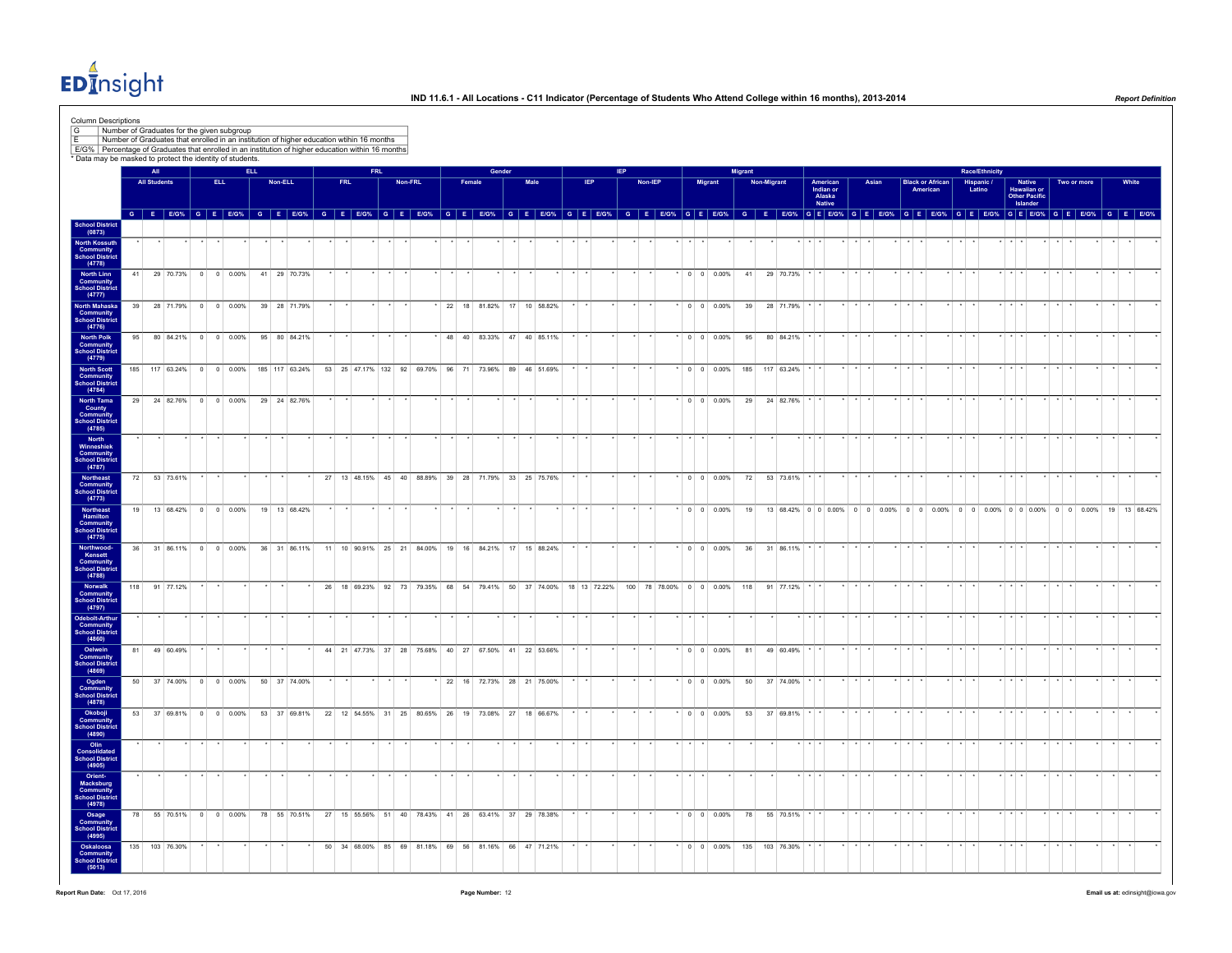$ED<sub>II</sub><sup>4</sup>$ nsight

| Column Descriptions<br>G<br>E<br>E/G% Percentage of Graduates that enrolled in an institution of higher education within 16 months |     |                            |                |      | Number of Graduates for the given subgroup |            |         | Number of Graduates that enrolled in an institution of higher education wtihin 16 months |     |            |            |                                                          |         |         |        |        |      |                              |            |              |         |                |  |         |                          |                |                            |                                           |                 |                                                                      |       |                         |                                     |                 |                                        |                         |                                                    |                         |             |         |                                                                                                                         |  |
|------------------------------------------------------------------------------------------------------------------------------------|-----|----------------------------|----------------|------|--------------------------------------------|------------|---------|------------------------------------------------------------------------------------------|-----|------------|------------|----------------------------------------------------------|---------|---------|--------|--------|------|------------------------------|------------|--------------|---------|----------------|--|---------|--------------------------|----------------|----------------------------|-------------------------------------------|-----------------|----------------------------------------------------------------------|-------|-------------------------|-------------------------------------|-----------------|----------------------------------------|-------------------------|----------------------------------------------------|-------------------------|-------------|---------|-------------------------------------------------------------------------------------------------------------------------|--|
| * Data may be masked to protect the identity of students.                                                                          |     |                            |                |      |                                            |            |         |                                                                                          |     |            |            |                                                          |         |         |        |        |      |                              |            |              |         |                |  |         |                          |                |                            |                                           |                 |                                                                      |       |                         |                                     |                 |                                        |                         |                                                    |                         |             |         |                                                                                                                         |  |
|                                                                                                                                    |     | All<br><b>All Students</b> |                | ELL. |                                            | <b>ELL</b> | Non-ELL |                                                                                          |     | <b>FRL</b> | <b>FRL</b> |                                                          | Non-FRL |         | Female | Gender | Male |                              | <b>IEP</b> |              |         | Non-IEP        |  | Migrant |                          | <b>Migrant</b> | Non-Migrant                | American<br>Indian or<br>Alaska<br>Native |                 |                                                                      | Asian |                         | <b>Black or African</b><br>American |                 | Race/Ethnicity<br>Hispanic /<br>Latino |                         | Native<br>Hawaiian or<br>Other Pacific<br>Islander |                         | Two or more |         | White                                                                                                                   |  |
|                                                                                                                                    | 288 |                            | 173 60 07%     |      |                                            |            |         |                                                                                          | 162 |            |            |                                                          |         |         |        |        |      |                              |            |              |         |                |  |         |                          |                |                            |                                           |                 |                                                                      |       |                         |                                     |                 |                                        |                         |                                                    |                         |             |         | GEEOW GEEOW GEEOW GEEOW GEEOW GEEOW GEEOW GEEOW GEEOW GEEOW GEEOW GEEOW GEEOW GEEOW GEEOW GEEOW GEEOW GEEOW GEEOW GEEOW |  |
| Ottumwa<br>Community<br>School Distric<br>(5049)                                                                                   |     |                            |                |      |                                            |            |         |                                                                                          |     |            |            | 79 48.77% 126 94 74.60% 139 83 59.71% 149 90 60.40%      |         |         |        |        |      |                              |            | 30 10 33.33% |         | 258 163 63.18% |  |         |                          |                |                            |                                           |                 |                                                                      |       |                         |                                     |                 |                                        |                         |                                                    |                         |             |         |                                                                                                                         |  |
| Panorama<br>Community<br>School District<br>(5121)                                                                                 | 61  |                            |                |      | 46 75.41% 0 0 0.00%                        |            |         | 61 46 75.41% 22 14 63.64% 39 32 82.05% 31 25 80.65% 30 21 70.00%                         |     |            |            |                                                          |         |         |        |        |      |                              |            |              |         |                |  |         | * 0 0 0.00%              |                | 61 46 75.41% * *           |                                           |                 | $x \rightarrow x$                                                    |       | $*$ $*$ $*$             |                                     | $*$ $*$         |                                        | $*$ $*$ $*$             |                                                    | $*$ $*$ $*$             |             |         |                                                                                                                         |  |
| Paton-Churdan<br>Community<br>School District<br>(5139)                                                                            |     |                            |                |      |                                            |            |         |                                                                                          |     |            |            |                                                          |         |         |        |        |      |                              |            |              |         |                |  |         |                          |                |                            |                                           |                 |                                                                      |       |                         |                                     |                 |                                        |                         |                                                    |                         |             |         |                                                                                                                         |  |
| PCM<br><b>Community</b><br>School District<br>(5160)                                                                               |     |                            |                |      | 65 50 76.92% 0 0 0.00%                     |            |         | 65 50 76.92%                                                                             |     |            |            | 15 10 66.67% 50 40 80.00% 32 25 78.13% 33 25 75.76%      |         |         |        |        |      |                              |            |              |         |                |  |         | $^*$ 0 0 0.00%           |                | 65 50 76.92%               |                                           |                 |                                                                      |       |                         |                                     |                 |                                        |                         |                                                    |                         |             |         |                                                                                                                         |  |
| Pekin<br>Community<br>School District<br>(5163)                                                                                    | 47  |                            |                |      |                                            |            |         | 31 65.96% 0 0 0.00% 47 31 65.96%                                                         |     |            |            |                                                          |         |         |        |        |      | 22 12 54.55% 25 19 76.00%    |            |              |         |                |  |         |                          |                | 0 0 0.00% 47 31 65.96%     |                                           |                 |                                                                      |       |                         |                                     |                 |                                        |                         |                                                    |                         |             |         |                                                                                                                         |  |
| Pella<br><b>Community</b><br>School District<br>(5166)                                                                             |     |                            | 143 117 81.82% |      |                                            |            |         |                                                                                          |     |            |            | 25 18 72.00% 118 99 83.90% 70 62 88.57% 73 55 75.34%     |         |         |        |        |      |                              |            |              | $\star$ |                |  |         |                          |                | * 0 0 0.00% 143 117 81.82% |                                           |                 | $\left  \cdot \right $ $\left  \cdot \right $ $\left  \cdot \right $ |       | $\star$ $\star$ $\star$ |                                     | $\star$ $\star$ |                                        | $*$ $*$ $*$             |                                                    | $\star$ $\star$ $\star$ |             | $\star$ |                                                                                                                         |  |
| Perry<br>Community<br>School Distric                                                                                               |     |                            | 134 95 70.90%  |      |                                            |            |         |                                                                                          |     |            |            | 86 59 68.60% 48 36 75.00% 77 57 74.03% 57 38 66.67%      |         |         |        |        |      |                              |            |              |         |                |  |         |                          |                |                            |                                           |                 |                                                                      |       |                         |                                     |                 |                                        |                         |                                                    |                         |             |         |                                                                                                                         |  |
| (5184)<br>Pleasant<br>Valley<br>Community<br>School District<br>(5250)                                                             |     |                            |                |      |                                            |            |         | 289 235 81.31% 0 0 0.00% 289 235 81.31%                                                  |     |            |            | 33 19 57.58% 256 216 84.38% 157 138 87.90% 132 97 73.48% |         |         |        |        |      |                              |            |              |         |                |  |         | $0 \t 0 \t 0.00\%$       |                | 289 235 81.31%             |                                           |                 |                                                                      |       |                         |                                     |                 |                                        |                         |                                                    |                         |             |         |                                                                                                                         |  |
| Pleasantville<br>Community<br>School Distric                                                                                       | 48  |                            |                |      | 33 68.75% 0 0 0.00%                        |            |         | 48 33 68.75% 21 12 57.14% 27 21 77.78% 23 16 69.57% 25 17 68.00%                         |     |            |            |                                                          |         |         |        |        |      |                              |            |              |         |                |  |         | $^*$ 0 0 0.00%           |                | 48 33 68.75%               |                                           |                 |                                                                      |       |                         |                                     |                 |                                        |                         |                                                    |                         |             |         |                                                                                                                         |  |
| (5256)<br>Pocahontas<br>Area<br>Community                                                                                          |     |                            | 43 36 83.72%   |      |                                            |            |         |                                                                                          |     |            |            | 15 12 80.00% 28 24 85.71% 24 24 100.00% 19 12 63.16%     |         |         |        |        |      |                              |            |              |         |                |  |         | $\cdot$ 0 0 0.00%        |                | 43 36 83.72%               |                                           |                 |                                                                      |       |                         |                                     |                 |                                        |                         |                                                    |                         |             |         |                                                                                                                         |  |
| <b>School District</b><br>(5283)                                                                                                   |     |                            |                |      |                                            |            |         |                                                                                          |     |            |            |                                                          |         |         |        |        |      |                              |            |              |         |                |  |         |                          |                |                            |                                           |                 |                                                                      |       |                         |                                     |                 |                                        |                         |                                                    |                         |             |         |                                                                                                                         |  |
| Postville<br><b>Community</b><br>School District<br>(5310)                                                                         |     |                            | 38 26 68.42%   |      |                                            |            |         |                                                                                          |     |            |            |                                                          |         |         |        |        |      | * 14 11 78.57% 24 15 62.50%  |            |              |         |                |  |         |                          |                |                            |                                           |                 |                                                                      |       |                         |                                     |                 |                                        |                         |                                                    |                         |             |         |                                                                                                                         |  |
| <b>Prairie Valley<br/>Community<br/>School District</b><br>(5325)                                                                  |     |                            |                |      | 43 32 74.42% 0 0 0.00%                     |            |         | 43 32 74.42%                                                                             |     |            |            | 16 11 68.75% 27 21 77.78% 21 19 90.48% 22 13 59.09%      |         |         |        |        |      |                              |            |              |         |                |  |         |                          |                | 43 32 74.42%               |                                           |                 |                                                                      |       |                         |                                     |                 |                                        |                         |                                                    |                         |             |         |                                                                                                                         |  |
| Prescott<br><b>Community</b><br>School District<br>(5328)                                                                          |     |                            |                |      |                                            |            |         |                                                                                          |     |            |            |                                                          |         |         |        |        |      |                              |            |              |         |                |  |         |                          |                |                            |                                           |                 |                                                                      |       |                         |                                     |                 |                                        |                         |                                                    |                         |             |         |                                                                                                                         |  |
| Red Oak<br><b>Community</b><br>School District<br>(5463)                                                                           | 81  |                            | 55 67.90%      |      |                                            |            |         |                                                                                          |     |            |            | 35 17 48.57% 46 38 82.61% 39 28 71.79% 42 27 64.29%      |         |         |        |        |      |                              |            |              |         |                |  |         | $0 \quad 0 \quad 0.00\%$ |                | 81 55 67.90%               |                                           |                 |                                                                      |       |                         |                                     |                 |                                        |                         |                                                    |                         |             |         |                                                                                                                         |  |
| temsen-Union<br><b>Community</b><br>School District<br>(5486)                                                                      |     |                            |                |      |                                            |            |         | 29 27 93.10% 0 0 0.00% 29 27 93.10%                                                      |     |            |            |                                                          |         |         |        |        |      | * 15 15 100.00% 14 12 85.71% |            |              |         |                |  |         | $*$ 0 0 0.00%            |                | 29 27 93.10%               |                                           | $\cdot$ $\cdot$ |                                                                      |       |                         |                                     |                 |                                        |                         |                                                    |                         |             |         |                                                                                                                         |  |
| Riceville<br>Community<br>School District<br>(5508)                                                                                |     |                            |                |      |                                            |            |         | 22 14 63.64% 0 0 0.00% 22 14 63.64%                                                      |     |            |            |                                                          |         |         |        |        |      |                              |            |              |         |                |  |         |                          |                | 0 0 0.00% 22 14 63.64%     |                                           |                 |                                                                      |       |                         |                                     |                 |                                        |                         |                                                    |                         |             |         |                                                                                                                         |  |
| <b>River Valley<br/>Community<br/>School District</b><br>(1975)                                                                    | 28  |                            |                |      | 20 71.43% 0 0 0.00%                        |            |         | 28 20 71.43%                                                                             |     |            |            |                                                          |         | $\star$ |        |        |      |                              |            |              |         |                |  |         | $0 \t 0 \t 0.00\%$       |                | 28 20 71.43%               |                                           |                 |                                                                      |       |                         |                                     |                 |                                        |                         |                                                    |                         |             |         |                                                                                                                         |  |
| Riverside<br><b>Community</b><br>School Distric                                                                                    |     |                            | 47 37 78.72%   |      |                                            |            |         |                                                                                          |     |            |            | 19 14 73.68% 28 23 82.14% 23 19 82.61% 24 18 75.00%      |         |         |        |        |      |                              |            |              |         |                |  |         |                          |                | $*$ 0 0 0.00% 47 37 78.72% |                                           |                 |                                                                      |       |                         |                                     |                 |                                        |                         |                                                    |                         |             |         |                                                                                                                         |  |
| (5510)<br><b>Rock Valley</b><br>Community<br>School District<br>(5607)                                                             |     |                            | 44 30 68.18%   |      |                                            |            |         |                                                                                          |     |            |            |                                                          |         |         |        |        |      | * 19 15 78.95% 25 15 60.00%  |            |              |         |                |  |         | $*$ 0 0 0.00%            | 44             | 30 68.18%                  |                                           |                 |                                                                      |       |                         |                                     |                 |                                        | $\cdot$ $\cdot$ $\cdot$ |                                                    |                         |             |         |                                                                                                                         |  |
| Rockwell City-<br>Lytton<br>Community<br><b>School District</b><br>(5625)                                                          |     |                            |                |      |                                            |            |         |                                                                                          |     |            |            |                                                          |         |         |        |        |      |                              |            |              |         |                |  |         |                          |                |                            |                                           |                 |                                                                      |       |                         |                                     |                 |                                        |                         |                                                    |                         |             |         |                                                                                                                         |  |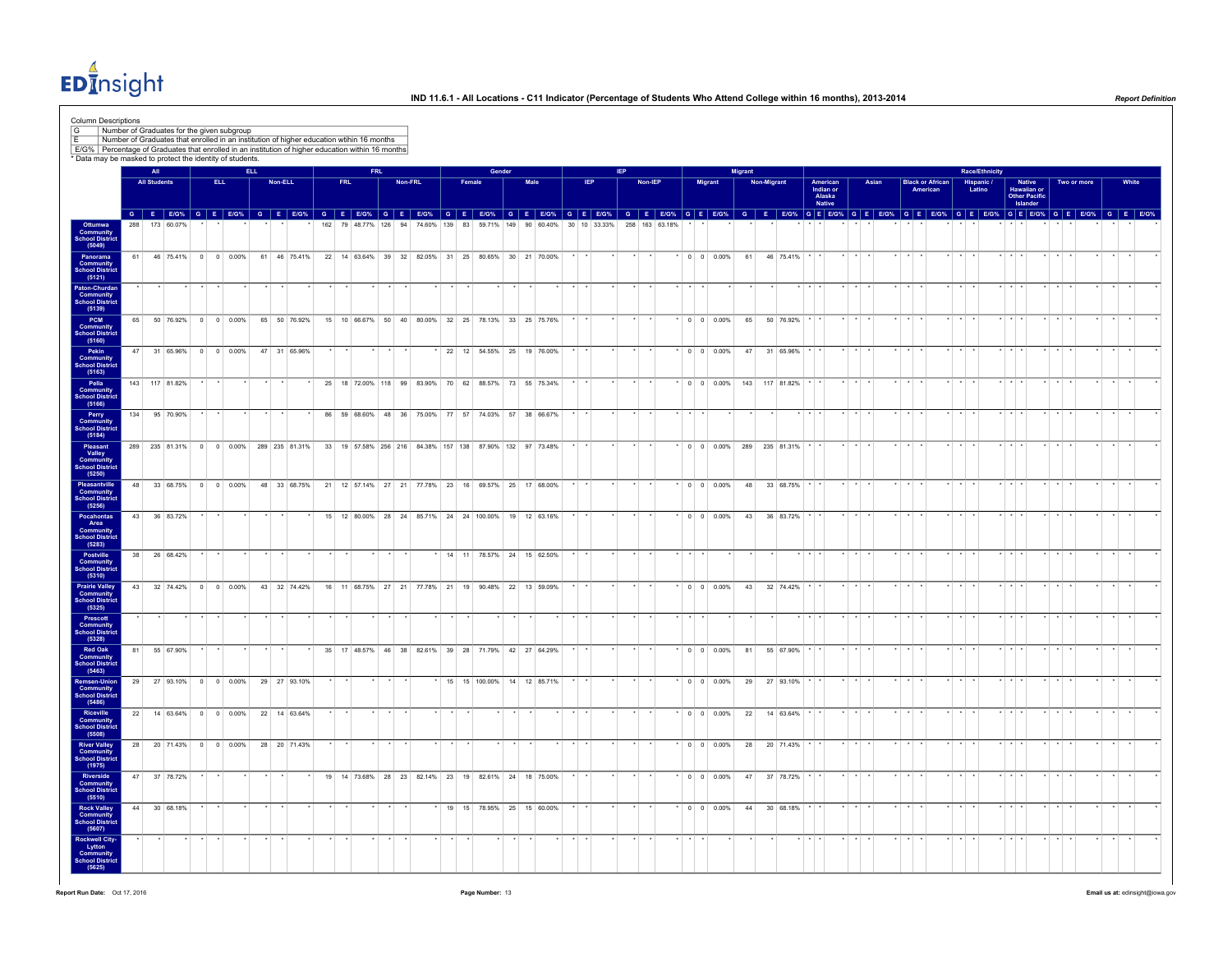$ED<sub>II</sub><sup>4</sup>$ nsight

| Column Descriptions<br>$\sqrt{G}$<br>Number of Graduates for the given subgroup<br>l F<br>E/G% Percentage of Graduates that enrolled in an institution of higher education within 16 months<br>* Data may be masked to protect the identity of students |                 |                     |           |                        |            | Number of Graduates that enrolled in an institution of higher education wtihin 16 months                                      |            |            |         |                                                       |                 |                           |        |    |           |  |     |  |                |                 |                              |                |             |               |             |                                                  |                         |                 |                                     |                 |                       |                         |                                                    |             |       |  |
|---------------------------------------------------------------------------------------------------------------------------------------------------------------------------------------------------------------------------------------------------------|-----------------|---------------------|-----------|------------------------|------------|-------------------------------------------------------------------------------------------------------------------------------|------------|------------|---------|-------------------------------------------------------|-----------------|---------------------------|--------|----|-----------|--|-----|--|----------------|-----------------|------------------------------|----------------|-------------|---------------|-------------|--------------------------------------------------|-------------------------|-----------------|-------------------------------------|-----------------|-----------------------|-------------------------|----------------------------------------------------|-------------|-------|--|
|                                                                                                                                                                                                                                                         |                 | All                 |           |                        | <b>ELL</b> |                                                                                                                               |            | <b>FRL</b> |         |                                                       |                 |                           | Gender |    |           |  |     |  |                |                 |                              | <b>Migrant</b> |             |               |             |                                                  |                         |                 |                                     |                 | <b>Race/Ethnicity</b> |                         |                                                    |             |       |  |
|                                                                                                                                                                                                                                                         |                 | <b>All Students</b> |           | ELL.                   |            | Non-ELL                                                                                                                       | <b>FRL</b> |            | Non-FRL |                                                       |                 | Female                    |        |    | Male      |  | IEP |  | Non-IEP        |                 | Migrant                      |                | Non-Migrant |               |             | American<br>Indian or<br>Alaska<br><b>Native</b> | Asian                   |                 | <b>Black or African</b><br>American |                 | Hispanic /<br>Latino  |                         | Native<br>Hawaiian or<br>Other Pacific<br>Islander | Two or more | White |  |
|                                                                                                                                                                                                                                                         |                 |                     | 55 79 71% |                        |            | GEEOS GEEOS GEEOS GEEOS GEEOS GEEOS GEEOS GEEOS GEEOS GEEOS GEEOS GEEOS GEEOS GEEOS GEEOS GEEOS GEEOS GEEOS GEEOS GEEOS GEEOS |            |            |         |                                                       | 30 <sup>°</sup> | 24                        | 80,00% | 39 | 31 79.49% |  |     |  |                |                 | $0 \t 0 \t 0.00\%$           | 69             |             | 55 79.71%     |             |                                                  |                         |                 |                                     |                 |                       |                         |                                                    |             |       |  |
| Roland-Story<br>Community<br>School District<br>(5643)                                                                                                                                                                                                  |                 |                     |           |                        |            |                                                                                                                               |            |            |         |                                                       |                 |                           |        |    |           |  |     |  |                |                 |                              |                |             |               |             |                                                  |                         |                 |                                     |                 |                       |                         |                                                    |             |       |  |
|                                                                                                                                                                                                                                                         | 34              |                     | 29 85.29% | $0 \t 0 \t 0.00\%$     |            | 34 29 85.29%                                                                                                                  |            |            |         |                                                       |                 | 14 11 78.57% 20 18 90.00% |        |    |           |  |     |  |                |                 | $\cdot$ 0 0 0.00%            | 34             |             | 29 85.29%     |             |                                                  |                         |                 |                                     |                 |                       |                         |                                                    |             |       |  |
| Rudd-<br>Rockford-<br>Marble Rock<br>Community<br>School District<br>(5697)                                                                                                                                                                             |                 |                     |           |                        |            |                                                                                                                               |            |            |         |                                                       |                 |                           |        |    |           |  |     |  |                |                 |                              |                |             |               |             |                                                  |                         |                 |                                     |                 |                       |                         |                                                    |             |       |  |
|                                                                                                                                                                                                                                                         | 20              |                     |           | 11 55.00% 0 0 0.00%    |            | 20 11 55,00%                                                                                                                  |            |            |         |                                                       |                 |                           |        |    |           |  |     |  |                |                 | $*$ 0 0 0.00%                | 20             |             | 11 55.00%     |             |                                                  |                         |                 |                                     |                 |                       |                         |                                                    |             |       |  |
| Ruthven-<br>Ayrshire<br>Community<br>School District<br>(5724)                                                                                                                                                                                          |                 |                     |           |                        |            |                                                                                                                               |            |            |         |                                                       |                 |                           |        |    |           |  |     |  |                |                 |                              |                |             |               |             |                                                  |                         |                 |                                     |                 |                       |                         |                                                    |             |       |  |
| Saydel<br>Community<br><b>School District</b><br>(5805)                                                                                                                                                                                                 | 97              |                     | 45 46.39% |                        |            |                                                                                                                               |            |            |         | 60 23 38.33% 37 22 59.46% 40 23 57.50% 57 22 38.60%   |                 |                           |        |    |           |  |     |  |                |                 | $*$ 0 0 0.00%                |                |             | 97 45 46.39%  |             |                                                  |                         |                 |                                     |                 |                       |                         |                                                    |             |       |  |
| Schaller-<br><b>Crestland</b><br><b>Community</b><br>School District                                                                                                                                                                                    |                 |                     |           |                        |            |                                                                                                                               |            |            |         |                                                       |                 |                           |        |    |           |  |     |  |                |                 |                              |                |             |               |             |                                                  |                         |                 |                                     |                 |                       |                         |                                                    |             |       |  |
| (5823)<br>Schleswig<br>Community                                                                                                                                                                                                                        |                 |                     |           |                        |            |                                                                                                                               |            |            |         |                                                       |                 |                           |        |    |           |  |     |  |                |                 |                              |                |             |               |             |                                                  |                         |                 |                                     |                 |                       |                         |                                                    |             |       |  |
| School District<br>(5832)                                                                                                                                                                                                                               |                 |                     |           |                        |            |                                                                                                                               |            |            |         |                                                       |                 |                           |        |    |           |  |     |  |                |                 |                              |                |             |               |             |                                                  |                         |                 |                                     |                 |                       |                         |                                                    |             |       |  |
| Sentral<br><b>Community</b><br>School District<br>(5868)                                                                                                                                                                                                |                 |                     |           |                        |            |                                                                                                                               |            |            |         |                                                       |                 |                           |        |    |           |  |     |  |                | $\cdot$ $\cdot$ |                              |                |             |               | $*$ $*$ $*$ |                                                  | $\star$ $\star$ $\star$ |                 |                                     | $\star$ $\star$ |                       | $*$ $*$ $*$             |                                                    |             |       |  |
| Sergeant Bluff-<br>Luton                                                                                                                                                                                                                                | 106             |                     | 86 81.13% |                        |            |                                                                                                                               |            |            |         | 29 21 72.41% 77 65 84.42% 49 44 89.80% 57 42 73.68%   |                 |                           |        |    |           |  |     |  |                |                 | $0 \t0 \t0.00\%$ 106         |                |             | 86 81.13%     |             |                                                  |                         |                 |                                     |                 |                       |                         |                                                    |             |       |  |
| Community<br><b>School District</b><br>(5877)                                                                                                                                                                                                           |                 |                     |           |                        |            |                                                                                                                               |            |            |         |                                                       |                 |                           |        |    |           |  |     |  |                |                 |                              |                |             |               |             |                                                  | $\star$ $\star$ $\star$ | $\cdot$ $\cdot$ |                                     |                 |                       | $\cdot$ $\cdot$ $\cdot$ |                                                    |             |       |  |
| Seymour<br>Community<br>School District<br>(5895)                                                                                                                                                                                                       |                 |                     |           | 13 11 84.62% 0 0 0.00% |            | 13 11 84.62%                                                                                                                  |            |            |         |                                                       |                 |                           |        |    |           |  |     |  |                |                 | $*$ 0 0 0.00%                |                |             | 13 11 84.62%  |             |                                                  |                         |                 |                                     |                 |                       |                         |                                                    |             |       |  |
| Sheldon<br>Community<br><b>School District</b><br>(5949)                                                                                                                                                                                                | 66              |                     | 55 83.33% | $0 \t 0 \t 0.00\%$     |            | 66 55 83.33%                                                                                                                  |            |            |         | 16 11 68.75% 50 44 88.00% 41 34 82.93% 25 21 84.00%   |                 |                           |        |    |           |  |     |  |                |                 | $*$ 0 0 0.00%                | 66             |             | 55 83.33%     |             |                                                  |                         |                 |                                     |                 |                       |                         |                                                    |             |       |  |
| Shenandoah<br><b>Community</b><br>School District<br>(5976)                                                                                                                                                                                             | 70              |                     | 40 57.14% |                        |            |                                                                                                                               |            |            |         | 39 17 43.59% 31 23 74.19% 38 24 63.16% 32 16 50.00%   |                 |                           |        |    |           |  |     |  |                |                 | $0 \t 0 \t 0.00\%$           | 70             |             | 40 57.14%     |             |                                                  |                         |                 |                                     |                 |                       |                         |                                                    |             |       |  |
| Sibley-                                                                                                                                                                                                                                                 | 54              |                     | 44 81.48% |                        |            |                                                                                                                               |            |            |         |                                                       |                 | 32 27 84.38% 22 17 77.27% |        |    |           |  |     |  |                |                 | $0 \t 0 \t 0.00\%$           | 54             |             | 44 81.48%     |             |                                                  |                         |                 |                                     |                 |                       |                         |                                                    |             |       |  |
| Ocheyedan<br>Community<br>School District<br>(5994)                                                                                                                                                                                                     |                 |                     |           |                        |            |                                                                                                                               |            |            |         |                                                       |                 |                           |        |    |           |  |     |  |                |                 |                              |                |             |               |             |                                                  |                         |                 |                                     |                 |                       |                         |                                                    |             |       |  |
| Sidney<br>Community                                                                                                                                                                                                                                     | 25              |                     | 20 80.00% | $0 \t 0 \t 0.00\%$     |            | 25 20 80.00%                                                                                                                  |            |            |         |                                                       |                 |                           |        |    |           |  |     |  |                |                 | $0 \t 0 \t 0.00\%$           | 25             |             | 20 80.00%     |             |                                                  |                         |                 |                                     |                 |                       |                         |                                                    |             |       |  |
| School District<br>(6003)                                                                                                                                                                                                                               | 40 <sup>1</sup> |                     |           | 22 55.00% 0 0 0.00%    |            | 40 22 55.00%                                                                                                                  |            |            |         |                                                       |                 |                           |        |    |           |  |     |  |                |                 | $\cdot$ 0 0 0.00%            |                |             | 40 22 55.00%  |             |                                                  |                         |                 |                                     |                 |                       |                         |                                                    |             |       |  |
| Sigourney<br>Community<br><b>School District</b><br>(6012)                                                                                                                                                                                              |                 |                     |           |                        |            |                                                                                                                               |            |            |         |                                                       |                 |                           |        |    |           |  |     |  |                |                 |                              |                |             |               |             |                                                  |                         |                 |                                     |                 |                       |                         |                                                    |             |       |  |
| Sioux Center<br>Community<br>School District<br>(6030)                                                                                                                                                                                                  |                 | 61 51 83.61%        |           |                        |            |                                                                                                                               |            |            |         | 18 13 72.22% 43 38 88.37% 40 33 82.50% 21 18 85.71%   |                 |                           |        |    |           |  |     |  |                |                 | $\cdot$ 0 0 0.00%            |                |             | 61 51 83.61%  |             |                                                  |                         |                 |                                     |                 |                       | $\cdot$ $\cdot$         |                                                    |             |       |  |
| <b>Sioux Central</b><br><b>Community</b><br>School District                                                                                                                                                                                             |                 |                     |           | 59 48 81.36% 0 0 0.00% |            | 59 48 81.36%                                                                                                                  |            |            |         | 18 12 66.67% 41 36 87.80% 32 24 75.00% 27 24 88.89%   |                 |                           |        |    |           |  |     |  |                |                 | $*$ 0 0 0.00%                |                | 59          | 48 81.36% * * |             |                                                  | $\star$                 | $\star$         |                                     | $\star$ $\star$ |                       | $*$ $*$ $*$             |                                                    |             |       |  |
| (6035)<br>Sioux City<br>Community                                                                                                                                                                                                                       |                 |                     |           |                        |            | 774 536 69.25% 100 63 63.00% 674 473 70.18% 414 256 61.84% 360 280 77.78% 395 290 73.42% 379 246 64.91% 83 37 44.58%          |            |            |         |                                                       |                 |                           |        |    |           |  |     |  | 691 499 72.21% |                 |                              |                |             |               |             |                                                  |                         |                 |                                     |                 |                       |                         |                                                    |             |       |  |
| <b>School District</b><br>(6039)                                                                                                                                                                                                                        |                 |                     |           |                        |            |                                                                                                                               |            |            |         |                                                       |                 |                           |        |    |           |  |     |  |                |                 |                              |                |             |               |             |                                                  | $\star$ $\star$ $\star$ | $\star$ $\star$ |                                     | $\cdot$ $\cdot$ |                       | $*$ $*$ $*$             |                                                    |             |       |  |
| Solon<br>Community<br>School District<br>(6093)                                                                                                                                                                                                         |                 |                     |           |                        |            | 136 118 86.76% 0 0 0.00% 136 118 86.76%                                                                                       |            |            |         | 14 11 78.57% 122 107 87.70% 62 58 93.55% 74 60 81.08% |                 |                           |        |    |           |  |     |  |                |                 | $*$ 0 0 0.00% 136 118 86.76% |                |             |               |             |                                                  |                         |                 |                                     |                 |                       |                         |                                                    |             |       |  |
| South<br>Hamilton<br>Community<br><b>School District</b><br>(6095)                                                                                                                                                                                      |                 | 54 43 79.63%        |           |                        |            |                                                                                                                               |            |            |         | 15 10 66.67% 39 33 84.62% 18 16 88.89% 36 27 75.00%   |                 |                           |        |    |           |  |     |  |                |                 | $0 \t 0 \t 0.00\%$           | 54             |             | 43 79.63%     |             |                                                  |                         |                 |                                     |                 |                       |                         |                                                    |             |       |  |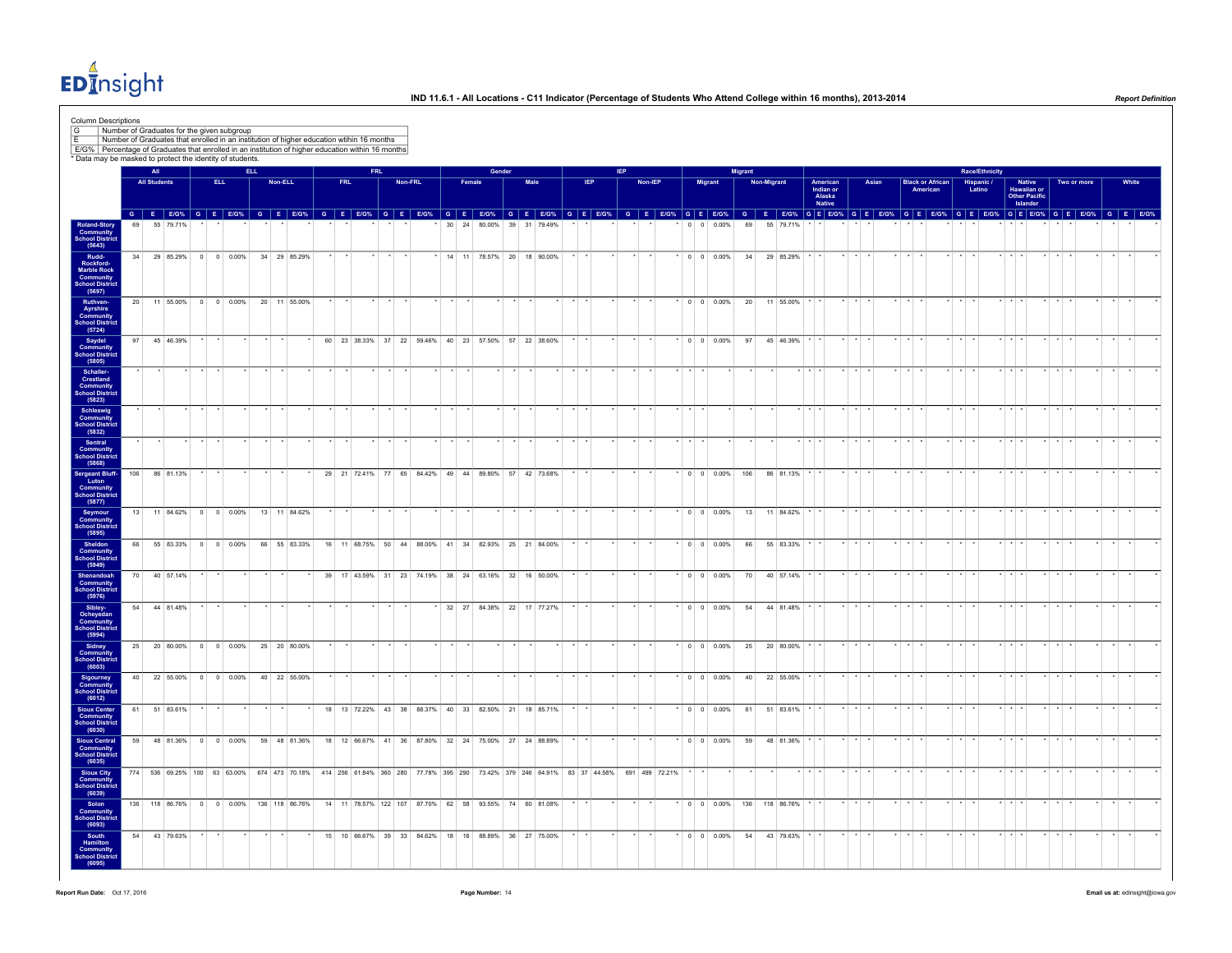

| Column Descriptions<br>G<br>E/G% Percentage of Graduates that enrolled in an institution of higher education within 16 months |    |                     |                |          | Number of Graduates for the given subgroup<br>Number of Graduates that enrolled in an institution of higher education wtihin 16 months                                                                                         |            |         |              |            |            |         |                           |        |               |                                                     |              |  |                          |  |                |                 |                      |                                                                                                                   |                |                    |                     |                                 |                         |                    |                |                                     |                 |                       |                    |                                        |                |                                                                                                |       |              |
|-------------------------------------------------------------------------------------------------------------------------------|----|---------------------|----------------|----------|--------------------------------------------------------------------------------------------------------------------------------------------------------------------------------------------------------------------------------|------------|---------|--------------|------------|------------|---------|---------------------------|--------|---------------|-----------------------------------------------------|--------------|--|--------------------------|--|----------------|-----------------|----------------------|-------------------------------------------------------------------------------------------------------------------|----------------|--------------------|---------------------|---------------------------------|-------------------------|--------------------|----------------|-------------------------------------|-----------------|-----------------------|--------------------|----------------------------------------|----------------|------------------------------------------------------------------------------------------------|-------|--------------|
| * Data may be masked to protect the identity of students.                                                                     |    | All                 |                |          |                                                                                                                                                                                                                                | <b>ELL</b> |         |              |            | <b>FRL</b> |         |                           |        | Gender        |                                                     |              |  |                          |  |                |                 |                      |                                                                                                                   | <b>Migrant</b> |                    |                     |                                 |                         |                    |                |                                     |                 | <b>Race/Ethnicity</b> |                    |                                        |                |                                                                                                |       |              |
|                                                                                                                               |    | <b>All Students</b> |                |          | ELL.                                                                                                                                                                                                                           |            | Non-ELL |              | <b>FRL</b> |            | Non-FRL |                           | Female |               |                                                     | Male         |  | <b>IEP</b>               |  | <b>Non-IEP</b> |                 |                      | <b>Migrant</b>                                                                                                    |                | <b>Non-Migrant</b> |                     | American<br>Indian or<br>Alaska |                         | Asian              |                | <b>Black or African</b><br>American |                 | Hispanic /<br>Latino  |                    | Native<br>Hawaiian or<br>Other Pacific |                | Two or more                                                                                    | White |              |
|                                                                                                                               |    |                     |                |          | G E EIG% G E EIG% G E EIG% G E EIG% G E EIG% G E EIG% G E EIG% G E EIG% G E EIG% G E EIG% G E EIG% G E EIG% G E EIG% G E EIG% G E EIG% G E EIG% G E EIG% G E EIG% G E EIG% G E EIG% G E EIG% G E EIG% G E EIG% G E EIG% G E EI |            |         |              |            |            |         |                           |        |               |                                                     |              |  |                          |  |                |                 |                      |                                                                                                                   |                |                    |                     | <b>Native</b>                   |                         |                    |                |                                     |                 |                       |                    | Islander                               |                |                                                                                                |       |              |
| South O'Brien<br>Community<br>School District<br>(6099)                                                                       | 52 |                     | 46 88 46%      | $\Omega$ | 0.00%<br>$\Omega$                                                                                                                                                                                                              |            |         | 52 46 88 46% |            |            |         |                           |        | 26 26 100.00% |                                                     | 26 20 76.92% |  |                          |  |                |                 | $\Omega$<br>$\Omega$ | 0.00%                                                                                                             | 52             |                    | 46 88 46%           |                                 |                         |                    |                |                                     |                 |                       |                    |                                        |                |                                                                                                |       |              |
| <b>South Page<br/>Community<br/>School District</b>                                                                           |    |                     |                |          |                                                                                                                                                                                                                                |            |         |              |            |            |         |                           |        |               |                                                     |              |  |                          |  |                |                 |                      |                                                                                                                   |                |                    |                     |                                 |                         |                    |                |                                     |                 |                       |                    |                                        |                |                                                                                                |       |              |
| (6097)                                                                                                                        |    |                     |                |          |                                                                                                                                                                                                                                |            |         |              |            |            |         |                           |        |               |                                                     |              |  |                          |  |                |                 |                      |                                                                                                                   |                |                    |                     |                                 |                         |                    |                |                                     |                 |                       |                    |                                        |                |                                                                                                |       |              |
| South Tama<br>County<br>Community<br>School District                                                                          | 91 |                     | 65 71.43%      |          |                                                                                                                                                                                                                                |            |         |              |            |            |         |                           |        |               | 42 24 57.14% 49 41 83.67% 50 39 78.00% 41 26 63.41% |              |  |                          |  |                |                 |                      | $0 0 0.00\%$                                                                                                      | 91             |                    | 65 71.43%           |                                 |                         |                    |                |                                     |                 |                       |                    |                                        |                |                                                                                                |       |              |
| (6098)<br>South                                                                                                               | 67 |                     | 58 86.57%      |          | $0 \quad 0 \quad 0.00\%$                                                                                                                                                                                                       |            |         | 67 58 86.57% |            |            |         | 27 22 81.48% 40 36 90.00% |        | 39 34 87.18%  |                                                     | 28 24 85.71% |  |                          |  |                |                 |                      | $0 0 0.00\%$                                                                                                      | 67             |                    |                     |                                 |                         |                    |                |                                     |                 |                       |                    |                                        |                | 58 86.57% 0 0 0 0.00% 0 0 0.00% 0 0 0.00% 0 0 0.00% 0 0 0.00% 0 0 0.00% 0 0 0.00% 67 58 86.57% |       |              |
| Vinneshiek<br>Community<br>School District<br>(6100)                                                                          |    |                     |                |          |                                                                                                                                                                                                                                |            |         |              |            |            |         |                           |        |               |                                                     |              |  |                          |  |                |                 |                      |                                                                                                                   |                |                    |                     |                                 |                         |                    |                |                                     |                 |                       |                    |                                        |                |                                                                                                |       |              |
| Southeast Polk<br><b>Community</b><br>School District                                                                         |    |                     | 459 311 67.76% |          |                                                                                                                                                                                                                                |            |         |              |            |            |         |                           |        |               |                                                     |              |  |                          |  |                |                 |                      | 153 75 49.02% 306 236 77.12% 215 163 75.81% 244 148 60.66% 66 24 36.36% 393 287 73.03% 0 0 0 0.00% 459 311 67.76% |                |                    |                     |                                 |                         |                    |                |                                     |                 |                       |                    |                                        |                |                                                                                                |       |              |
| (6101)<br><b>Southeast</b>                                                                                                    | 38 |                     |                |          | 23 60.53% 0 0 0.00%                                                                                                                                                                                                            |            |         | 38 23 60.53% |            |            |         |                           |        |               |                                                     |              |  |                          |  |                |                 |                      | $0 \t 0 \t 0.00\%$                                                                                                | 38             |                    | 23 60.53%           |                                 |                         |                    |                |                                     |                 |                       |                    |                                        |                |                                                                                                |       |              |
| Warren<br>Community<br>School District<br>(6094)                                                                              |    |                     |                |          |                                                                                                                                                                                                                                |            |         |              |            |            |         |                           |        |               |                                                     |              |  |                          |  |                |                 |                      |                                                                                                                   |                |                    |                     |                                 |                         |                    |                |                                     |                 |                       |                    |                                        |                |                                                                                                |       |              |
| Southeast<br>Webster Grand                                                                                                    | 37 |                     | 30 81.08%      |          | $0 \t 0 \t 0.00\%$                                                                                                                                                                                                             |            |         | 37 30 81.08% |            |            |         |                           |        |               | 14 10 71.43% 23 20 86.96% 20 16 80.00% 17 14 82.35% |              |  |                          |  |                |                 |                      | $0 \t 0 \t 0.00\%$                                                                                                | 37             |                    | 30 81.08%           |                                 |                         |                    |                |                                     |                 |                       |                    |                                        |                |                                                                                                |       |              |
| <b>Community</b><br>School District<br>(6096)                                                                                 |    |                     |                |          |                                                                                                                                                                                                                                |            |         |              |            |            |         |                           |        |               |                                                     |              |  |                          |  |                |                 |                      |                                                                                                                   |                |                    |                     |                                 |                         |                    |                |                                     |                 |                       |                    |                                        |                |                                                                                                |       |              |
| Southern Cal<br><b>Community</b><br>School District                                                                           |    |                     |                |          | 53 36 67.92% 0 0 0.00% 53 36 67.92%                                                                                                                                                                                            |            |         |              |            |            |         |                           |        |               | * 21 19 90.48% 32 17 53.13%                         |              |  |                          |  |                |                 |                      | $\cdot$ 0 0 0.00%                                                                                                 |                |                    | 53 36 67.92%        |                                 |                         |                    |                |                                     |                 |                       |                    |                                        |                |                                                                                                |       |              |
| (6091)<br>Spencer<br>Community                                                                                                |    |                     | 132 101 76.52% |          |                                                                                                                                                                                                                                |            |         |              |            |            |         |                           |        |               | 40 24 60.00% 92 77 83.70% 66 52 78.79% 66 49 74.24% |              |  |                          |  |                |                 |                      | $0 0 0.00\%$                                                                                                      | 132            |                    | 101 76.52%          |                                 |                         |                    |                |                                     |                 |                       |                    |                                        |                |                                                                                                |       |              |
| School Distric<br>(6102)                                                                                                      |    |                     | 78 64 82.05%   |          | $0 \t 0 \t 0.00\%$                                                                                                                                                                                                             |            |         | 78 64 82.05% |            |            |         |                           |        |               | 18 13 72.22% 60 51 85.00% 36 31 86.11% 42 33 78.57% |              |  |                          |  |                |                 |                      | $\cdot$ 0 0 0.00%                                                                                                 | 78             |                    | 64 82.05%           |                                 |                         |                    |                |                                     |                 |                       |                    |                                        |                |                                                                                                |       |              |
| <b>Spirit Lake</b><br>Community<br>School District<br>(6120)                                                                  |    |                     |                |          |                                                                                                                                                                                                                                |            |         |              |            |            |         |                           |        |               |                                                     |              |  |                          |  |                |                 |                      |                                                                                                                   |                |                    |                     |                                 |                         |                    |                |                                     |                 |                       |                    |                                        |                |                                                                                                |       |              |
| <b>Springville</b><br>Community<br>chool District                                                                             | 25 |                     |                |          | 21 84.00% 0 0 0.00%                                                                                                                                                                                                            |            |         | 25 21 84 00% |            |            |         |                           |        |               | 12 10 83 33% 13 11 84 62%                           |              |  | $0 \quad 0 \quad 0.00\%$ |  |                |                 |                      | $25$ 21 84 00% 0 0 0 00%                                                                                          | 25             |                    | 21 84 00%           |                                 |                         |                    |                |                                     |                 |                       |                    |                                        |                |                                                                                                |       |              |
| (6138)<br><b>St Ansgar</b>                                                                                                    |    |                     |                |          | 54 42 77.78% 0 0 0.00%                                                                                                                                                                                                         |            |         | 54 42 77.78% |            |            |         |                           |        |               | 19 13 68.42% 35 29 82.86% 24 22 91.67% 30 20 66.67% |              |  |                          |  |                |                 |                      | $*$ 0 0 0.00%                                                                                                     | 54             |                    | 42 77.78% * *       |                                 | $\cdot$ $\cdot$ $\cdot$ |                    |                |                                     | $\star$ $\star$ |                       |                    |                                        |                |                                                                                                |       |              |
| <b>Community</b><br>School District<br>(5751)                                                                                 |    |                     |                |          |                                                                                                                                                                                                                                |            |         |              |            |            |         |                           |        |               |                                                     |              |  |                          |  |                |                 |                      |                                                                                                                   |                |                    |                     |                                 |                         |                    |                |                                     |                 |                       |                    |                                        |                |                                                                                                |       |              |
| <b>Stanton</b><br><b>Community</b><br><b>School District</b>                                                                  | 16 |                     |                |          | 14 87.50% 0 0 0.00%                                                                                                                                                                                                            |            |         | 16 14 87.50% |            |            |         |                           |        |               |                                                     |              |  |                          |  |                |                 |                      | $0 \t 0 \t 0.00\%$                                                                                                | 16             |                    |                     |                                 |                         |                    |                |                                     |                 |                       |                    |                                        |                | 14 87.50% 0 0 0.00% 0 0 0.00% 0 0 0.00% 0 0 0.00% 0 0 0.00% 0 0 0.00% 16 14 87.50%             |       |              |
| (6165)<br>Starmont<br>Community<br>School District                                                                            |    |                     |                |          | 34 22 64.71% 0 0 0.00%                                                                                                                                                                                                         |            |         | 34 22 64.71% |            |            |         |                           |        |               | * 15 11 73.33% 19 11 57.89%                         |              |  |                          |  |                |                 |                      | $*$ 0 0 0.00%                                                                                                     | 34             |                    | 22 64.71% * *       |                                 |                         |                    |                |                                     |                 |                       |                    |                                        |                |                                                                                                |       |              |
| (6175)                                                                                                                        | 68 |                     | 43 63.24%      |          |                                                                                                                                                                                                                                |            |         |              |            |            |         |                           |        |               | 40 21 52.50% 28 22 78.57% 30 18 60.00% 38 25 65.79% |              |  |                          |  |                |                 |                      |                                                                                                                   |                |                    |                     |                                 |                         |                    |                |                                     |                 |                       |                    |                                        |                |                                                                                                |       |              |
| Storm Lake<br>Community<br>School District<br>(6219)                                                                          |    |                     |                |          |                                                                                                                                                                                                                                |            |         |              |            |            |         |                           |        |               |                                                     |              |  |                          |  |                |                 |                      |                                                                                                                   |                |                    |                     |                                 |                         |                    |                |                                     |                 |                       |                    |                                        |                |                                                                                                |       |              |
| <b>Stratford</b><br><b>Community</b><br>School District<br>(6246)                                                             |    |                     |                |          |                                                                                                                                                                                                                                |            |         |              |            |            |         |                           |        |               |                                                     |              |  |                          |  |                | $\cdot$ $\cdot$ |                      |                                                                                                                   |                |                    |                     |                                 |                         |                    |                |                                     | $\star$ $\star$ |                       |                    | $\cdots$                               |                |                                                                                                |       |              |
|                                                                                                                               | 50 |                     | 38 76 00%      |          | $0 \t 0 \t 0.00\%$                                                                                                                                                                                                             |            |         | 50 38 76,00% |            |            |         |                           |        |               | 15 11 73.33% 35 27 77.14% 24 22 91.67% 26 16 61.54% |              |  |                          |  |                |                 |                      | $0 0 0.00\%$                                                                                                      | 50             |                    | 38 76.00%           |                                 |                         |                    |                |                                     |                 |                       |                    |                                        |                |                                                                                                |       |              |
| Sumner<br>Community<br>School District<br>(6273)                                                                              |    |                     |                |          |                                                                                                                                                                                                                                |            |         |              |            |            |         |                           |        |               |                                                     |              |  |                          |  |                |                 |                      |                                                                                                                   |                |                    |                     |                                 |                         |                    |                |                                     |                 |                       |                    |                                        |                |                                                                                                |       |              |
| <b>Tipton</b><br>Community<br>School District<br>(6408)                                                                       | 65 |                     | 53 81.54%      |          | $0 \t 0 \t 0.00\%$                                                                                                                                                                                                             | 65         |         | 53 81.54%    |            |            |         |                           |        |               | 24 20 83.33% 41 33 80.49%                           |              |  |                          |  |                |                 |                      | $0 \quad 0 \quad 0.00\%$                                                                                          | 65             |                    | 53 81.54% 0 0 0.00% |                                 |                         | $0 \t 0 \t 0.00\%$ | 0 <sub>0</sub> | 0.00%                               | 0 <sub>0</sub>  |                       | $0.00\%$ 0 0 0.00% |                                        | 0 <sub>0</sub> | 0.00%                                                                                          |       | 65 53 81.54% |
| Titonka<br>Consolidated                                                                                                       |    |                     |                |          |                                                                                                                                                                                                                                |            |         |              |            |            |         |                           |        |               |                                                     |              |  |                          |  |                |                 |                      |                                                                                                                   |                |                    |                     |                                 |                         |                    |                |                                     |                 |                       |                    |                                        |                |                                                                                                |       |              |
| <b>School District</b><br>(6417)<br><b>Treynor</b>                                                                            | 49 |                     | 46 93.88%      | $\circ$  | $0 \ 0.00\%$                                                                                                                                                                                                                   | 49         |         | 46 93.88%    |            |            |         |                           |        |               | 27 26 96.30% 22 20 90.91%                           |              |  |                          |  |                |                 |                      | $*$ 0 0 0.00%                                                                                                     | 49             |                    | 46 93.88%           |                                 |                         |                    |                |                                     |                 |                       |                    |                                        |                |                                                                                                |       |              |
| Community<br>chool Distr                                                                                                      |    |                     |                |          |                                                                                                                                                                                                                                |            |         |              |            |            |         |                           |        |               |                                                     |              |  |                          |  |                |                 |                      |                                                                                                                   |                |                    |                     |                                 |                         |                    |                |                                     |                 |                       |                    |                                        |                |                                                                                                |       |              |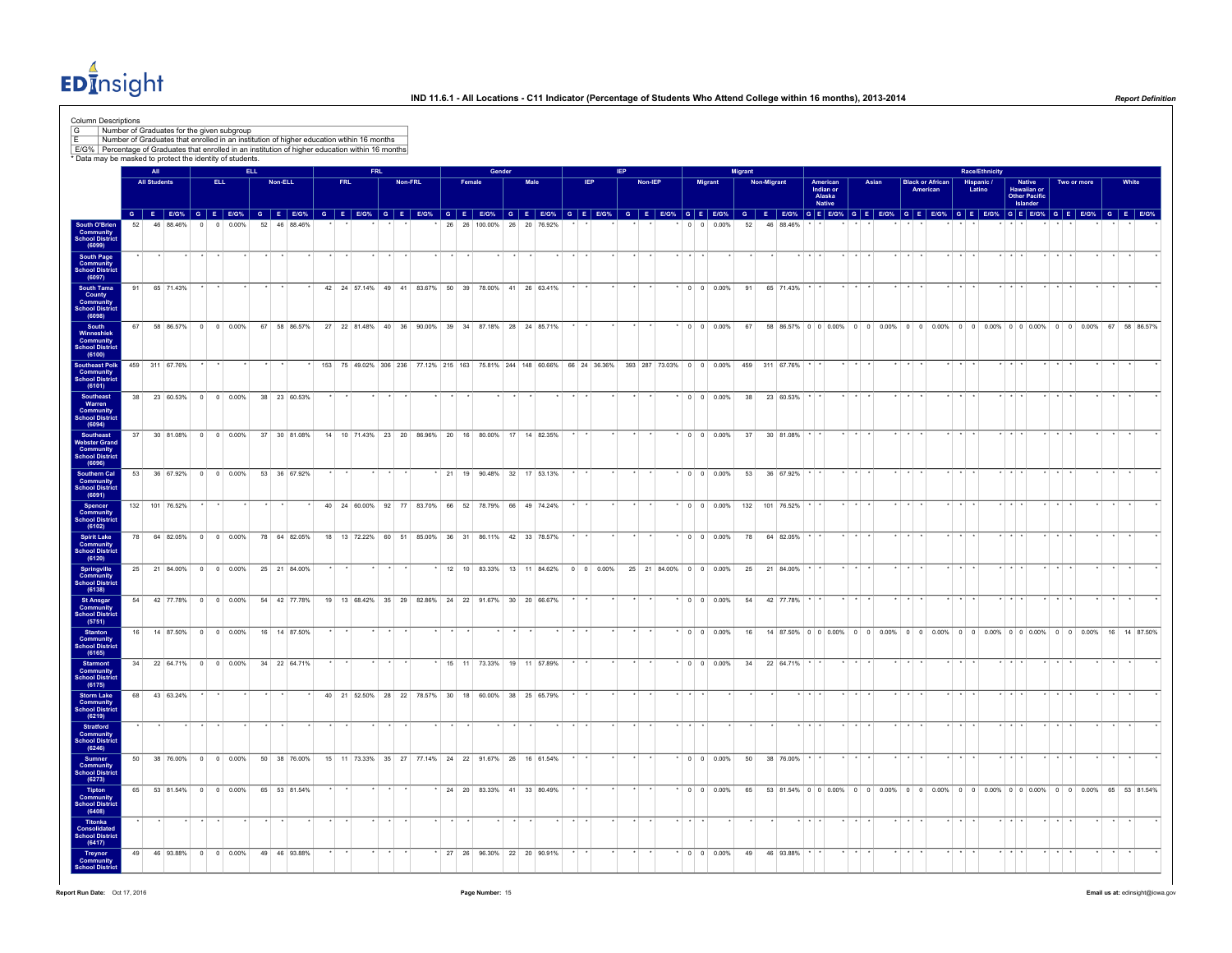$ED<sub>II</sub><sup>4</sup>$ nsight

| * Data may be masked to protect the identity of students. |                 |                     |                |                             |     | Number of Graduates that enrolled in an institution of higher education wtihin 16 months<br>E/G% Percentage of Graduates that enrolled in an institution of higher education within 16 months |  |     |     |         |    |              |        |                                                                                                                |           |            |  |         |                 |                       |     |             |                |             |                               |       |                 |                         |         |                                                                                       |                         |                                          |                 |             |  |         |
|-----------------------------------------------------------|-----------------|---------------------|----------------|-----------------------------|-----|-----------------------------------------------------------------------------------------------------------------------------------------------------------------------------------------------|--|-----|-----|---------|----|--------------|--------|----------------------------------------------------------------------------------------------------------------|-----------|------------|--|---------|-----------------|-----------------------|-----|-------------|----------------|-------------|-------------------------------|-------|-----------------|-------------------------|---------|---------------------------------------------------------------------------------------|-------------------------|------------------------------------------|-----------------|-------------|--|---------|
|                                                           |                 | All                 |                |                             | EU. |                                                                                                                                                                                               |  |     |     |         |    |              | Gender |                                                                                                                |           |            |  |         |                 |                       |     |             |                |             |                               |       |                 |                         |         |                                                                                       |                         |                                          |                 |             |  |         |
|                                                           |                 | <b>All Students</b> |                | <b>ELL</b>                  |     | Non-ELL                                                                                                                                                                                       |  | FRL | FRL | Non-FRL |    | Female       |        |                                                                                                                | Male      | <b>IEP</b> |  | Non-IEP |                 | Migrant               |     | Non-Migrant |                |             | American                      | Asian | <b>American</b> | <b>Black or African</b> |         | <b>Race/Ethnicity</b><br>Hispanic /<br>Latino                                         |                         | <b>Native</b>                            |                 | Two or more |  | White   |
|                                                           |                 |                     |                |                             |     |                                                                                                                                                                                               |  |     |     |         |    |              |        |                                                                                                                |           |            |  |         |                 |                       |     |             |                |             | Indian or<br>Alaska<br>Native |       |                 |                         |         |                                                                                       |                         | Hawaiian or<br>Other Pacific<br>Islander |                 |             |  |         |
|                                                           |                 |                     |                |                             |     | G E E/G% G E E/G% G E E/G% G E E/G% G E E/G% G E E/G% G E E/G% G E E/G% G E E/G%                                                                                                              |  |     |     |         |    |              |        |                                                                                                                |           |            |  |         |                 | G E E/G% G E E/G%     |     |             |                |             |                               |       |                 |                         |         | G E EIG% G E EIG% G E EIG% G E EIG% G E EIG% G E EIG% G E EIG% G E EIG%               |                         |                                          |                 |             |  |         |
| <b>Tri-Center</b><br>55<br>Community<br>School Distric    |                 | 41 74.55%           | $\overline{0}$ | $0 0.00\%$                  |     | 55 41 74.55%                                                                                                                                                                                  |  |     |     |         |    | 26 22 84.62% |        | 29                                                                                                             | 19 65.52% |            |  |         |                 | $0 \t 0 \t 0.00\%$    | 55  |             | 41 74.55%      |             |                               |       |                 |                         |         |                                                                                       |                         |                                          |                 |             |  |         |
| <b>Tri-County</b>                                         | 23              |                     |                | 18 78.26% 0 0 0.00%         |     | 23 18 78.26%                                                                                                                                                                                  |  |     |     |         |    |              |        |                                                                                                                |           |            |  |         |                 | $\cdot$ 0 0 0.00%     | 23  |             | 18 78.26%      |             |                               |       |                 |                         |         |                                                                                       |                         |                                          |                 |             |  |         |
| <b>Community</b><br>School District                       | 25              |                     |                | 19 76.00% 0 0 0.00%         |     | 25 19 76.00%                                                                                                                                                                                  |  |     |     |         |    |              |        |                                                                                                                |           |            |  |         |                 | * o o on%             | 25  |             |                |             |                               |       |                 |                         |         | 19 76.00% 0 0 0.00% 0 0 0.00% 0 0 0.00% 0 0 0.00% 0 0 0.00% 0 0 0.00% 25 19 76.00%    |                         |                                          |                 |             |  |         |
| Tripoli<br>Community<br>School District                   |                 |                     |                |                             |     |                                                                                                                                                                                               |  |     |     |         |    |              |        |                                                                                                                |           |            |  |         |                 |                       |     |             |                |             |                               |       |                 |                         |         |                                                                                       |                         |                                          |                 |             |  |         |
| <b>Turkey Valley</b><br>Community<br>School District      | 27              |                     |                | 20 74.07% 0 0 0.00%         |     | 27 20 74.07%                                                                                                                                                                                  |  |     |     |         |    |              |        |                                                                                                                |           |            |  |         |                 | $\cdot$ 0 0 0.00%     | 27  |             |                |             |                               |       |                 |                         |         | 20 74.07% 0 0 0.00% 0 0 0.00% 0 0 0.00% 0 0 0.00% 0 0 0.00% 0 0 0.00% 27 20 74.07%    |                         |                                          |                 |             |  |         |
| <b>Twin Cedars</b>                                        | 40 <sup>1</sup> |                     |                | 28 70.00% 0 0 0.00%         |     | 40 28 70.00%                                                                                                                                                                                  |  |     |     |         |    |              |        | 18 16 88.89% 22 12 54.55%                                                                                      |           |            |  |         |                 | $\cdot$ 0 0 0.00%     |     |             |                |             |                               |       |                 |                         |         | 40 28 70.00% 0 0 0.00% 0 0 0.00% 0 0 0.00% 0 0 0.00% 0 0 0.00% 0 0 0.00% 40 28 70.00% |                         |                                          |                 |             |  |         |
| <b>Community</b><br>School District<br>Underwood<br>49    |                 |                     |                | 37 75.51% 0 0 0.00%         |     | 49 37 75.51%                                                                                                                                                                                  |  |     |     |         |    |              |        | 22 18 81.82% 27 19 70.37%                                                                                      |           |            |  |         |                 | $*$ 0 0 0.00%         | 49  |             | 37 75.51%      |             |                               |       |                 |                         |         |                                                                                       |                         |                                          |                 |             |  |         |
| <b>Community</b><br>School Distric                        |                 |                     |                |                             |     |                                                                                                                                                                                               |  |     |     |         |    |              |        |                                                                                                                |           |            |  |         |                 |                       |     |             |                |             |                               |       |                 |                         |         |                                                                                       |                         |                                          |                 |             |  |         |
| Union<br>Community<br>School District                     | 92              |                     |                | 74 80.43% 0 0 0.00%         |     | 92 74 80.43%                                                                                                                                                                                  |  |     |     |         |    |              |        | 25 14 56.00% 67 60 89.55% 51 47 92.16% 41 27 65.85%                                                            |           |            |  |         |                 | $\cdot$ 0 0 0.00%     | 92  |             | 74 80.43%      |             |                               |       |                 |                         |         |                                                                                       |                         |                                          |                 |             |  |         |
| <b>Urbandale</b><br>Community                             |                 |                     |                | 263 210 79.85% 21 13 61.90% |     | 242 197 81.40%                                                                                                                                                                                |  |     |     |         |    |              |        | 67 42 62.69% 196 168 85.71% 120 102 85.00% 143 108 75.52%                                                      |           |            |  |         |                 | $\cdot$ 0 0 0.00%     |     |             | 263 210 79.85% |             |                               |       |                 |                         |         |                                                                                       |                         |                                          |                 |             |  |         |
| <b>School District</b>                                    |                 |                     |                |                             |     |                                                                                                                                                                                               |  |     |     |         |    |              |        |                                                                                                                |           |            |  |         |                 |                       |     |             |                |             |                               |       |                 |                         |         |                                                                                       | $x + x + x$             |                                          |                 |             |  |         |
| <b>Community</b><br>School District                       |                 |                     |                |                             |     |                                                                                                                                                                                               |  |     |     |         |    |              |        |                                                                                                                |           |            |  |         |                 |                       |     |             |                |             |                               |       |                 |                         |         |                                                                                       |                         |                                          |                 |             |  |         |
| Van Buren<br>Community<br>School District                 | 48              |                     |                | 32 66.67% 0 0 0.00%         |     | 48 32 66.67%                                                                                                                                                                                  |  |     |     |         |    |              |        | 22 16 72.73% 26 16 61.54%                                                                                      |           |            |  |         |                 | $\cdot$ 0 0 0 0 0 0 % | 48  |             | 32 66.67%      |             |                               |       |                 |                         |         |                                                                                       |                         |                                          |                 |             |  |         |
| Van Meter                                                 | 51              |                     |                | 36 70.59% 0 0 0.00%         |     | 51 36 70.59%                                                                                                                                                                                  |  |     |     |         |    |              |        | 22 16 72.73% 29 20 68.97%                                                                                      |           |            |  |         |                 | $\cdot$ 0 0 0.00%     | 51  |             | 36 70.59%      |             |                               |       |                 |                         |         |                                                                                       |                         |                                          |                 |             |  |         |
| Community<br>School District<br>(6615)<br>Villisca        |                 |                     |                |                             |     |                                                                                                                                                                                               |  |     |     |         |    |              |        |                                                                                                                |           |            |  |         |                 |                       |     |             |                |             |                               |       |                 |                         |         |                                                                                       |                         |                                          |                 |             |  |         |
| Community<br>chool District                               |                 |                     |                |                             |     |                                                                                                                                                                                               |  |     |     |         |    |              |        |                                                                                                                |           |            |  |         |                 |                       |     |             |                |             |                               |       |                 |                         |         |                                                                                       |                         |                                          |                 |             |  |         |
| 91<br>Shellsburg<br>Community<br>School District          |                 | 60 65.93%           | $\theta$       | $0 0.00\%$                  |     | 91 60 65.93%                                                                                                                                                                                  |  |     |     |         |    |              |        | 28 12 42.86% 63 48 76.19% 43 30 69.77% 48 30 62.50%                                                            |           |            |  |         |                 | $\cdot$ 0 0 0.00%     | 91  |             | 60 65.93%      |             |                               |       |                 |                         |         |                                                                                       |                         |                                          |                 |             |  |         |
| Waco<br>Community                                         | 28              |                     |                | 19 67.86% 0 0 0.00%         |     | 28 19 67.86%                                                                                                                                                                                  |  |     |     |         |    |              |        |                                                                                                                |           |            |  |         |                 | $\cdot$ 0 0 0.00%     | 28  |             |                |             |                               |       |                 |                         |         | 19 67.86% 0 0 0.00% 0 0 0.00% 0 0 0.00% 0 0 0.00% 0 0 0.00% 0 0 0.00% 28 19 67.86%    |                         |                                          |                 |             |  |         |
| <b>School Distric</b>                                     |                 |                     |                |                             |     |                                                                                                                                                                                               |  |     |     |         |    |              |        |                                                                                                                |           |            |  |         | $\star$ $\star$ |                       |     |             |                | $*$ $*$ $*$ |                               |       |                 |                         | $*$ $*$ |                                                                                       | $*$ $*$ $*$             |                                          | $\star$ $\star$ |             |  | $\star$ |
| Community<br>School District<br>(6750)                    |                 |                     |                |                             |     |                                                                                                                                                                                               |  |     |     |         |    |              |        |                                                                                                                |           |            |  |         |                 |                       |     |             |                |             |                               |       |                 |                         |         |                                                                                       |                         |                                          |                 |             |  |         |
| Wapello<br><b>Community</b><br>School District            | 55              | 36 65.45%           |                |                             |     |                                                                                                                                                                                               |  |     |     |         |    |              |        | 34 16 47.06% 21 20 95.24% 21 16 76.19% 34 20 58.82%                                                            |           |            |  |         |                 | $\cdot$ 0 0 0.00%     | 55  |             | 36 65.45%      |             |                               |       |                 |                         |         |                                                                                       |                         |                                          |                 |             |  |         |
| Wapsie Valley<br>Community<br>57                          |                 | 39 68.42%           | $\overline{0}$ | $\circ$<br>0.00%            |     | 57 39 68.42%                                                                                                                                                                                  |  |     |     |         | 23 | 16           |        | 69.57% 34 23 67.65%                                                                                            |           |            |  |         |                 | $0 \t 0 \t 0.00\%$    | 57  |             | 39 68.42%      |             |                               |       |                 |                         |         |                                                                                       |                         |                                          |                 |             |  |         |
| School District<br>(6762)<br>Washington<br>121            |                 | 78 64.46%           |                |                             |     |                                                                                                                                                                                               |  |     |     |         |    |              |        | 48 20 41.67% 73 58 79.45% 65 45 69.23% 56 33 58.93%                                                            |           |            |  |         |                 | $\cdot$ 0 0 0.00%     | 121 |             | 78 64.46%      |             |                               |       |                 |                         |         |                                                                                       | $\star$                 |                                          |                 |             |  |         |
| Community<br><b>School District</b>                       |                 |                     |                |                             |     |                                                                                                                                                                                               |  |     |     |         |    |              |        |                                                                                                                |           |            |  |         |                 |                       |     |             |                |             |                               |       |                 |                         |         |                                                                                       |                         |                                          |                 |             |  |         |
| Waterloo<br>Community<br>School Distric                   |                 |                     |                |                             |     | 517 327 63.25% 22 10 45.45% 495 317 64.04% 307 171 55.70% 210 156 74.29% 265 178 67.17% 252 149 59.13% 66 17 25.76% 451 310 68.74% 0 0 0.00% 517                                              |  |     |     |         |    |              |        |                                                                                                                |           |            |  |         |                 |                       |     |             | 327 63.25%     |             |                               |       |                 |                         |         |                                                                                       | $\cdot$ $\cdot$ $\cdot$ |                                          |                 |             |  |         |
| Waukee<br>Community<br><b>School District</b>             |                 | 456 388 85.09%      |                |                             |     |                                                                                                                                                                                               |  |     |     |         |    |              |        | 72 45 62.50% 384 343 89.32% 209 182 87.08% 247 206 83.40% 39 20 51.28% 417 368 88.25% 0 0 0.00% 456 388 85.09% |           |            |  |         |                 |                       |     |             |                |             |                               |       |                 |                         |         |                                                                                       |                         |                                          |                 |             |  |         |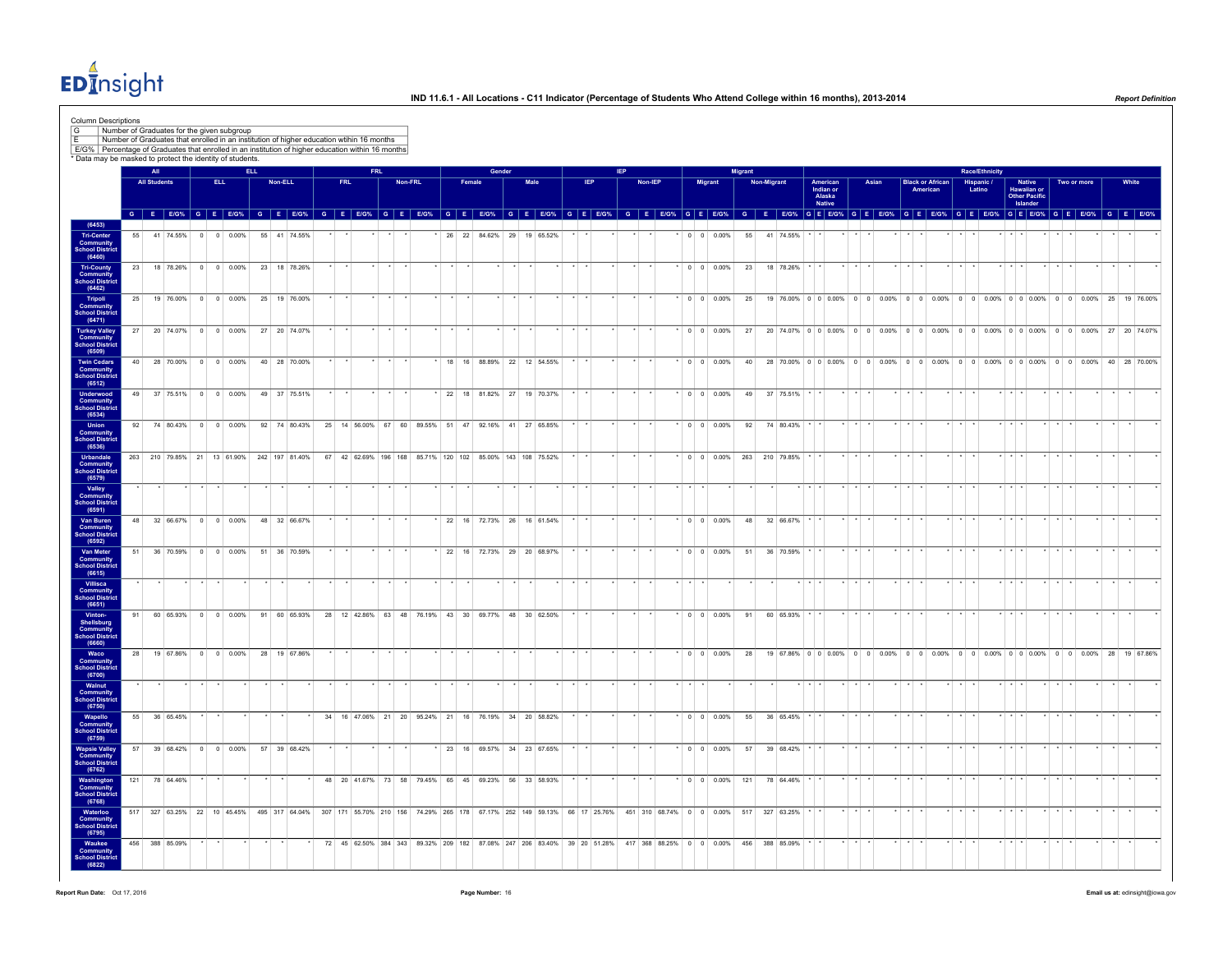$ED<sub>II</sub><sup>4</sup>$ nsight

| Column Descriptions<br>G                                                                                                                                       | Number of Graduates for the given subgroup                                               |     |                     |  |          |                                            |            |         |                |  |      |                                                     |            |         |         |    |    |        |        |      |                             |  |                                                                         |  |                |  |                          |                                                                                                               |                |                    |                  |                                                  |                         |       |                         |                                     |                 |                       |             |                                                    |                 |             |                    |                                                                                                                                                                                                                                |  |
|----------------------------------------------------------------------------------------------------------------------------------------------------------------|------------------------------------------------------------------------------------------|-----|---------------------|--|----------|--------------------------------------------|------------|---------|----------------|--|------|-----------------------------------------------------|------------|---------|---------|----|----|--------|--------|------|-----------------------------|--|-------------------------------------------------------------------------|--|----------------|--|--------------------------|---------------------------------------------------------------------------------------------------------------|----------------|--------------------|------------------|--------------------------------------------------|-------------------------|-------|-------------------------|-------------------------------------|-----------------|-----------------------|-------------|----------------------------------------------------|-----------------|-------------|--------------------|--------------------------------------------------------------------------------------------------------------------------------------------------------------------------------------------------------------------------------|--|
| E/G% Percentage of Graduates that enrolled in an institution of higher education within 16 months<br>* Data may be masked to protect the identity of students. | Number of Graduates that enrolled in an institution of higher education wtihin 16 months |     |                     |  |          |                                            |            |         |                |  |      |                                                     |            |         |         |    |    |        |        |      |                             |  |                                                                         |  |                |  |                          |                                                                                                               |                |                    |                  |                                                  |                         |       |                         |                                     |                 |                       |             |                                                    |                 |             |                    |                                                                                                                                                                                                                                |  |
|                                                                                                                                                                |                                                                                          |     | All                 |  |          |                                            | <b>ELL</b> |         |                |  |      |                                                     | <b>FRL</b> |         |         |    |    |        | Gender |      |                             |  |                                                                         |  |                |  |                          |                                                                                                               | <b>Migrant</b> |                    |                  |                                                  |                         |       |                         |                                     |                 | <b>Race/Ethnicity</b> |             |                                                    |                 |             |                    |                                                                                                                                                                                                                                |  |
|                                                                                                                                                                |                                                                                          |     | <b>All Students</b> |  | ELL.     |                                            |            | Non-ELL |                |  | FRL. |                                                     |            |         | Non-FRL |    |    | Female |        | Male |                             |  | IEP.                                                                    |  | <b>Non-IEP</b> |  | Migrant                  |                                                                                                               |                | <b>Non-Migrant</b> |                  | American<br>Indian or<br>Alaska<br><b>Native</b> |                         | Asian |                         | <b>Black or African</b><br>American |                 | Hispanic /<br>Latino  |             | Native<br>Hawaiian or<br>Other Pacific<br>Islander |                 | Two or more | White              |                                                                                                                                                                                                                                |  |
|                                                                                                                                                                |                                                                                          | 165 | 131 79 39%          |  | $\Omega$ | 0.00%                                      |            |         | 165 131 79 39% |  |      | 36 21 58.33% 129 110 85.27%                         |            |         |         | 90 | 76 |        | 84 44% |      |                             |  |                                                                         |  |                |  | $0 \quad 0 \quad 0.00\%$ |                                                                                                               | 165            |                    | 131 79 39%       |                                                  |                         |       |                         |                                     |                 |                       |             |                                                    |                 |             |                    | G E EIG% G E EIG% G E EIG% G E EIG% G E EIG% G E EIG% G E EIG% G E EIG% G E EIG% G E EIG% G E EIG% G E EIG% G E EIG% G E EIG% G E EIG% G E EIG% G E EIG% G E EIG% G E EIG% G E EIG% G E EIG% G E EIG% G E EIG% G E EIG% G E EI |  |
| Waverly-Shell<br>Rock<br>Community<br>School District<br>(6840)                                                                                                |                                                                                          |     |                     |  |          |                                            |            |         |                |  |      |                                                     |            |         |         |    |    |        |        |      | 75 55 73.33%                |  |                                                                         |  |                |  |                          |                                                                                                               |                |                    |                  |                                                  |                         |       |                         |                                     |                 |                       |             |                                                    |                 |             |                    |                                                                                                                                                                                                                                |  |
| Wayne<br>Community<br><b>School District</b>                                                                                                                   |                                                                                          |     |                     |  |          | 41 23 56.10% 0 0 0.00% 41 23 56.10%        |            |         |                |  |      |                                                     |            |         |         |    |    |        |        |      |                             |  |                                                                         |  |                |  | $*$ 0 0 0.00%            |                                                                                                               |                |                    | 41 23 56.10% * * |                                                  |                         |       |                         |                                     |                 |                       | $\star$     |                                                    |                 |             |                    |                                                                                                                                                                                                                                |  |
| (6854)<br><b>Webster City</b><br>Commu<br><b>School Distric</b>                                                                                                |                                                                                          | 109 | 78 71.56%           |  |          |                                            |            |         |                |  |      | 47 25 53.19% 62 53 85.48% 47 33 70.21% 62 45 72.58% |            |         |         |    |    |        |        |      |                             |  |                                                                         |  |                |  |                          |                                                                                                               |                |                    |                  |                                                  |                         |       |                         |                                     |                 |                       |             |                                                    |                 |             |                    |                                                                                                                                                                                                                                |  |
| (6867)<br>West Bend-<br>Mallard<br><b>Community</b><br>School District                                                                                         |                                                                                          |     |                     |  |          | 24 17 70.83% 0 0 0.00%                     |            |         | 24 17 70.83%   |  |      |                                                     |            |         |         |    |    |        |        |      |                             |  |                                                                         |  |                |  | $*$ 0 0 0.00%            |                                                                                                               | 24             |                    |                  |                                                  |                         |       |                         |                                     |                 |                       |             |                                                    |                 |             |                    | 17 70.83% 0 0 0.00% 0 0 0.00% 0 0 0.00% 0 0 0.00% 0 0 0.00% 0 0 0.00% 24 17 70.83%                                                                                                                                             |  |
| (6921)<br>West Branch<br><b>Community</b><br><b>School District</b>                                                                                            |                                                                                          | 62  | 50 80.65%           |  |          |                                            |            |         |                |  |      |                                                     |            |         |         |    |    |        |        |      | 33 27 81.82% 29 23 79.31%   |  |                                                                         |  |                |  | $0 \t 0 \t 0.00\%$       |                                                                                                               | 62             |                    | 50 80.65%        |                                                  |                         |       |                         |                                     |                 |                       |             |                                                    |                 |             |                    |                                                                                                                                                                                                                                |  |
| (6930)<br>West<br>Burlington<br>Independent<br>School District                                                                                                 |                                                                                          |     | 47 33 70.21%        |  |          |                                            |            |         |                |  |      | 20 13 65.00% 27 20 74.07% 22 18 81.82% 25 15 60.00% |            |         |         |    |    |        |        |      |                             |  |                                                                         |  |                |  | $\cdot$ 0 0 0.00%        |                                                                                                               |                |                    | 47 33 70.21% * * |                                                  |                         |       |                         |                                     |                 |                       |             |                                                    |                 |             |                    |                                                                                                                                                                                                                                |  |
| (6937)<br><b>West Central</b><br>Community                                                                                                                     |                                                                                          | 28  | 20 71.43%           |  |          | $0 \t 0 \t 0.00\%$                         |            |         | 28 20 71.43%   |  |      |                                                     |            |         |         |    |    |        |        |      |                             |  |                                                                         |  |                |  | $0 \t 0 \t 0.00\%$       |                                                                                                               | 28             |                    | 20 71.43%        |                                                  |                         |       |                         |                                     |                 |                       |             |                                                    |                 |             |                    |                                                                                                                                                                                                                                |  |
| <b>School District</b><br>(6943)<br><b>West Central</b>                                                                                                        |                                                                                          | 61  |                     |  |          | 34 55.74% 0 0 0.00%                        |            |         | 61 34 55.74%   |  |      | 31 11 35.48% 30 23 76.67% 26 16 61.54% 35 18 51.43% |            |         |         |    |    |        |        |      |                             |  |                                                                         |  |                |  | $0 \t 0 \t 0.00\%$       |                                                                                                               | 61             |                    | 34 55.74%        |                                                  |                         |       |                         |                                     |                 |                       |             |                                                    |                 |             |                    |                                                                                                                                                                                                                                |  |
| Valley<br>Community<br>School District<br>(6264)                                                                                                               |                                                                                          |     |                     |  |          |                                            |            |         |                |  |      |                                                     |            |         |         |    |    |        |        |      |                             |  |                                                                         |  |                |  |                          |                                                                                                               |                |                    |                  |                                                  |                         |       |                         |                                     |                 |                       |             |                                                    |                 |             |                    |                                                                                                                                                                                                                                |  |
| <b>West Delaware</b><br>County<br>Community<br>School District<br>(6950)                                                                                       |                                                                                          | 117 | 85 72.65%           |  |          | $0 \t 0 \t 0.00\%$                         | 117        |         | 85 72.65%      |  |      | 29 12 41.38% 88 73 82.95% 60 45 75.00% 57           |            |         |         |    |    |        |        |      | 40 70.18%                   |  |                                                                         |  |                |  | $0 \t 0 \t 0.00\%$       |                                                                                                               | 117            |                    | 85 72.65%        |                                                  |                         |       |                         |                                     |                 |                       |             |                                                    |                 |             |                    |                                                                                                                                                                                                                                |  |
| West Des<br>Moines<br>Community<br><b>School District</b><br>(6957)                                                                                            |                                                                                          |     |                     |  |          | 628 516 82.17% 33 19 57.58% 595 497 83.53% |            |         |                |  |      |                                                     |            |         |         |    |    |        |        |      |                             |  | 141 85 60.28% 487 431 88.50% 310 262 84.52% 318 254 79.87% 55 27 49.09% |  |                |  | 573 489 85.34% 0 0 0.00% |                                                                                                               |                |                    | 628 516 82.17%   |                                                  |                         |       |                         |                                     |                 |                       |             |                                                    |                 |             |                    |                                                                                                                                                                                                                                |  |
| <b>West Fork</b><br><b>Community</b><br>School District<br>(5922)                                                                                              |                                                                                          |     |                     |  |          | 53 38 71.70% 0 0 0.00% 53 38 71.70%        |            |         |                |  |      |                                                     |            | $\star$ |         |    |    |        |        |      | * 24 18 75.00% 29 20 68.97% |  |                                                                         |  |                |  |                          |                                                                                                               |                |                    |                  |                                                  |                         |       |                         |                                     |                 |                       |             |                                                    |                 |             |                    | * 0 0 0.00% 53 38 71.70% 0 0 0.00% 0 0 0.00% 0 0 0.00% 0 0 0.00% 0 0 0.00% 0 0 0.00% 53 38 71.70%                                                                                                                              |  |
| <b>West Hancock</b><br>Community<br>School District<br>(0819)                                                                                                  |                                                                                          |     |                     |  |          | 40 30 75.00% 0 0 0.00%                     |            |         | 40 30 75.00%   |  |      | 18 11 61 11% 22 19 8636% 24 18 7500% 16 12 7500%    |            |         |         |    |    |        |        |      |                             |  |                                                                         |  |                |  | $00$ $00$                |                                                                                                               |                |                    | 40 30 75.00%     |                                                  |                         |       |                         |                                     |                 |                       |             |                                                    |                 |             |                    |                                                                                                                                                                                                                                |  |
| West Harrison<br>Community<br>School District<br>(6969)                                                                                                        |                                                                                          | 33  |                     |  |          | 23 69.70% 0 0 0.00%                        |            |         | 33 23 69.70%   |  |      |                                                     |            |         |         |    |    |        |        |      | 17 11 64.71% 16 12 75.00%   |  |                                                                         |  |                |  | $0 \t 0 \t 0.00\%$       |                                                                                                               | 33             |                    | 23 69.70%        |                                                  |                         |       |                         |                                     |                 |                       |             |                                                    |                 |             |                    |                                                                                                                                                                                                                                |  |
| <b>West Liberty</b><br>Community<br><b>School District</b><br>(6975)                                                                                           |                                                                                          | 75  |                     |  |          | 45 60.00% 16 12 75.00%                     |            |         | 59 33 55 93%   |  |      | 47 29 61.70% 28 16 57.14% 37 26 70.27% 38 19 50.00% |            |         |         |    |    |        |        |      |                             |  |                                                                         |  |                |  | $ 0 00.00\% $            |                                                                                                               | 75             |                    | 45 60.00%        |                                                  |                         |       |                         |                                     |                 |                       |             |                                                    |                 |             |                    |                                                                                                                                                                                                                                |  |
| <b>West Lyon</b><br>Community<br><b>School Distric</b><br>(6983)                                                                                               |                                                                                          |     | 51 43 84.31%        |  |          |                                            |            |         |                |  |      |                                                     |            |         |         |    |    |        |        |      | * 16 12 75.00% 35 31 88.57% |  |                                                                         |  |                |  | $\cdot$ 0 0 0.00%        |                                                                                                               |                |                    | 51 43 84.31%     |                                                  |                         |       |                         |                                     |                 |                       |             |                                                    |                 |             |                    |                                                                                                                                                                                                                                |  |
| West Marshall<br><b>Community</b><br>School District<br>(6985)                                                                                                 |                                                                                          |     | 63 42 66.67%        |  |          |                                            |            |         |                |  |      | 18 10 55.56% 45 32 71.11% 22 20 90.91% 41 22 53.66% |            |         |         |    |    |        |        |      |                             |  |                                                                         |  |                |  | $*$ 0 0 0.00%            |                                                                                                               |                |                    | 63 42 66.67% * * |                                                  | $\star$ $\star$ $\star$ |       | $\star$ $\star$ $\star$ |                                     | $\cdot$ $\cdot$ |                       | $*$ $*$ $*$ |                                                    | $\cdot$ $\cdot$ |             | $\star$<br>$\star$ |                                                                                                                                                                                                                                |  |
| West Monona<br>Community<br><b>School District</b><br>(6987)                                                                                                   |                                                                                          | 31  |                     |  |          | 25 80.65% 0 0 0.00% 31 25 80.65%           |            |         |                |  |      |                                                     |            |         |         |    |    |        |        |      |                             |  |                                                                         |  |                |  | $0 \quad 0 \quad 0.00\%$ |                                                                                                               | 31             |                    |                  |                                                  |                         |       |                         |                                     |                 |                       |             |                                                    |                 |             |                    | 25 80.65% 0 0 0.00% 0 0 0.00% 0 0 0.00% 0 0 0.00% 0 0 0.00% 0 0 0.00% 31 25 80.65%                                                                                                                                             |  |
| <b>West Sioux</b><br>Community<br>School District<br>(6990)                                                                                                    |                                                                                          |     | 28 23 82.14%        |  |          |                                            |            |         |                |  |      | 16 13 81.25% 12 10 83.33%                           |            |         |         |    |    |        |        |      |                             |  |                                                                         |  |                |  | $*$ 0 0 0.00%            |                                                                                                               |                |                    | 28 23 82.14% * * |                                                  | $*$ $*$ $*$             |       |                         |                                     |                 |                       | $*$ $*$ $*$ |                                                    |                 |             |                    |                                                                                                                                                                                                                                |  |
| Western<br>Dubuque<br>Community<br><b>School District</b><br>(6961)                                                                                            |                                                                                          |     | 242 178 73.55%      |  |          |                                            |            |         |                |  |      |                                                     |            |         |         |    |    |        |        |      |                             |  |                                                                         |  |                |  |                          | 81 50 61.73% 161 128 79.50% 122 100 81.97% 120 78 65.00% 38 14 36.84% 204 164 80.39% 0 0 0.00% 242 178 73.55% |                |                    |                  |                                                  |                         |       |                         |                                     |                 |                       |             |                                                    |                 |             |                    |                                                                                                                                                                                                                                |  |